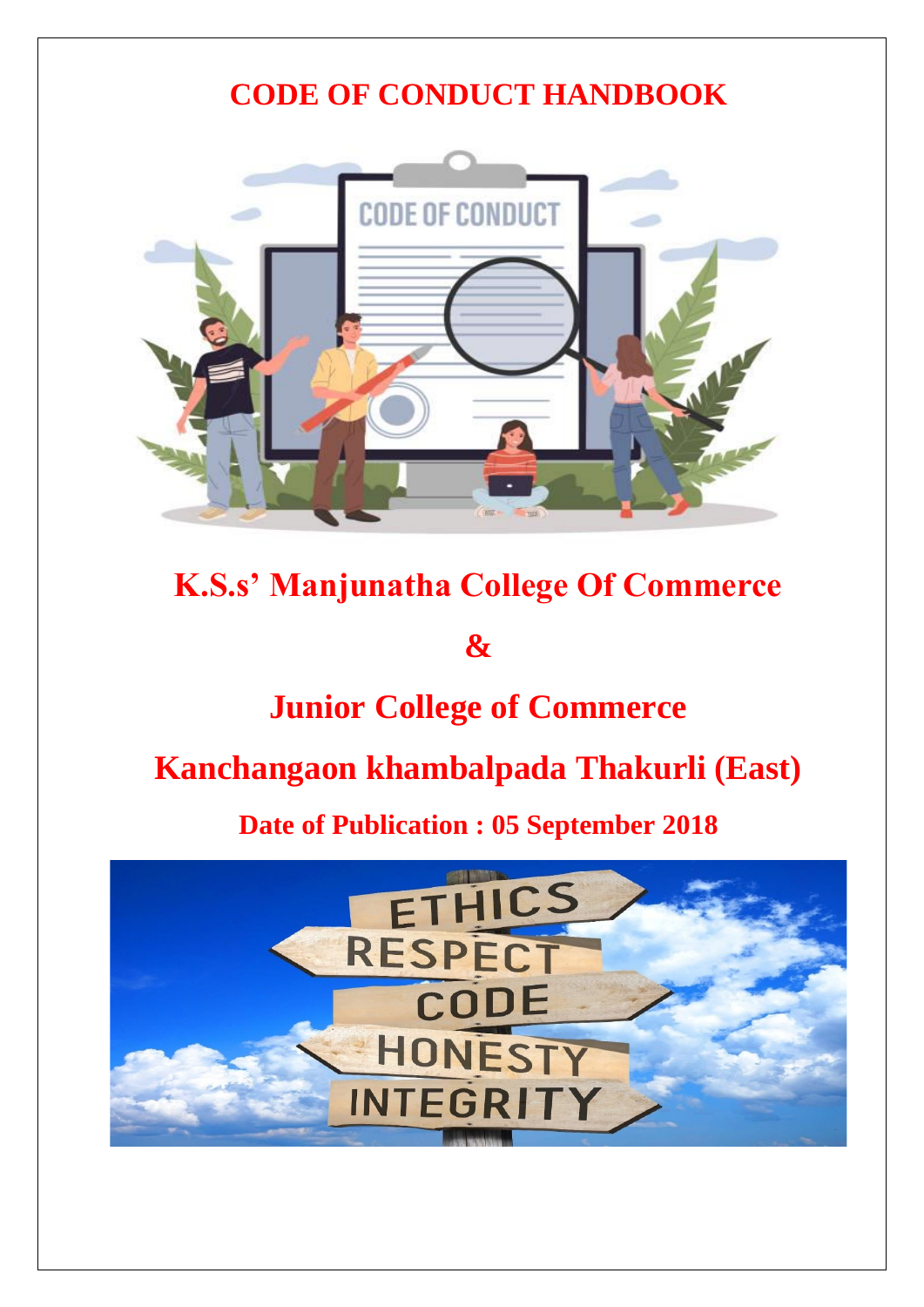## **CAMPUS CODE OF CONDUCT**

- 1. Students shall rise from their seats when the teachers enter in classroom and remain standing till the teacher takes her/his seats or the teachers ask them to be seated.
- 2. Silence shall be observed during class hours.
- 3. Teacher shall be greeted appropriately with "Good morning sir/ madam" or "Good afternoon sir/madam" and "thank you sir/madam"
- 4. No student shall enter or leave the classroom when the lecture is on without the permission of the teacher concerned.
- 5. In the events of student's seminar/project presentation etc. it is compulsory that all the students the concerned class be present and wear their 'I card'.
- 6. All students shall leave the classes immediately after their last lecture, by switching off the electricity buttons.
- 7. Students are not permitted to distribute or display any material such as notes, banners etc. in campus without the permission of the competent authority.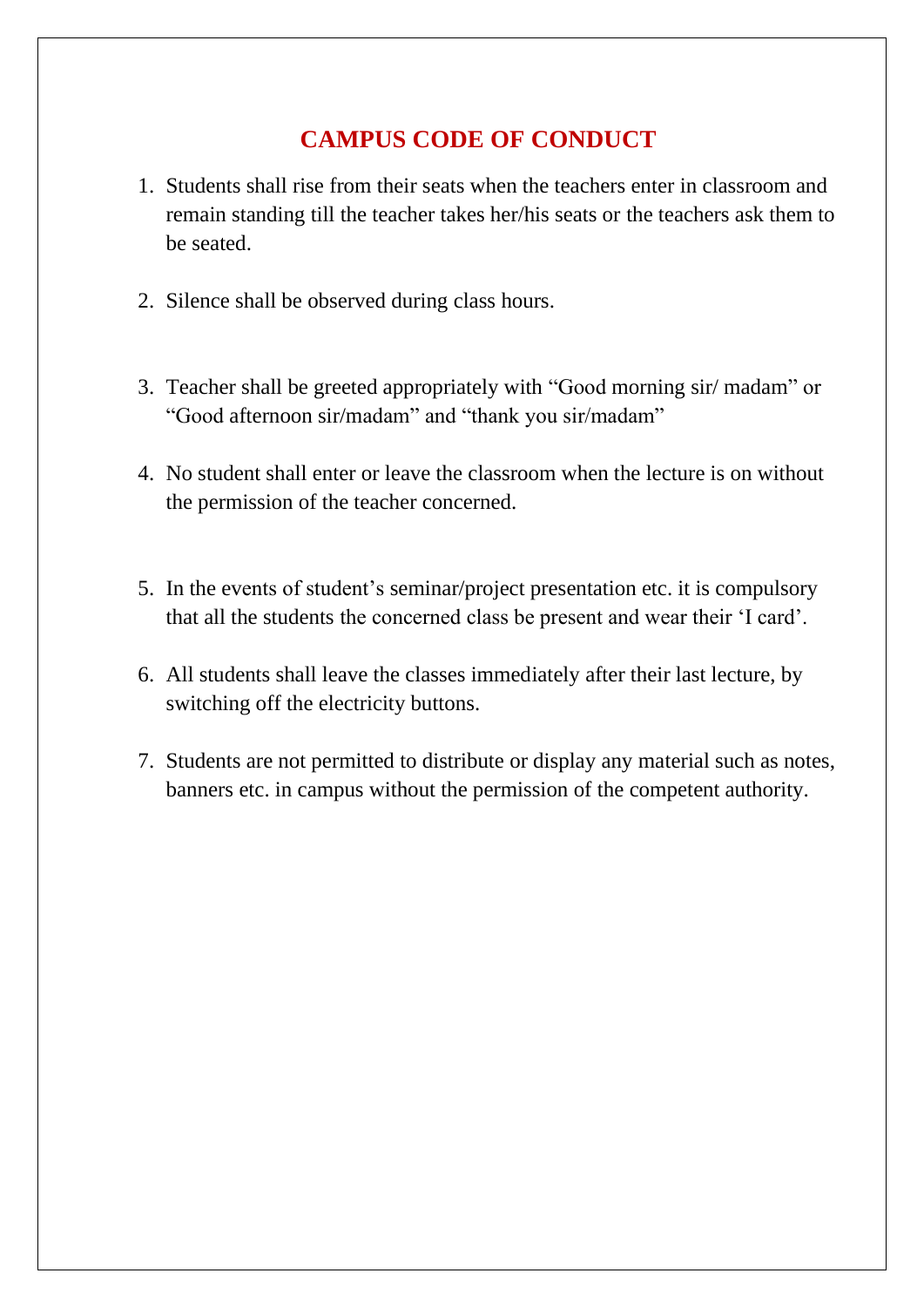## **CODE OF CONDUCT FOR STUDENTS**

## **A. Discipline Rules:**

- 1. Students should have at least 75% of attendance in every subject failing which they can be debarred from the Examinations as per the University norms.
- 2. They should wear I-cards in the college premises.
- 3. If a student fails to produce the I-card at the entry in college premises, he/she has to get a permission slip costing Rs.10 per day.
- 4. Decency in dress code should be observed.
- 5. The SFC students should wear the Uniforms daily.
- 6. Student should not loiter in the corridor after and during the lectures.
- **7.** Students should participate and involve themselves in all curricular, co-curricular and extra-curricular activities.
- **8.** Timely submission of assignment and project is compulsory.
- 9. Wearing uniform/ formal dress code is expected at all times (While representing college outside the premises.)
- 10.Punctuality and discipline in every respect is expected.
- 11.Maintaining cleanliness in classrooms and in other parts of college premises is expected.
- 12.Use of cell phones in classroom for speaking, texting and playing games is strictly prohibited.
- 13.Smoking and use of other intoxicating chemicals is strictly prohibited.
- 14.Students must understand that the assets of the college have to be preserved and maintained with atmost care.
- 15.Students must refrain from activities such as scribbling or noting on walls, doors or any furniture which could deface the college and destroy the academic ambience.

## **Punishment:**

**In case a student breaks any rule, the Management and the Principal reserve the right to take appropriate disciplinary action.**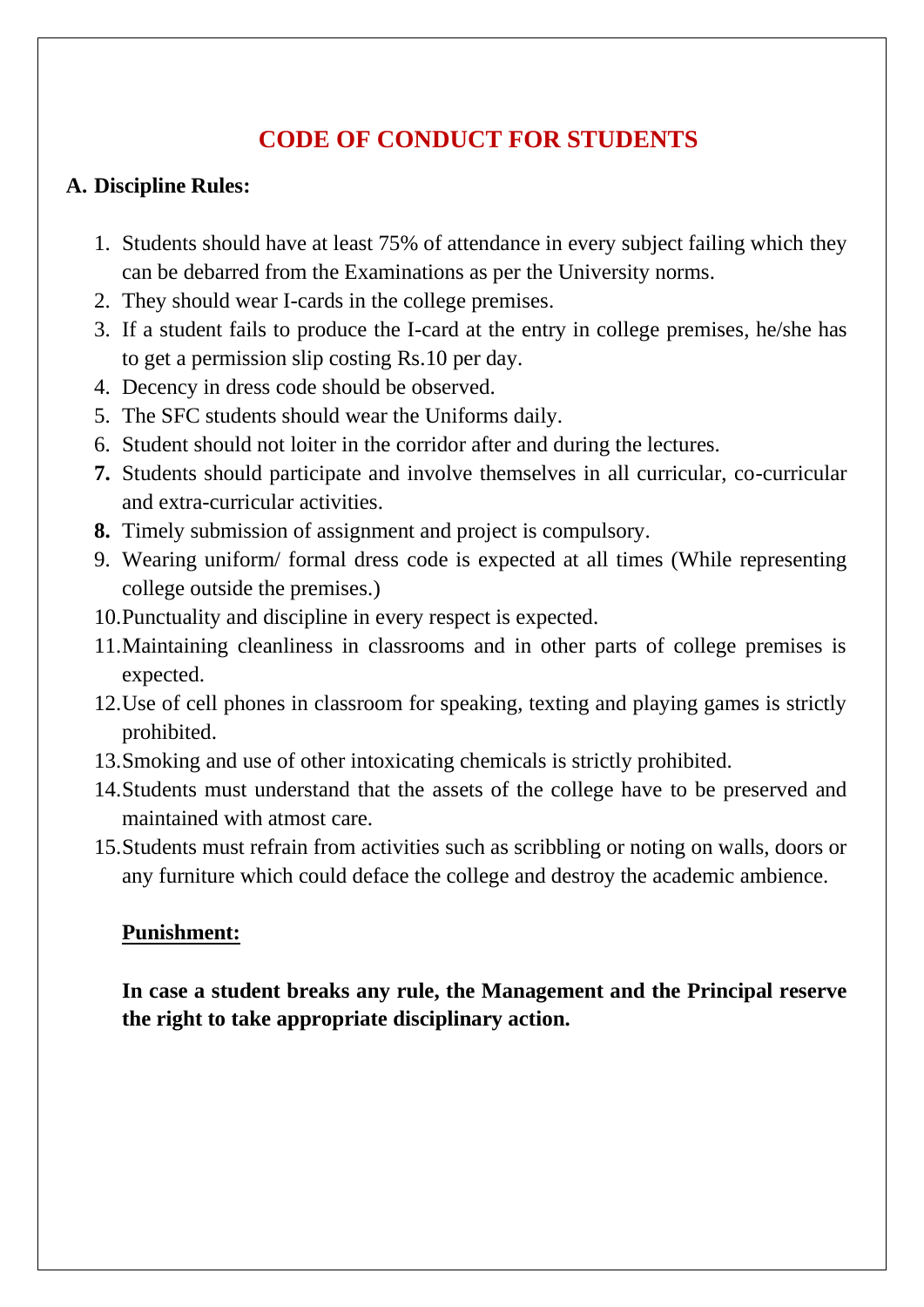## **B] Library Discipline:**

- **1.** I-card and library card are compulsory for use of library and issue of books.
- **2.** Reference books will not be issued at home.
- **3.** A book will issued to a student for seven days.
- **4.** Students are not allowed to use the mobile inside the library.
- **5.** Fines will be imposed for late return of the book.
- **6.** Eating inside the library is strictly prohibited.
- **7.** Students should not demand any materials like pen, pencil, stapler, blank papers etc. at the library counter.
- **8.** If the books issued are lost, the students will have to replace the same title book and return it with late fine if applicable.
- **9.** Library website of college 'librarymcc.weebliy.com' has to be used for question paper reference
- **10.**Library property should not be damaged.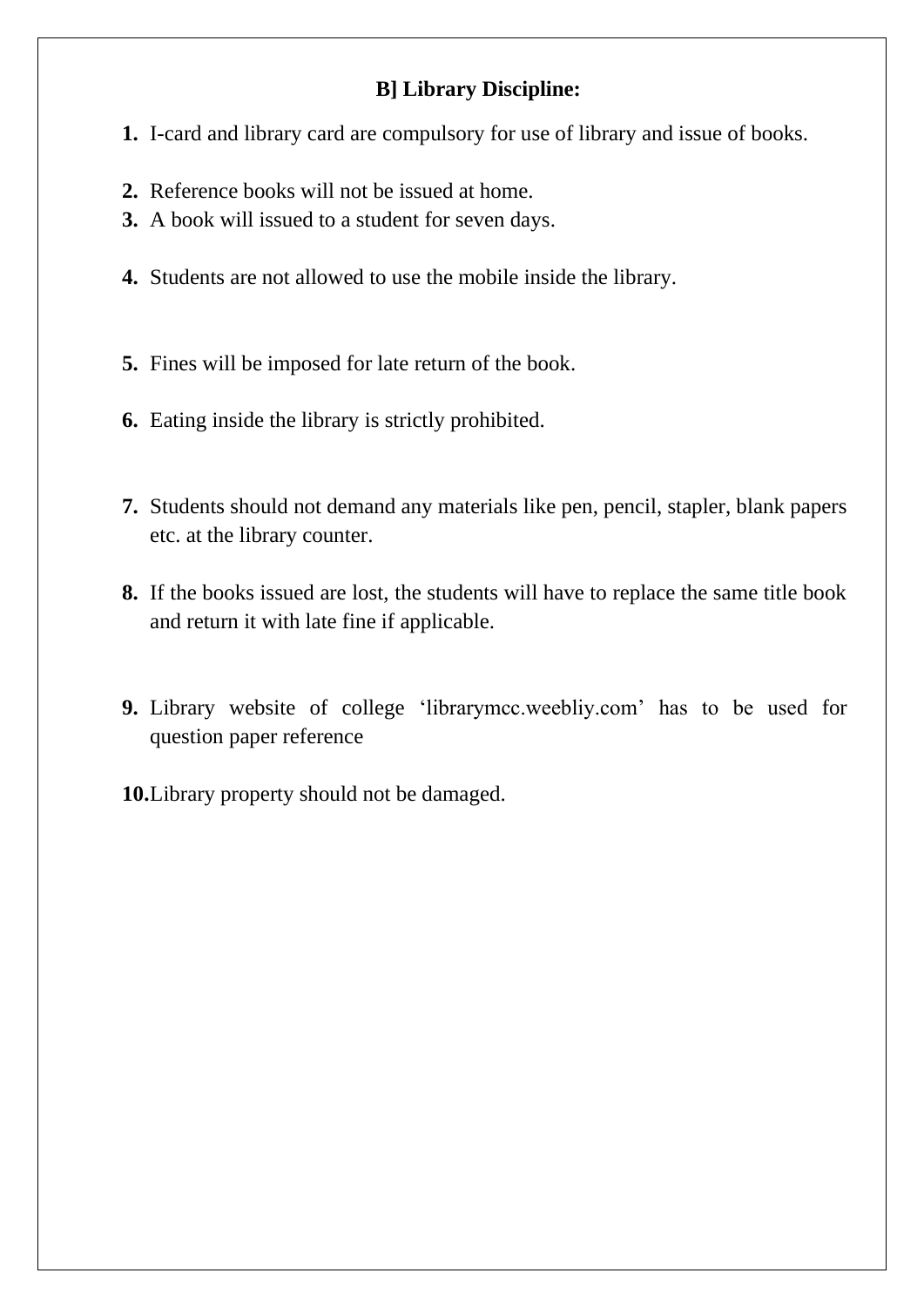## **EXAMINATION CODE OF CONDUCT**

- 1. The passing percentage in every subject is 40%.
- 2. Only two subject failures are allowed to keep terms. Cross KT is not allowed.
- 3. Students should be present at least 10 min. prior to the commencement of the Examinations.
- 4. Students are not allowed to leave the hall within half an hour from beginning of the Exams.
- 5. Books/notes and all materials should be kept outside the Exam hall.
- 6. No mobile phones will be allowed during the Exams. Possession of mobile phones will be treated as unfair means.
- 7. No scientific calculator will be allowed during Exams.
- 8. Nothing should be written on the body, scale, eraser or desk or on the question paper.
- 9. Use of any unfair means during the Examinations attract the punishment as per the University of Mumbai act XXXI of 1982 0.5050 (Maharashtra Government Gazette on the 14<sup>th</sup> October 1982, Pages 221-223)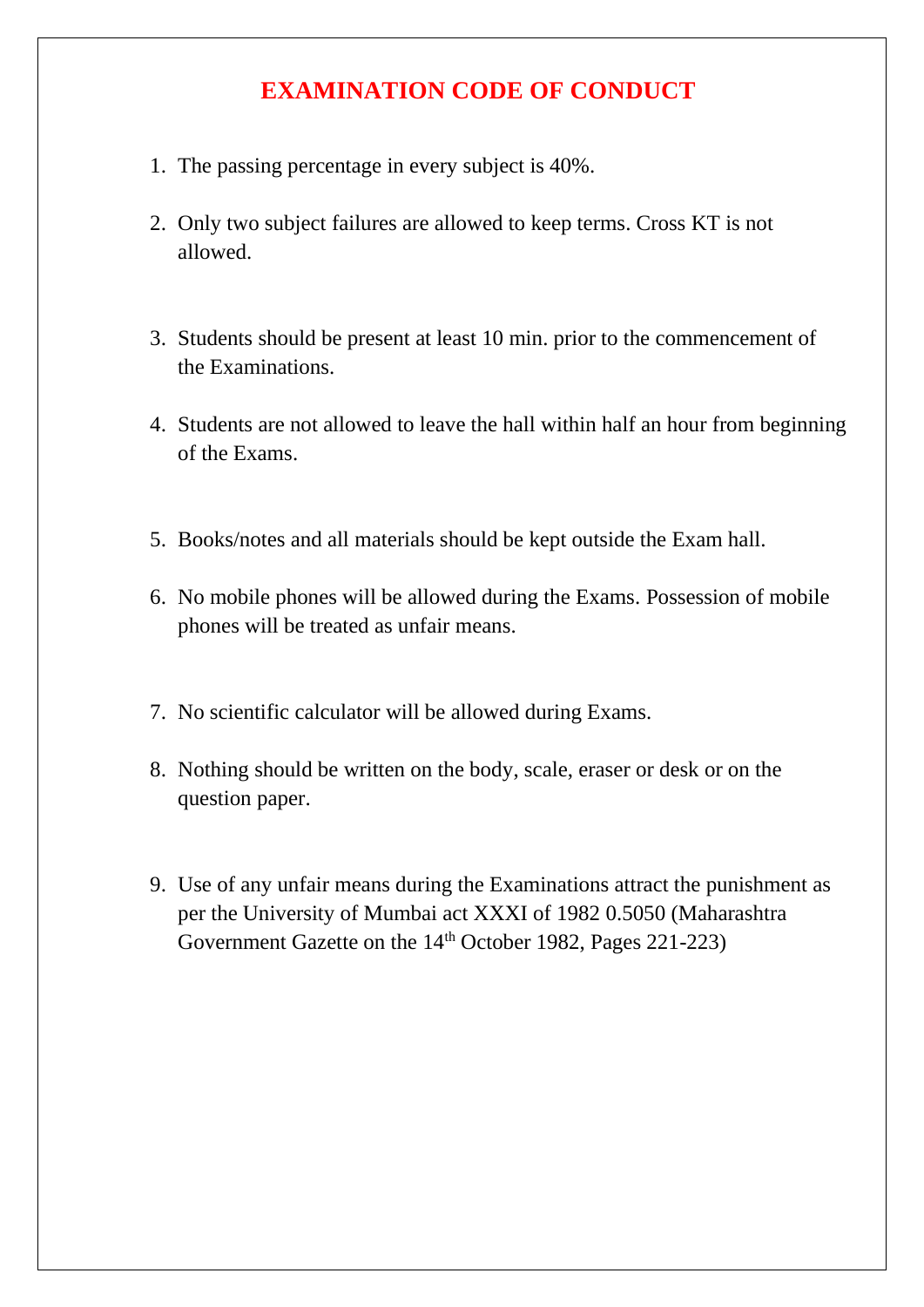## **CODE OF CONDUCTS FOR TEACHERS**

#### **As per university of Mumbai direction**

#### **RECRUITMENT AND QUALIFICATIONS:**

1.1. The direct recruitment to the posts of Assistant Professors, Associate Professors and Professors in the University and Colleges shall be on the basis of merit through all India advertisement (As per University of Mumbai Circular No. CONCOL/75 of 1988, dated 3rd March, 1988) and selections by the duly constituted Selection Committees as per the provisions made in this Circular to be incorporated under the Statutes/Ordinances of the University. The composition of such committees as prescribed in this Circular.

1.2. The minimum qualifications required for the post of Assistant Professors, Associate Professors, Professors, Principals, Assistant Directors of Physical Education and Sports, Deputy Director of Physical Education and Sports, Directors of Physical Education and Sports, Assistant Librarians, Deputy Librarians, Librarians as prescribed in this Circular.

1.3 The minimum requirements of a good academic record, 55% marks (or an equivalent grade in a point scale wherever grading system is followed) at the master's level and qualifying in the National Eligibility Test (NET), or an accredited test (State Level Eligibility Test ‐ SLET/SET), shall remain for the appointment of Assistant Professors.

1.4. NET/SLET/SET shall remain the minimum eligibility condition for recruitment and appointment of Assistant Professors in University / Colleges / Institutions. Provided however, that candidates, who are or have been awarded Ph. D. Degree in accordance with the University Grants Commission (Minimum Standards and Procedure for Award of Ph.D. Degree) Regulations, 2009, shall be exempted from the requirement of the minimum eligibility condition of NET/SLET/SET for recruitment and appointment of Assistant Professor or equivalent positions in University / Colleges / Institutions.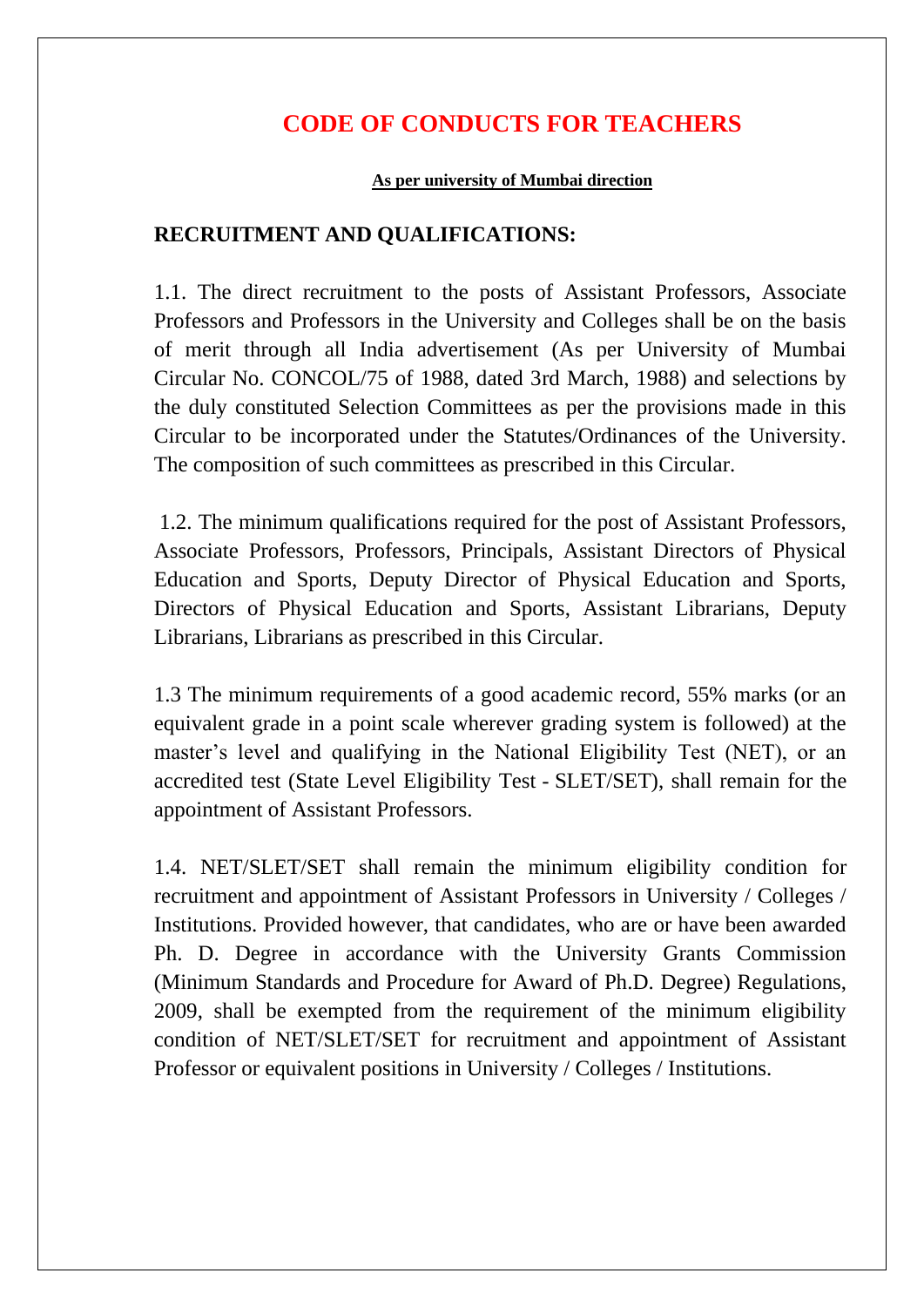1.5. NET/SLET/SET shall not be required for such Masters Degree Programmes in disciplines for which NET/SLET/SET accredited test is not conducted.

1.6. A minimum of 55% marks (or an equivalent grade in a point scale wherever grading system is followed) will be required at the Master's level for those recruited as teachers at any level from industries and research institutions and at the entry level of Assistant Professors, Assistant Librarians, Assistant Directors of Physical Education and Sports.

1.7. A relaxation of 5% may be provided at the graduate and master's level for the Scheduled Caste/Scheduled Tribe/Differently‐abled (Physically and visually differently‐abled) categories for the purpose of eligibility and for assessing good academic record during direct recruitment to teaching positions. The eligibility marks of 55% marks (or an equivalent grade in a point scale wherever grading system is followed) and the relaxation of 5% to the categories mentioned above are permissible, based on only the qualifying marks without including any grace mark procedures. Page no. 4 of 152

1.8. A relaxation of 5% may be provided, from 55% to 50% of the marks to the Ph.D. Degree holders, who have obtained their Master's Degree prior to 19thSeptember, 1991.

1.9. Relevant grade which is regarded as equivalent of 55% wherever the grading system is followed shall also be considered eligible.

1.10. The Ph.D. Degree shall be a mandatory qualification for the appointment of Professors and for promotion as Professors.

1.11. The Ph.D. Degree shall be a mandatory qualification for all candidates to be appointed as Associate Professor through direct recruitment.

1.12. The period of time taken by candidates to acquire M.Phil. and/or Ph.D. Degree shall not be considered as teaching/ research experience to be claimed for appointment to the teaching positions.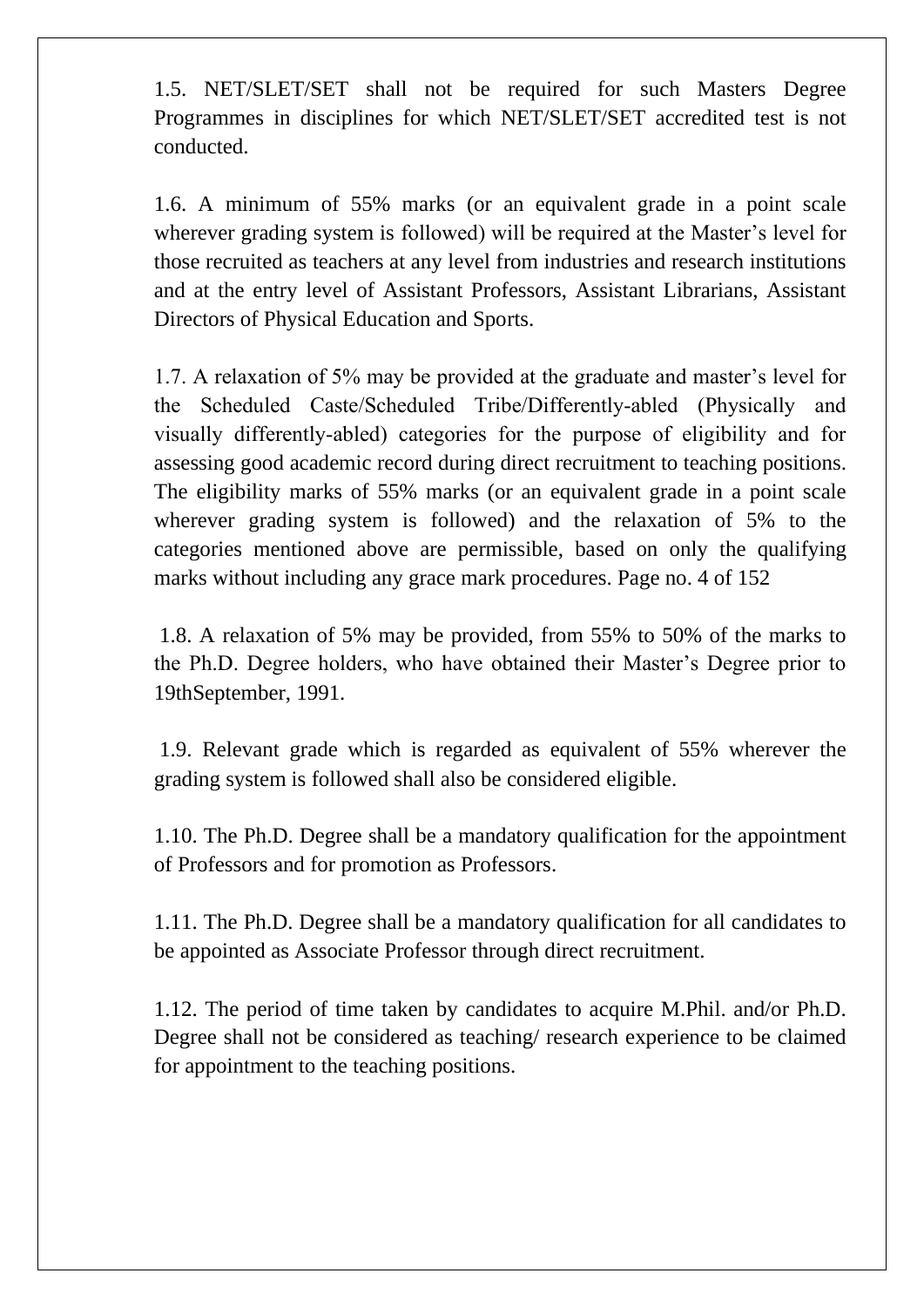**Qualifications for direct recruitment for teachers in arts, humanities, sciences, social sciences, commerce, education, languages, law, journalism and mass communication.** 

#### **1) PROFESSOR:**

A. (i) An eminent scholar with Ph.D. qualification(s) in the concerned/allied/relevant discipline and published work of high quality actively engaged in research with evidence of published work with a minimum of 10 publications as books and/or research/policy papers.

(ii)A minimum of ten years of teaching experience in Universities/colleges, and/or experience in research at the Universities/National level institutions/industries, including experience of guiding candidates for research at doctoral level.

(iii) Contribution to educational innovation, design of new curricula and courses, and technology – mediated teaching learning process.

(iv) A minimum score as stipulated in the Academic Performance Indicator (API) based Performance Based Appraisal System (PBAS), set out in Appendix‐I of this Circular.

#### **OR**

B. An outstanding professional, with established reputation in the relevant field, who has made significant contributions to the knowledge in the concerned / allied / relevant discipline, to be substantiated by credentials.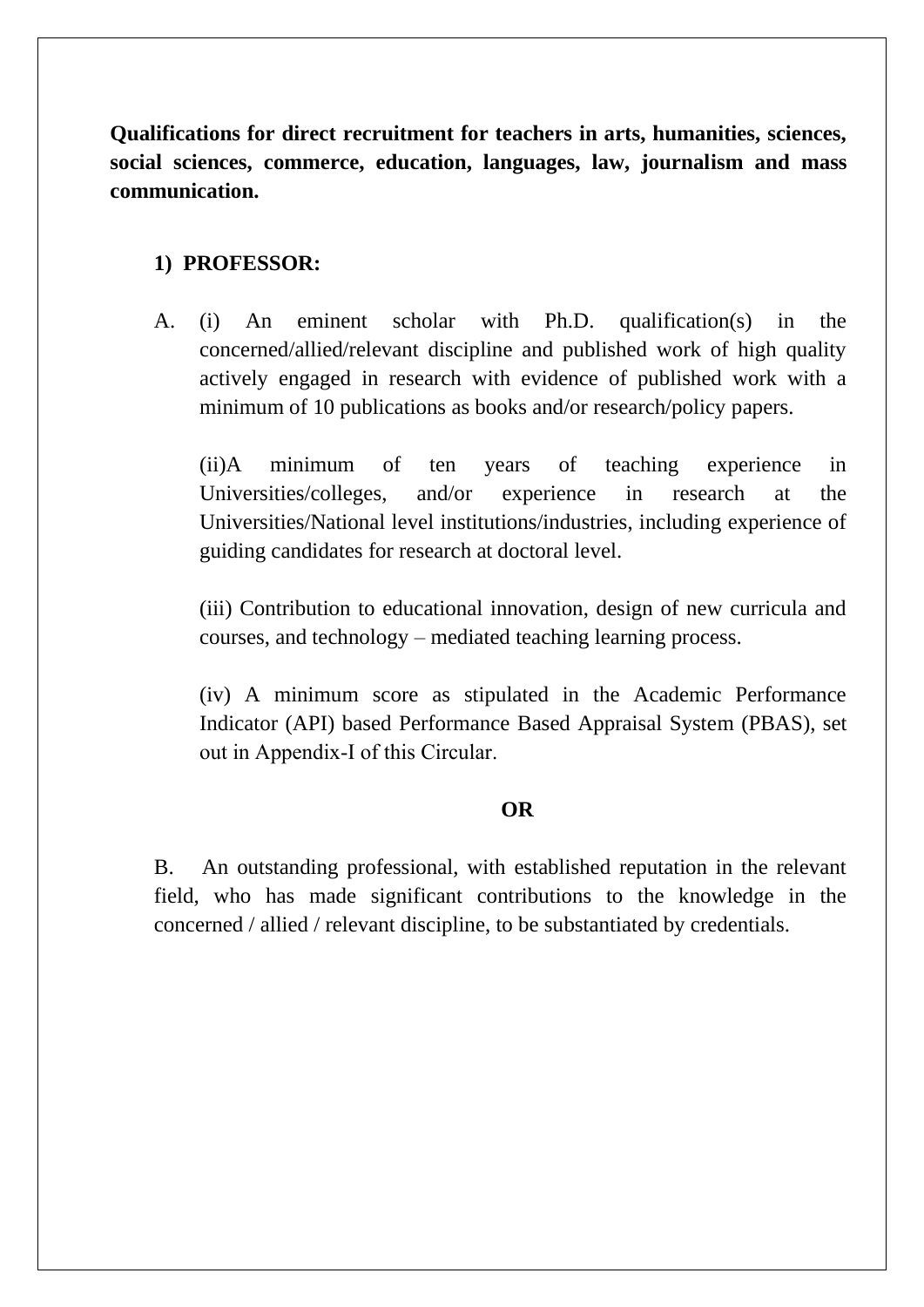## **2) PRINCIPAL**

i. A Master's Degree with at least 55% marks (or an equivalent grade in a point scale wherever grading system is followed).

ii. Ph.D. Degree in concerned/allied/relevant discipline(s) in the institution concerned with evidence of published work and research guidance.

iii. Associate Professor/Professor with a total experience of fifteen years of teaching/research/administration in Universities, Colleges and other institutions of higher education.

iv. A minimum score as stipulated in the Academic Performance Indicator (API) based Performance Based Appraisal System (PBAS), as set out in Appendix‐I of this Circular. Page no. 5 of 152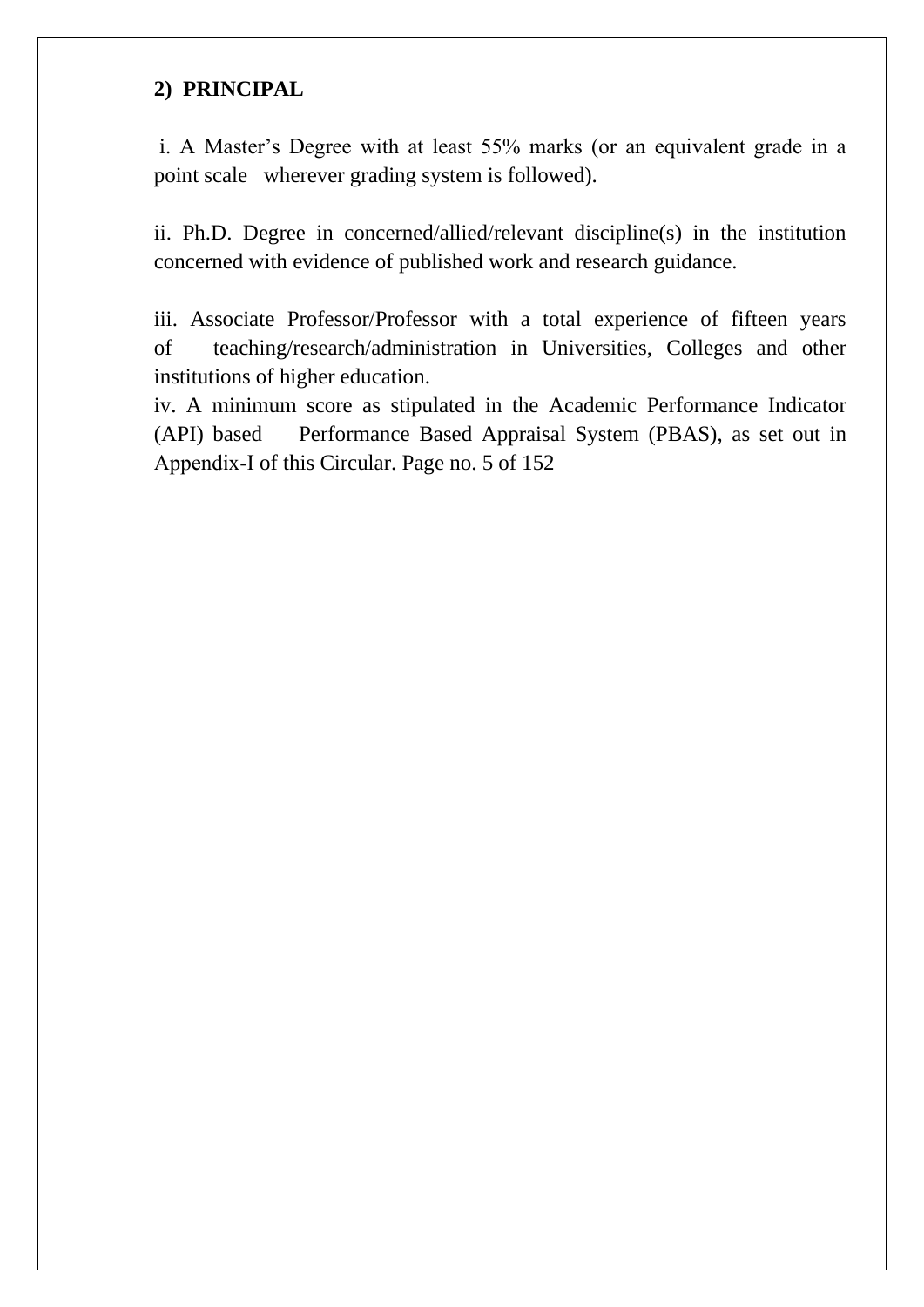## **3) ASSOCIATE PROFESSOR**

- i. A Master's Degree with at least 55% marks (or an equivalent grade in a point scale wherever grading system is followed).
- ii. Good academic record with Ph.D. Degree in the concerned/allied/relevant disciplines.
- iii. A minimum of eight years of experience of teaching and/or research in an academic/research position equivalent to that of Assistant Professor in a Universities, Colleges or Accredited Research Institutions/Industries excluding the period of Ph.D. Research with evidence of published work and a minimum of 5 publications as books and/or research/policy papers.
- iv. Contribution to educational innovation, design of new curricula and courses, and technology – mediated teaching learning process with evidence of having guided doctoral candidates and research students.
- v. A minimum score as stipulated in the Academic Performance Indicator (API) based Performance Based Appraisal System (PBAS), as set out in Appendix‐I of this Circular.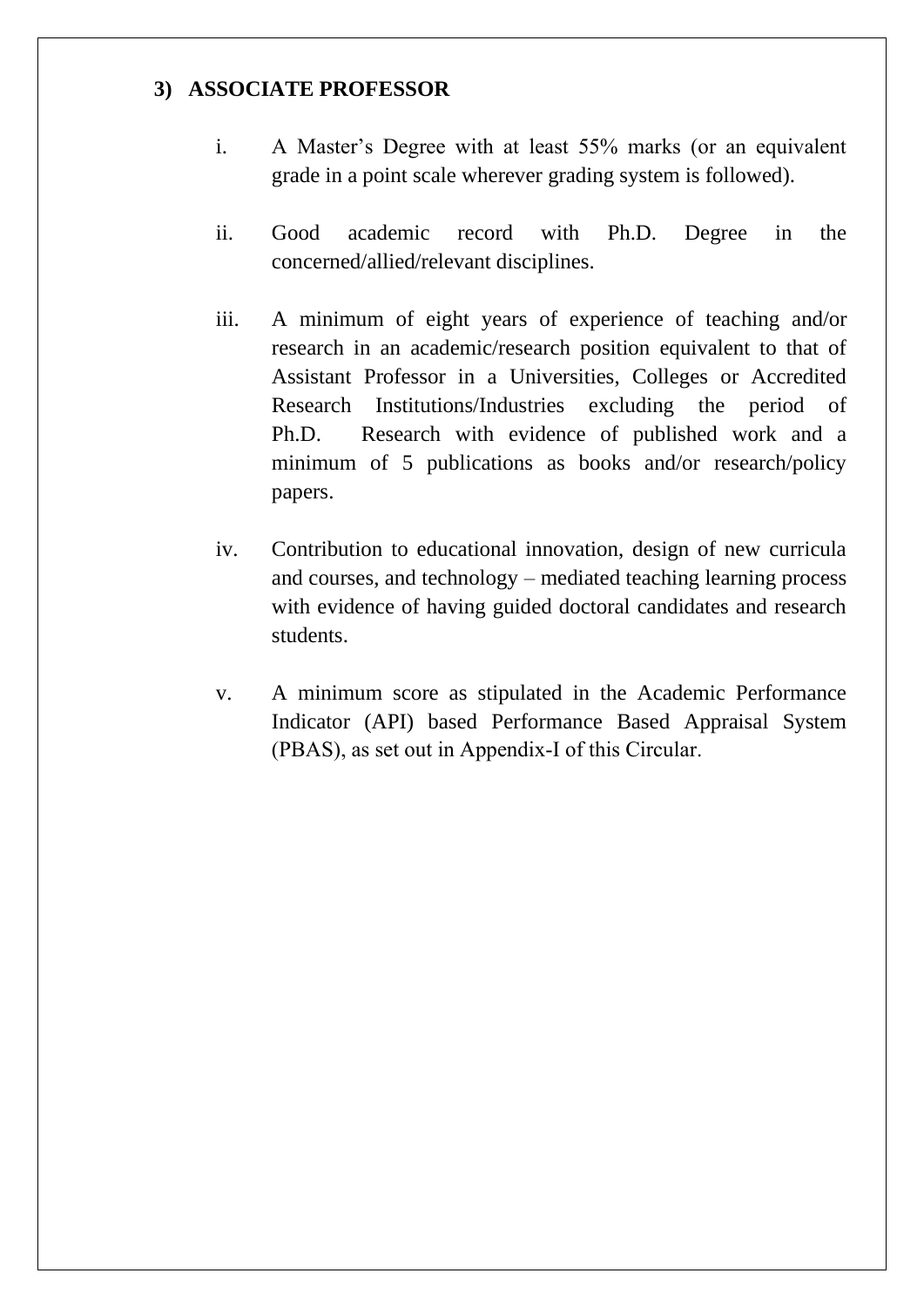## **4) ASSISTANT PROFESSOR:**

- i. Good academic record as defined by the concerned University with at least 55% marks (or an equivalent grade in a point scale wherever grading system is followed) at the Master's Degree level in a relevant subject from an Indian University, or an equivalent degree from an accredited foreign University.
- ii. Besides fulfilling the above qualifications, the candidate must have cleared the National Eligibility Test (NET) conducted by the UGC, CSIR or similar test accredited by the UGC like SLET/SET.
- iii. Notwithstanding anything contained in sub‐clauses (i) and (ii) to this Clause, candidates, who are, or have been awarded Ph. D. Degree in accordance with the University Grants Commission (Minimum Standards and Procedure for Award of Ph.D. Degree) Regulations, 2009, shall be exempted from the requirement of the minimum eligibility condition of NET/SLET/SET for recruitment and appointment of Assistant Professor or equivalent positions in University/ Colleges / Institutions. iv. NET/SLET/SET shall also not be required for such Masters Programmes in disciplines for which NET/SLET/SET is not conducted.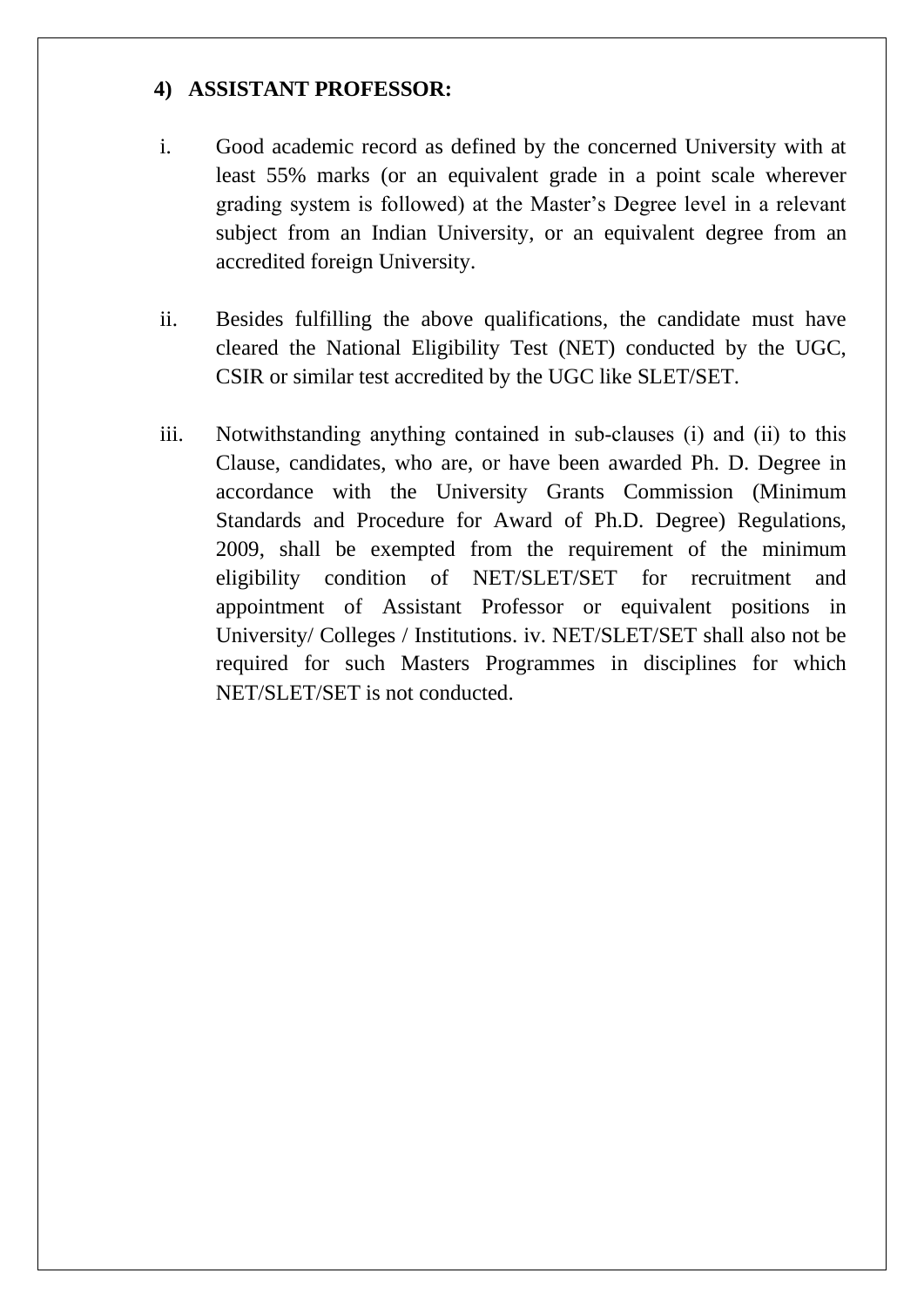**Minimum qualifications for direct recruitment to the posts of librarian, deputy librarian and university assistant librarian / college librarian** 

## **1. UNIVERSITY LIBRARIAN**

- i. A Master Degree in Library Science /Information Science/Documentation with at least 55% marks or its equivalent grade of B in the UGC seven points scale and consistently good academic record.
- ii. At least thirteen years as a Deputy Librarian in a University library or eighteen years' experience as a College Librarian.
- iii. Evidence of innovative library service and organization of published work.
- iv. Desirable: M.Phil. /Ph.D. Degree in Library Science/Information Science / Documentation / Archives and Manuscript-keeping.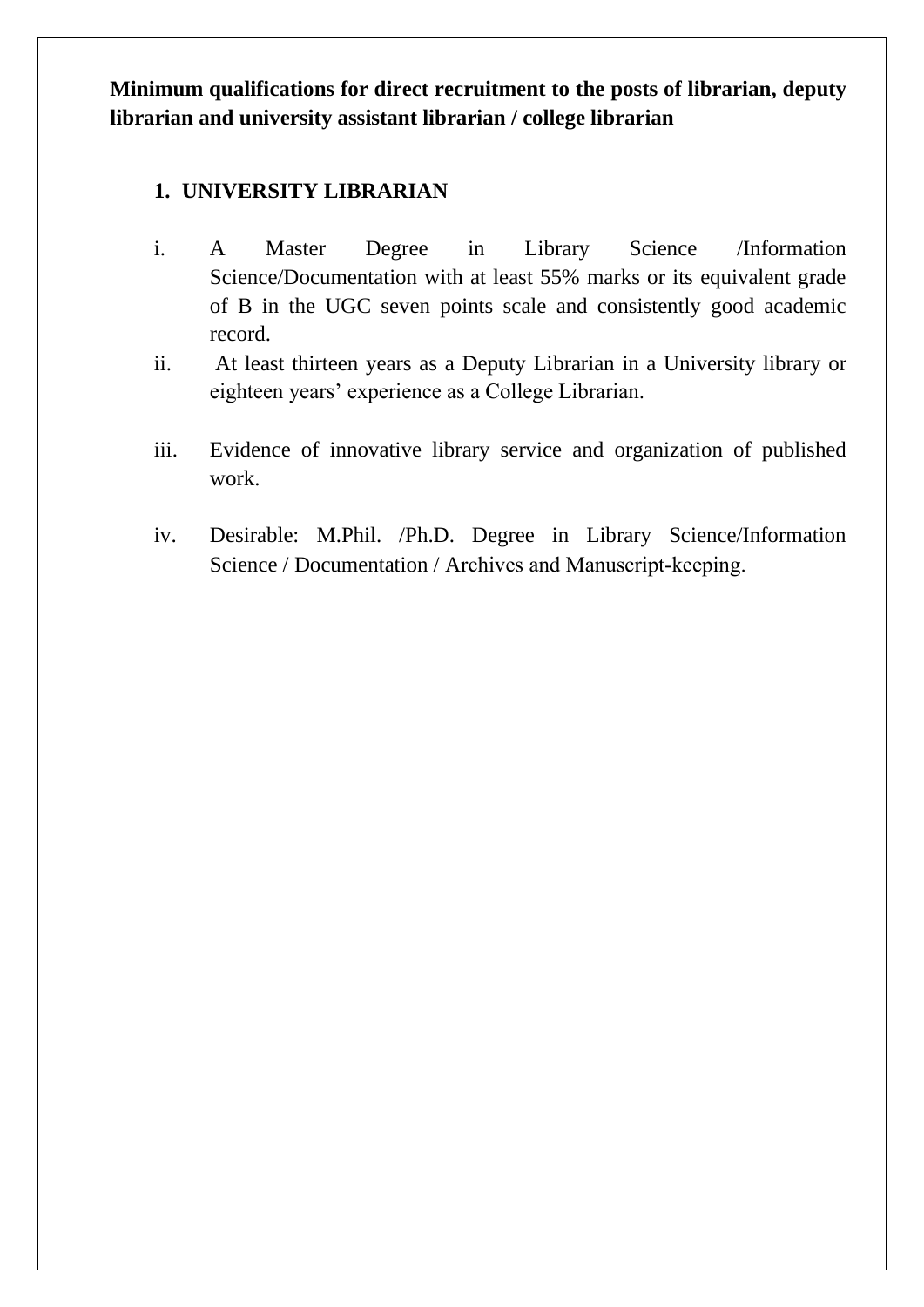## **2. UNIVERSITY DEPUTY LIBRARIAN**

i. A Master's Degree in Library Science/Information Science / Documentation with at least 55% of the marks or its equivalent grade of B in the UGC sevenpoint scale and a consistently good academic record.

ii. Five years' experience as an Assistant University Librarian/College Librarian.

iii. Evidence of innovative library service and organization of published work and professional commitment, Computerization of library.

iv. Desirable: M.Phil. /Ph.D. Degree in Library Science/Information Science / Documentation / Archives and Manuscript-keeping / Computerization of Library.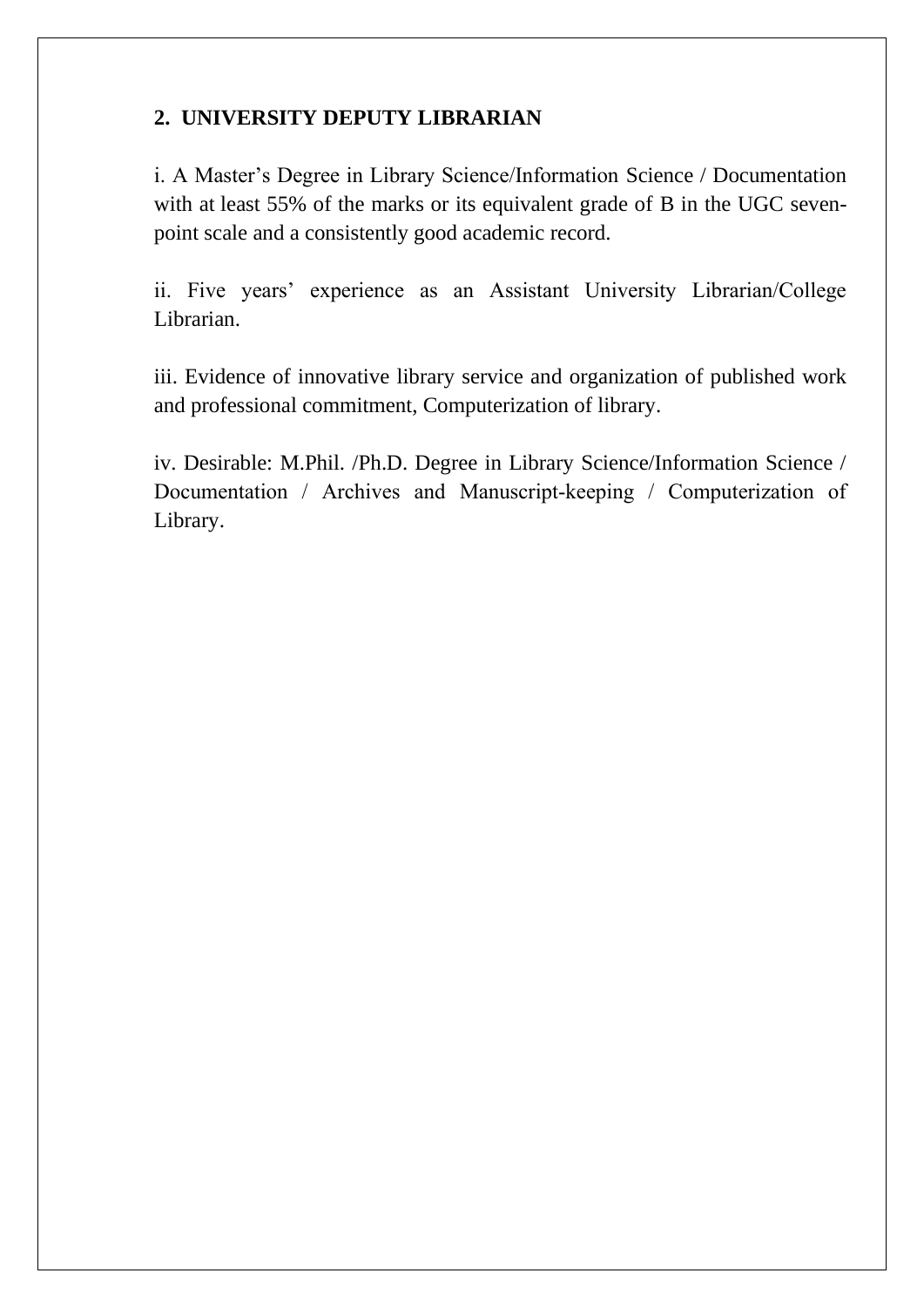## **3. UNIVERSITY ASSISTANT LIBRARIAN /COLLEGE LIBRARIAN**

- i. A Master's Degree in Library Science / Information Science / Documentation Science or an equivalent professional degree with at least 55% marks (or an equivalent grade in a point scale wherever grading system is followed) and a consistently good academic record with knowledge of computerization of library. Page no. 12 of 152
- **ii.** Qualifying in the national level test conducted for the purpose by the UGC or any other agency approved by the UGC. iii. However, candidates, who are, or have been awarded Ph.D. Degree, in accordance with the University Grants Commission (Minimum Standards and Procedure for Award of Ph.D. Degree) Regulations, 2009, shall be exempted from the requirement of the minimum eligibility condition of NET/SLET/SET for recruitment and appointment of University Assistant Librarian /College Librarian.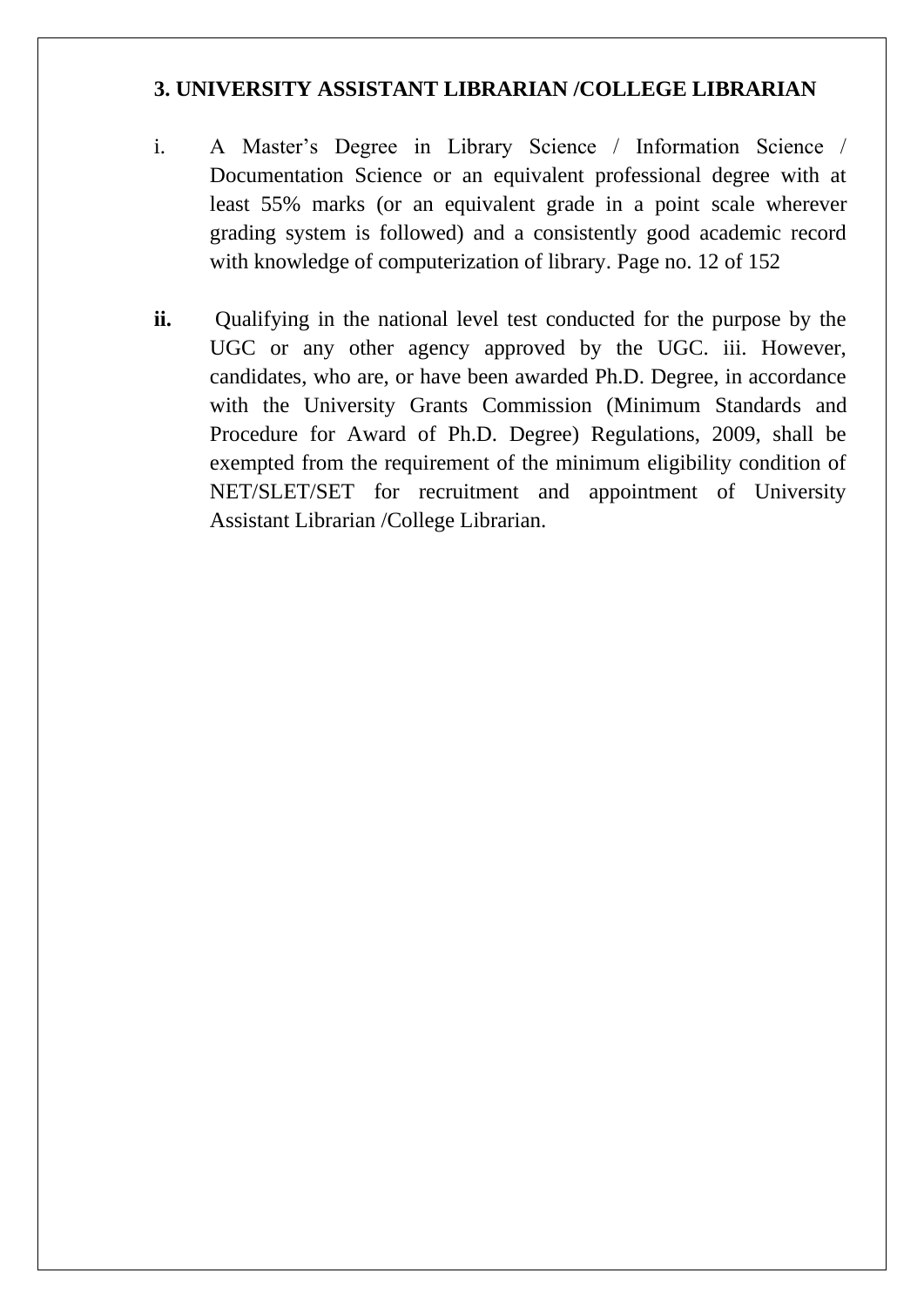## **4. Assistant Professor in Affiliated Colleges (MINORITY COLLEGES):**

- i. Chairperson of the Governing Body of the college or his/her nominee from among the members of the Governing body to be the Chairperson of the Selection Committee.
- ii. The Principal of the College.
- iii. Head of the Department of the subject concerned in the College.
- iv. Two nominees of the Chairperson of the college from out of a panel of five names, preferably from minority communities, recommended by the Vice Chancellor of the University from the list of experts suggested by the relevant statutory body of the college, of whom one should be a subject expert
- v. Two subject experts not connected with the College to be nominated by the Chairperson of the Governing Body of the College out of the panel of five names, preferably from minority communities, recommended by the Vice Chancellor, from the list of subject experts approved by the relevant statutory body of the College
- vi. An academician representing SC/ST/OBC/Minority/Women/Differently‐able categories, if any of candidates representing these categories is the applicant, to be nominated by the Vice Chancellor, if any of the above members of the selection committee do not belong to that category.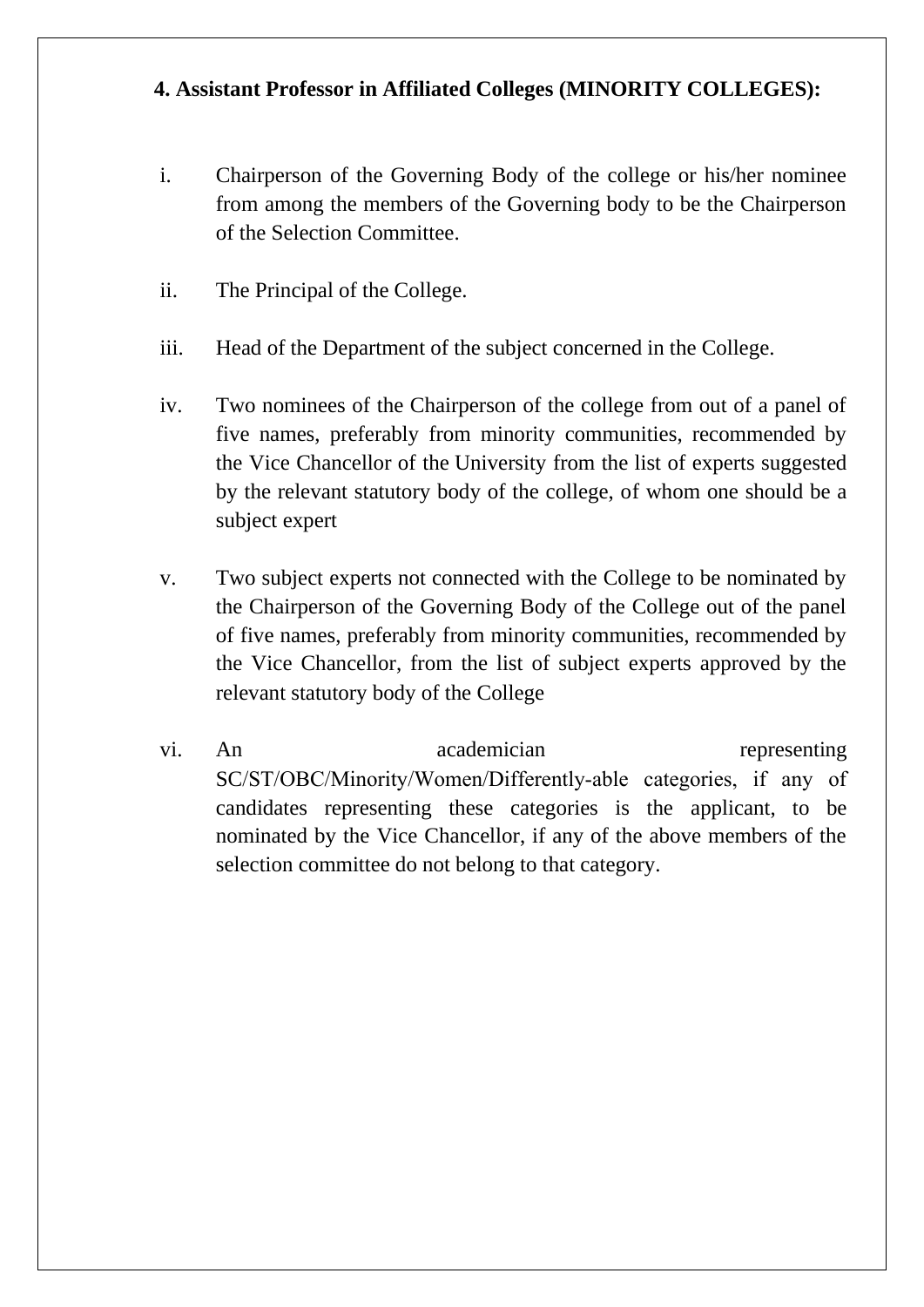## **5. Associate Professor in Affiliated Colleges (MINORITY COLLEGES):**

- i. The Chairperson of the Governing Body or his or her nominee, from among the members of the Governing body to be the Chairperson of the Selection Committee.
- ii. The Principal of the College.
- iii. The Head of the Department of the concerned subject from the college.

iv. Two nominees of the Chairperson of the College from out of a panel of five names, preferably from minority communities, recommended by the Vice-Chancellor of the University from the list of experts suggested by the relevant statutory body of the college of whom one should be a subject expert.

v. Two subject experts not connected with the College to be nominated by the Chairperson of the Governing Body of the College out of the panel of five names, preferably from minority communities, recommended by the Vice Chancellor, from the list of subject experts approved by the relevant statutory body of the College.

vi. An academician representing SC/ST/OBC/Minority/Women/Differently‐ able categories, if any of candidates representing these categories is the applicant, to be nominated by the Vice Chancellor, if any of the above members of the selection committee do not belong to that category.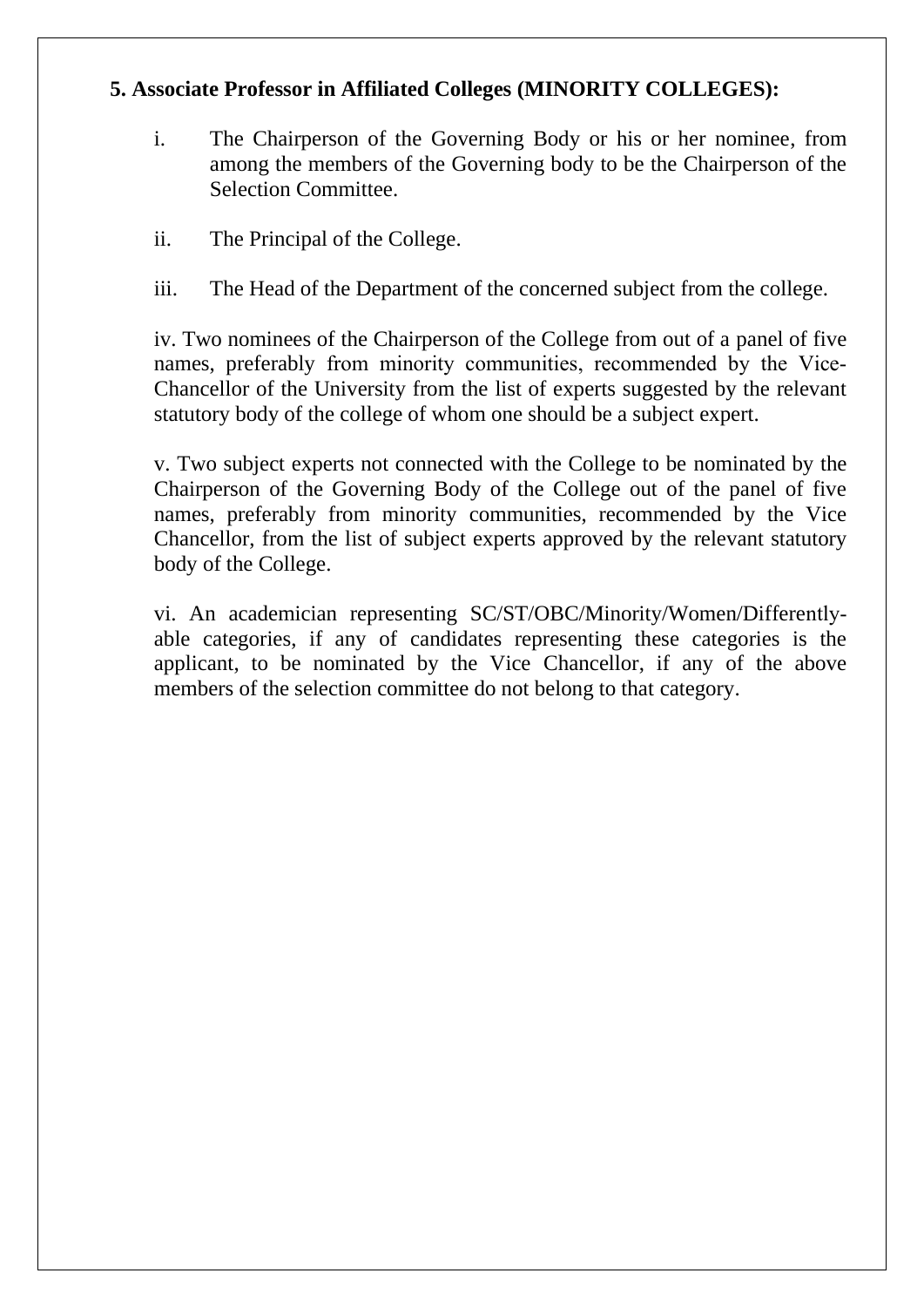## **6. College Principal in Affiliated Colleges (MINORITY COLLEGES):**

- i. Chairperson of the Governing Body as Chairperson of the Selection Committee. a. Page no. 18 of 152
- ii. Two members of the Governing Body of the college to be nominated by the Chairperson of whom one shall be an expert in academic administration.
- iii. One nominee of the Chairperson of the College from out of a panel of five names, preferably from minority communities, recommended by the Vice-Chancellor of the University of whom one should be a subject expert.
- iv. Three experts consisting of the Principal of a college, a Professor and an accomplished educationist not below the rank of a Professor (to be nominated by the Governing Body of the college) out of a panel of six experts approved by the relevant statutory body of the University.
- v. An academician representing SC/ST/OBC/Minority/Women/Differently‐able categories, if any of candidates representing these categories is the applicant, to be nominated by the Vice Chancellor, if any of the above members of the selection committee do not belong to that category.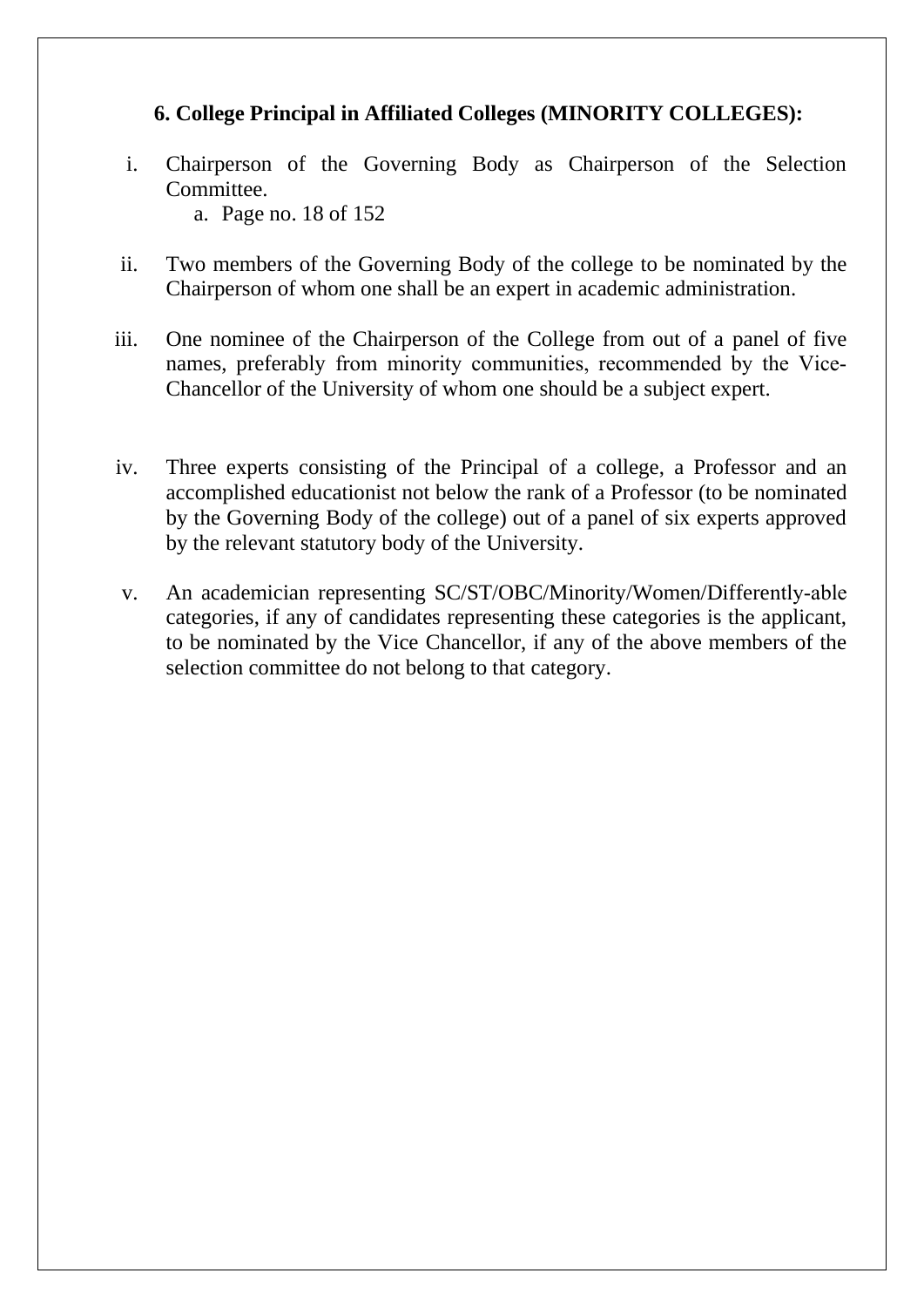#### **SELECTION PROCEDURES:**

1. The overall selection procedure shall incorporate transparent, objective and credible methodology of analysis of the merits and credentials of the applicants based on weightages given to the performance of the candidate in different relevant dimensions and his/her performance on a scoring system proforma, based on the Academic Performance Indicators (API) as provided in this Circular in **Tables I to IX of APPENDIX‐I.**

2. In order to make the system more credible, University/colleges may assess the ability for teaching and/or research aptitude through a seminar or lecture in a class room situation or discussion on the capacity to use latest technology in teaching and research at the interview stage. These procedures can be followed for direct recruitment and CAS promotion wherever selection committees are prescribed in this Circular.

3. The University has adopted UGC Regulations for selection committees and selection procedures incorporating the Academic Performance Indicator (API) based Performance Based Appraisal System (PBAS) at the institutional level for University Departments and Constituent Page no. 19 of 152 Colleges/affiliated colleges (Government‐aided/Autonomous/Private Aided Colleges / Private Un‐aided Colleges) to be followed transparently in all the selection processes. An indicative PBAS proforma for direct recruitment and CASis provided in this Circular in **Tables I to IX of APPENDIX‐I.**

**4.** In all the Selection Committees of direct recruitment of teachers and other academic staff in University/Colleges provided herein, an academician representing Scheduled Caste / Scheduled Tribe / OBC / Minority / Women/Differently-able categories, if any of candidates representing these categories is the applicant and if any of the members of the selection committee do not belong to that category, shall be nominated by the Vice Chancellor or Acting Vice Chancellor of the University. The academician, so nominated for this purpose, shall be one level above the cadre level of the applicant, and such nominee shall ensure that the norms of the Central Government or concerned State Government, in relation to the categories mentioned above, are strictly followed during the selection process.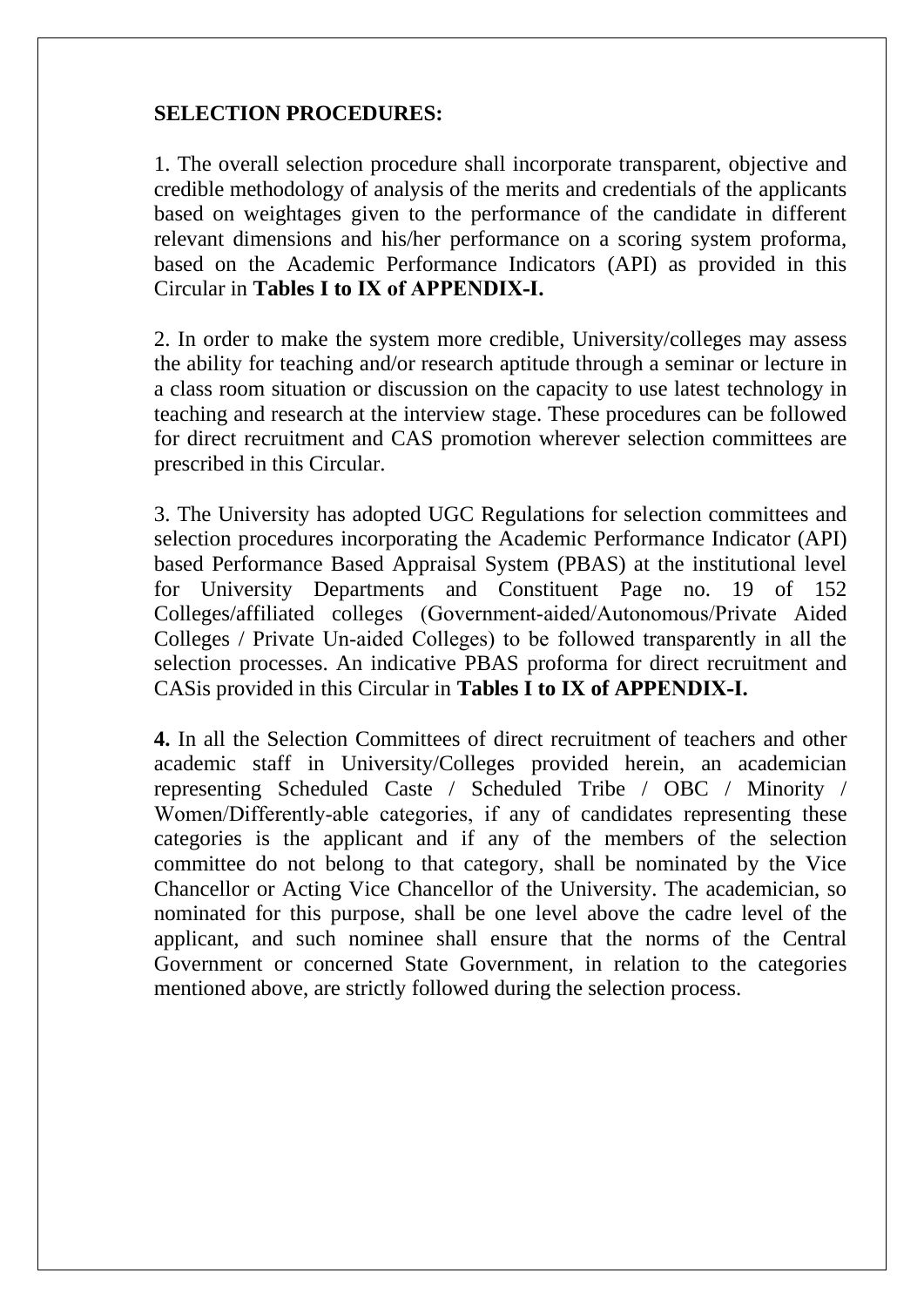#### **General instructions regarding promotion under CAS under UGC regulation 2010.**

- 1. The internal Quality Assurance Cell (IQAC) shall be established in all the University Departments/colleges as per the National Assessment Accreditation Council (NAAC) guidelines with the Vice-Chancellor as Chairperson (in the case of University) and Principal as the Chairperson (in the case of College). The IQAC shall act as the documentation and recordkeeping cell for the institutions. The IQAC may also introduce, wherever feasible, the student feedback system as per the NAAC guidelines on institutional parameters without incorporating the component of student's assessment of individual teachers in the P.B.A.S.
- 2. The minimum norms of Selection Committees and Selection Procedures as well as API score requirements for the different cadres, either through direct recruitment **or through Career Advancement Schemes Regulations, shall be similar. Table II(C) of Appendix I of this circular provides norms for direct recruitment of teachers to different cadres, while table I(a) and** Page no. 23 of 152 **Table II (b) of Appendix I of this circular provides for CAS promotions for teachers in the University and the colleges respectively.**
- 3. The PBAS based on API Score of category I and II as mentioned in these tables will be implemented for one year, initially based on the existing systems in the University / College for one year only with the minimum annual scores as specified in table II(a) and II(b) for University and College teachers, or for Librarian / Physical Education and Sports cadre as depicted in tables V(a) and V(b), tables VIII(a) and VIII(b) respectively. This annualized API scores will be compounded prospectively as and when the teachers (or Librarian/ Physical Education and Sports cadres, as the case may be) become eligible for CAS promotion to the next cadre with the multiplication factor of years of service required to apply for CAS promotion. For Category III (Research & Academic Contribution), API scores for this category will be applied for the entire period.

*Illustration*: If a teacher is considered for CAS promotion in 2010, one-year API scores of 2009–10 for categories I and II only is required; if a teacher is eligible for CAS promotion in 2011, then two years API scores of categories I and II for 2009‐10 and 2010‐11 cumulatively would be required and so on.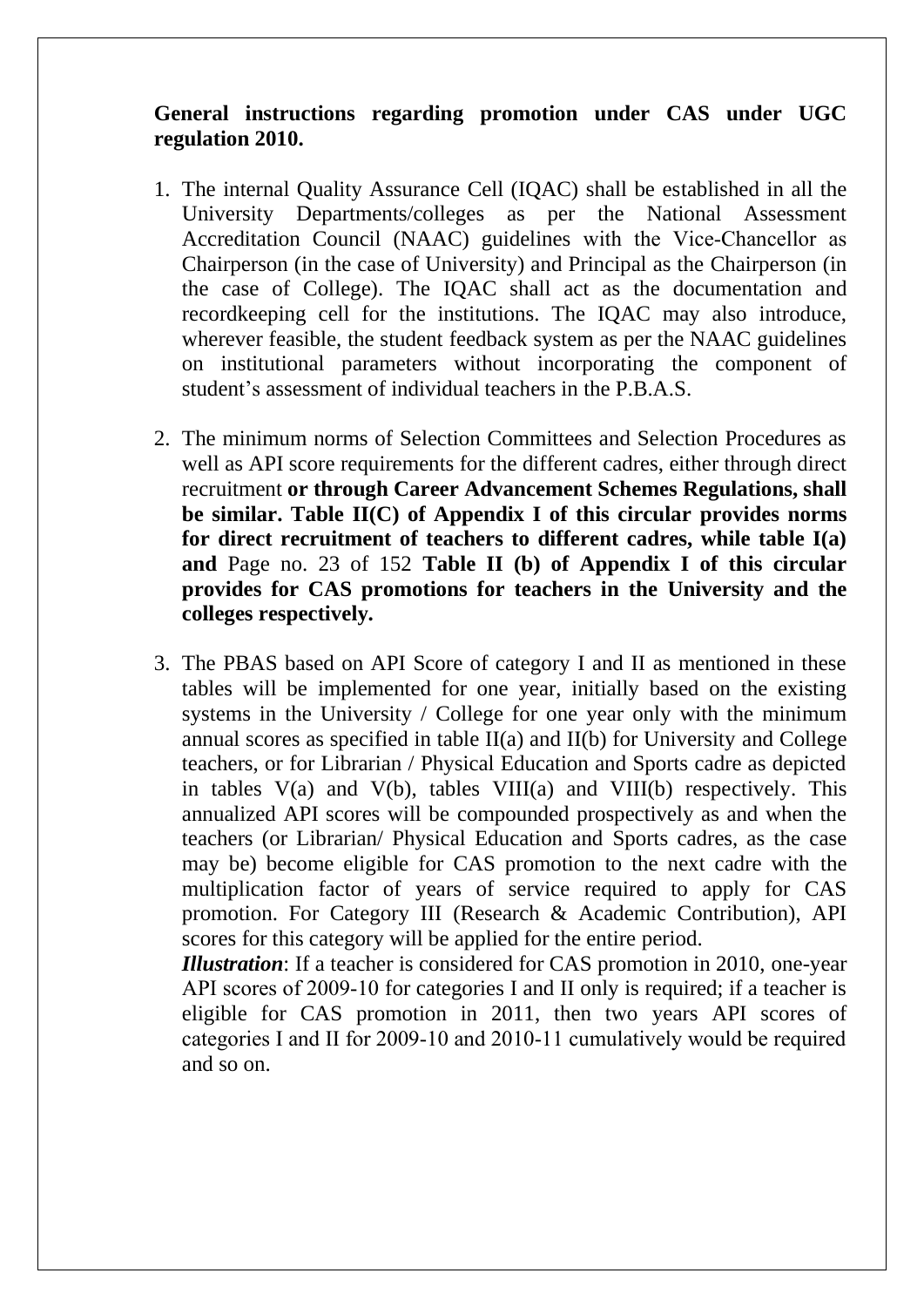- 4. A teacher who wishes to be considered for promotion under CAS may submit in writing to the Head of the University Department / Registrar or the Principal / head of the College/Institution (University/College), **with three months** in advance of the due date, that he/she fulfils all qualifications under CAS and submit to the Head of the University Department / Registrar or the Principal / head of the College / Institution (University/College)the Performance Based Appraisal System proforma as evolved by the University duly supported by all credentials as per the API guidelines set out **in this circular.**
- 5. In order to avoid delays in holding Selection Committees meetings in various positions under CAS, the University / College should immediately initiate the process of screening/selection, and **shall complete the process within six months** from the date of the receipt of the duly completed application form from the teacher concerned. Further candidates who fulfil all other criteria mentioned in this circular, as on 31.12.2008, and till the date on which this circular is notified, can be considered for promotion from the date, on or after 31.12.2008, on which they fulfil these eligibility conditions, provided as mentioned above.
- 6. Candidates who do not fulfil the minimum score requirement under the API Scoring System as per Table I to IX in Appendix‐I of this Circular or those who obtain less than 50% in the expert assessment of the selection process will have to be re-assessed only after a minimum period of one year. The date of promotion shall be the date on which he/she has successfully got reassessed.
- 7. The Selection Committee specifications as delineated in Para 9.1 to 9.1.11 of this Circular are applicable to all direct recruitments of Faculty Positions and Career Advancement promotions of Assistant Professor to Associate Professor and to that of Associate Professor to Professor.

8. CAS promotions from a lower grade to a higher grade of Assistant Professor shall be conducted by a **"Screening cum Evaluation Committee"**  adhering to the criteria laid out as API score in PBAS in the **Tables of Appendix‐I in this Circular.**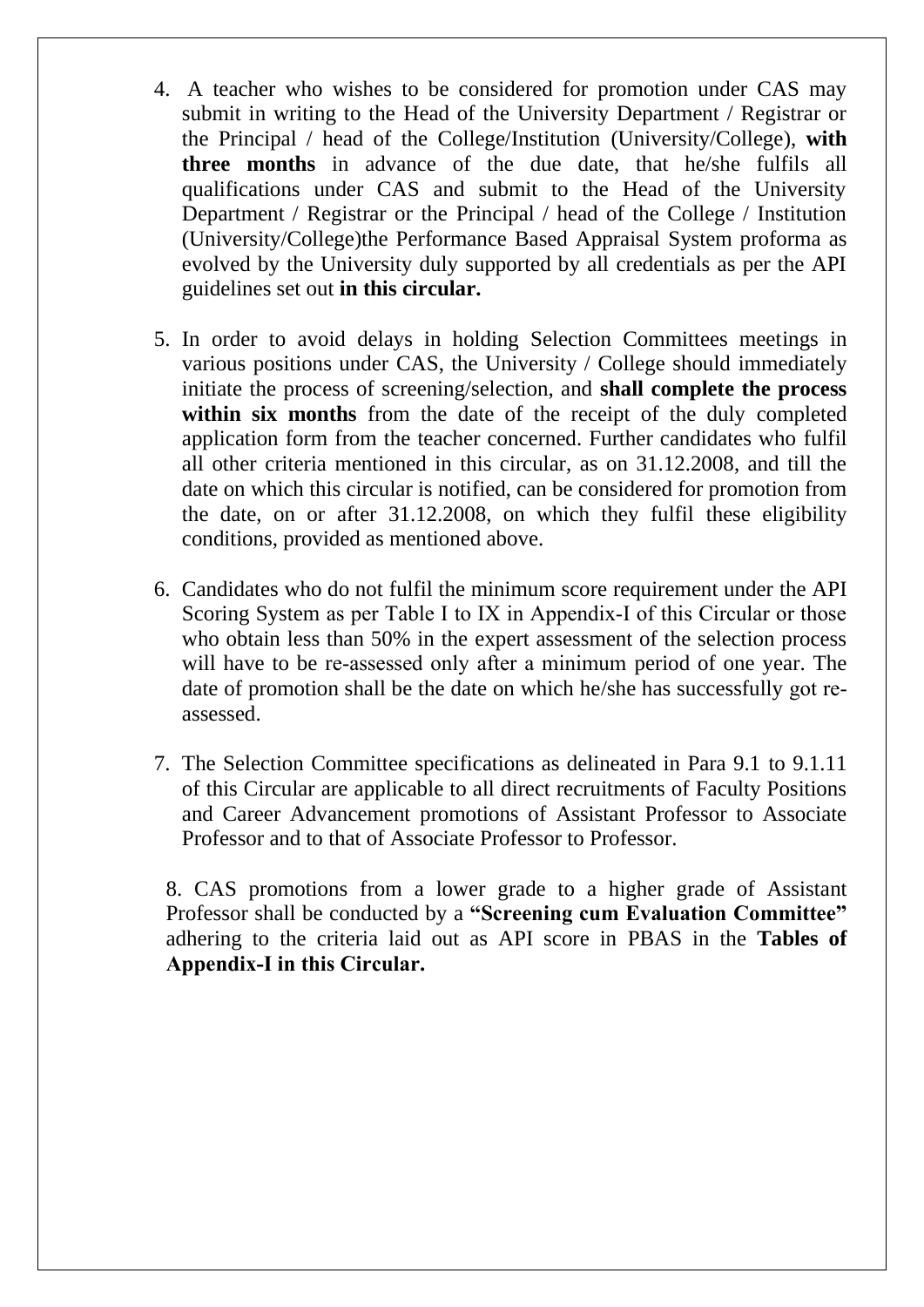## **Stages of promotion under career advancement scheme of incumbent and newly appointed assistant**

**professors' / associate professors / professors.**

- 1. Entry level Assistant Professors (Stage 1) would be eligible for promotion under the Career Advancement Scheme **(CAS)** through two successive stages (stage 2 and Stage 3), provided they are assessed to fulfil the eligibility and performance criteria as laid out in Para 12.0.
- 2. **An entry level Assistant Professor, possessing Ph. D. Degree** in the relevant discipline shall be eligible, for moving to the next higher grade
- 3. **(stage 2) after completion of four years' service as Assistant Professor.**
- 4. **An entry level Assistant Professor possessing M.Phil. Degree or post‐ graduate Degree in professional courses**, approved by the relevant statutory body, **such as LL.M. / M. Tech., etc.** shall be eligible for the next higher grade **(stage 2) after completion of five years' service as Assistant Professor.**
- 5. **13.4 An entry level Assistant Professor who does not have Ph.D. or M.Phil. Or a Master's Degree in the relevant professional course** shall be eligible for the next higher grade **(stage 2) only after completion of six years' service as Assistant Professor.**
- 6. **13.5** The upward movement from the entry level grade (stage 1) to the next higher grade (stage 2) for all Assistant Professors shall be subject to their satisfying the API based PBAS conditions laid down in this Circular.
- 7. **13.6 Assistant Professors who have completed FIVE YEARS of service in the stage 2shall be eligible to move to stage 3**subject to meeting the API based PBAS requirements laid down in this Circular.
- 8. **13.7 Assistant Professors who have completed THREE YEARS of teaching in stage 3shall be eligible**, subject to the qualifying conditions and the API based PBAS requirements prescribed in this Circular, **to move to the next higher grade (stage 4) and to be designated as Associate Professor**.
- 9. **Associate Professor who has completed THREE YEARS of service in stage 4 and possessing Ph.D. Degree in the relevant discipline shall be eligible to be appointed and designated as Professor and be placed in the next higher grade (stage 5), subject to:** - Page no. 26 of 152
	- a. Satisfying the required credit points as per API based PBAS methodology provided in **Appendix I** stipulated in this Circular, and
	- b. An assessment by a duly constituted selection committee as suggested for the direct recruitment of Professor.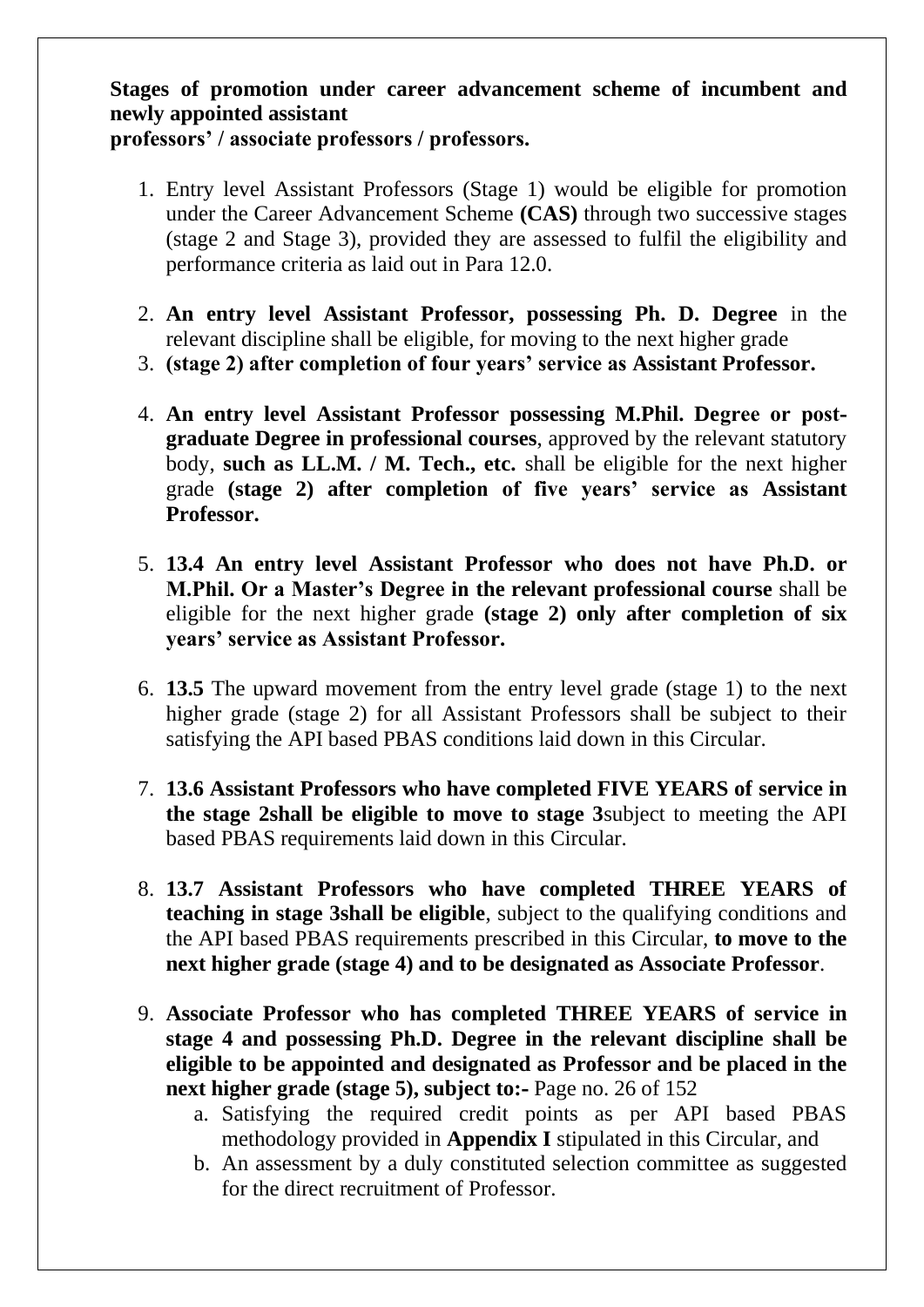#### 10.*Provided that no teacher, other than those with Ph.D., shall be promoted or appointed as Professor***.**

- 11.In the case of Associate Professors in Colleges, promotion to the post of Professor under CAS shall be further subject to in this Circular**.**
- 12.Discretionary award of advance increments for those who enter the profession as Associate Professors or Professors with higher merit, high number of research publications and experience at the appropriate level, shall be within the competence of the appropriate authority of the University/College/Institution based on the recommendations of selection
- 13.committee(s) while negotiating with individual candidates in the context of the merits of each case, taking into account the pay structure of other teachers in the faculty and other merit‐ specific factors. Discretionary award of advance increments is not applicable to those entering the profession as Assistant Professor/ Assistant Librarian/Assistant Director of Physical Education and Sports (& to equivalent cadre) and to those who are entitled for grant of advance increments for having acquired Ph. D., M. Phil., M.Tech., etc. However, those entering service as Assistant Professor/ Assistant Librarian/Assistant Director of Physical Education and Sports (& to equivalent cadre) with post‐doctoral teaching/research
- 14.experience after Ph.D. and proven credentials may be eligible for discretionary award of advanced increments to be decided and recorded by the selection committee in its minutes.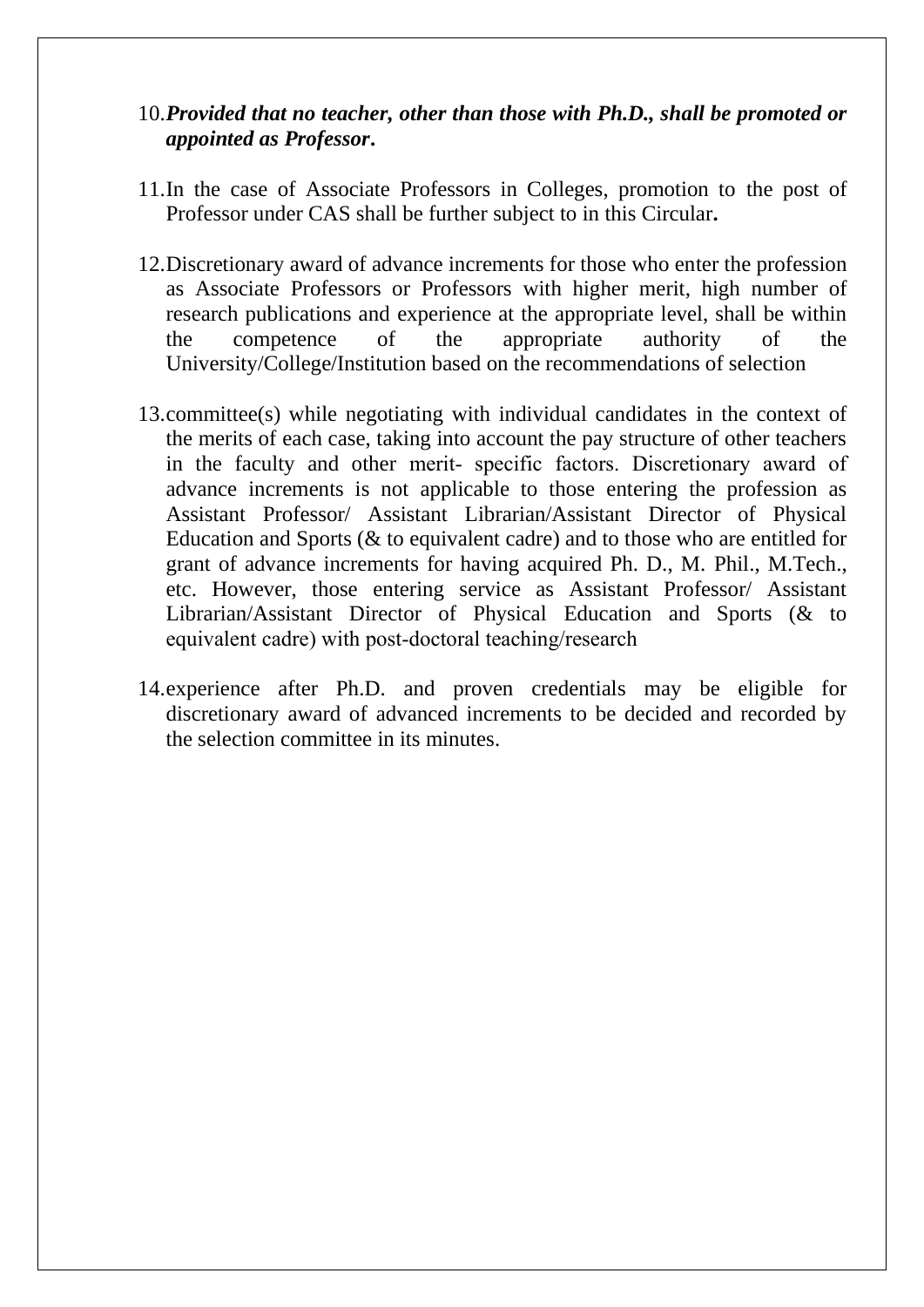### **Counting of past services for direct recruitment and promotion under CAS**

1. Previous regular service, whether national or international, as Assistant Professor, Associate Professor or Professor or equivalent in a University, College, National Laboratories or other scientific/professional Organizations such as the CSIR, ICAR, DRDO, UGC, ICSSR, ICHR, ICMR, DBT, etc., should be counted for direct recruitment as per Appendix‐I Table II and promotion under CAS of a teacher as Assistant Professor, Associate Professor, Professor or any other nomenclature these posts are described as per Appendix IV – Table No. VII& VIII of the UGC Regulation 2010 provided that: Page no. 28 of 152

a. The essential qualifications of the post held were not lower than the qualifications prescribed in this Circular for Assistant Professor, Associate Professor and Professor as the case may be.

b. The post is/was in an equivalent grade or of the pre‐revised scale of pay as the post of Assistant Professor (Lecturer) Associate Professor (Reader) and Professor.

c. The candidate for direct recruitment has applied through proper channel only.

d. The concerned Assistant Professor, Associate Professor and Professor should possess the same minimum qualifications as prescribed in this Circular for appointment to the post of Assistant Professor, Associate Professor and Professor, as the case may be.

e. The post was filled in accordance with the prescribed selection procedure as laid down in this Circular of University/State Government/Central Government/Concerned Institutions, for such appointments.

i. the period of service was of more than one-year duration;

ii. the incumbent was appointed on the recommendation of duly constituted Selection Committee; and

iv. The incumbent was selected to the permanent post in continuation to the ad‐hoc or temporary service, without any break.

g. No distinction should be made with reference to the nature of management of the institution where previous service was rendered (private/local body/Government), was considered for counting past services under this clause.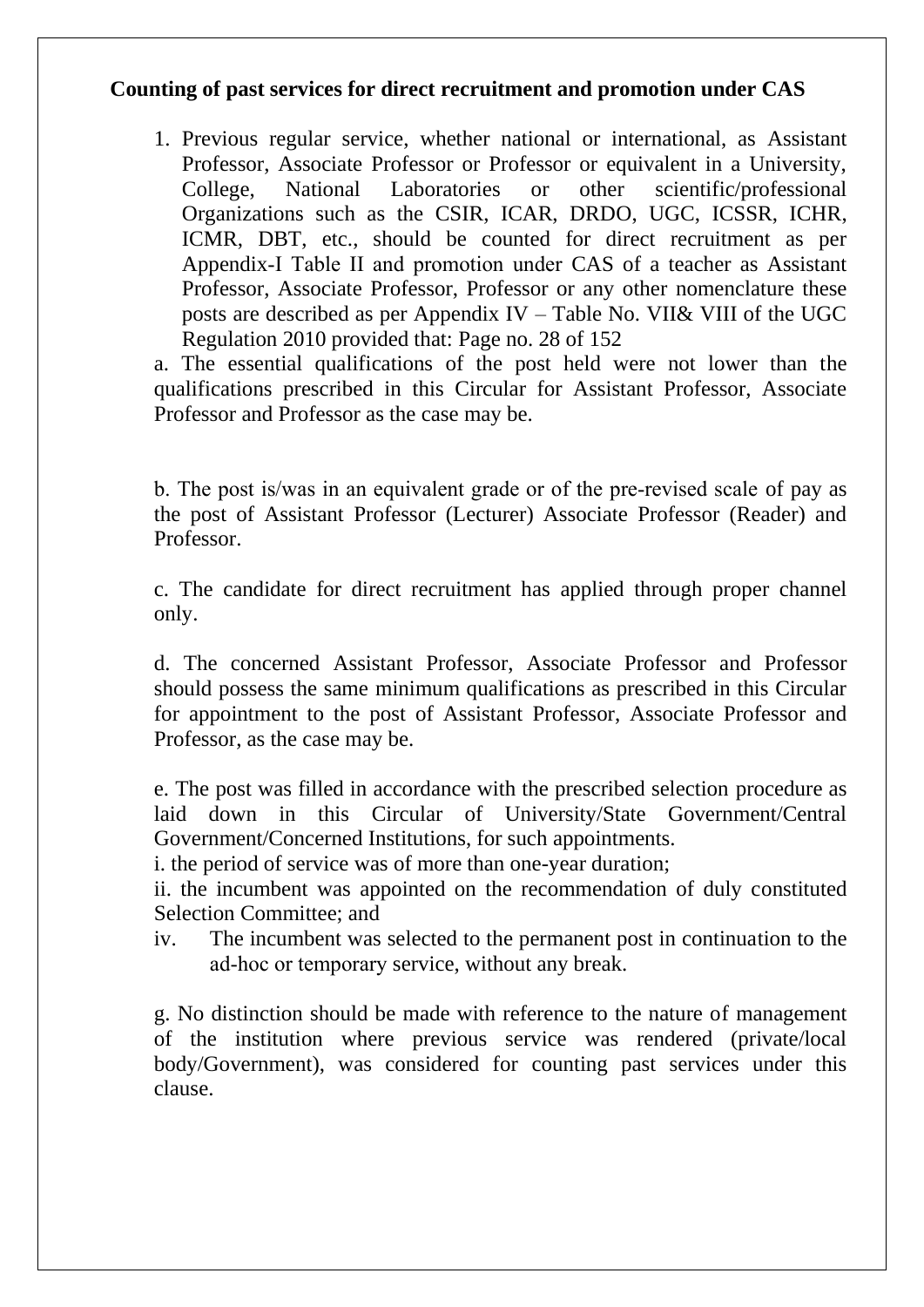## **PERIOD OF PROBATION AND CONFIRMATION**

i. The minimum period of probation shall be one year extendable by a maximum period of one more year in case of unsatisfactory performance.

ii. The confirmation at the end of one year shall be automatic, unless extended for another year by a specific order, before expiry of the first year.

iii. Subject to this Clause 15, it is obligatory on the part of the University concerned Colleges/Institution to issue an order of confirmation to the incumbents within 45 days of completion of probationary period after due process of verification of satisfactory performance.

iv. Probation and confirmation rules are applicable only at the initial stage of recruitment, issued from time to time, by Central Government.

v. All other Central Government rules on probation and confirmation shall be applicable mutatis mutandis.

## **CREATION AND FILLING UP OF TEACHING POSTS**

i. Teaching posts in University, as far as feasible, may be created in a pyramidal order, that is, for instance, for one post of Professor, there shall be two posts of Associate Professors and four posts of Assistant Professors, per department.

ii. All the sanctioned/approved posts in the University system shall be filled up on an urgent basis.

## **APPOINTMENTS ON CONTRACT BASIS**

The teachers should be appointed on contract basis only when it is absolutely necessary and when the student‐teacher ratio does not satisfy the laid down norms. In any case, the number of such appointments should not exceed 10% of the total number of faculty positions in University/College. The qualifications and selection procedure for appointing them should be the same as those applicable to a regularly appointed teacher. The fixed emoluments paid to such contract teachers should not be less than the monthly gross salary of a regularly appointed Assistant Professor. Such appointments should not be made initially for more than one academic session, and the performance of any such entrant teacher should be reviewed for academic performance before reappointing her/him on contract basis for another session. Page no. 29 of 152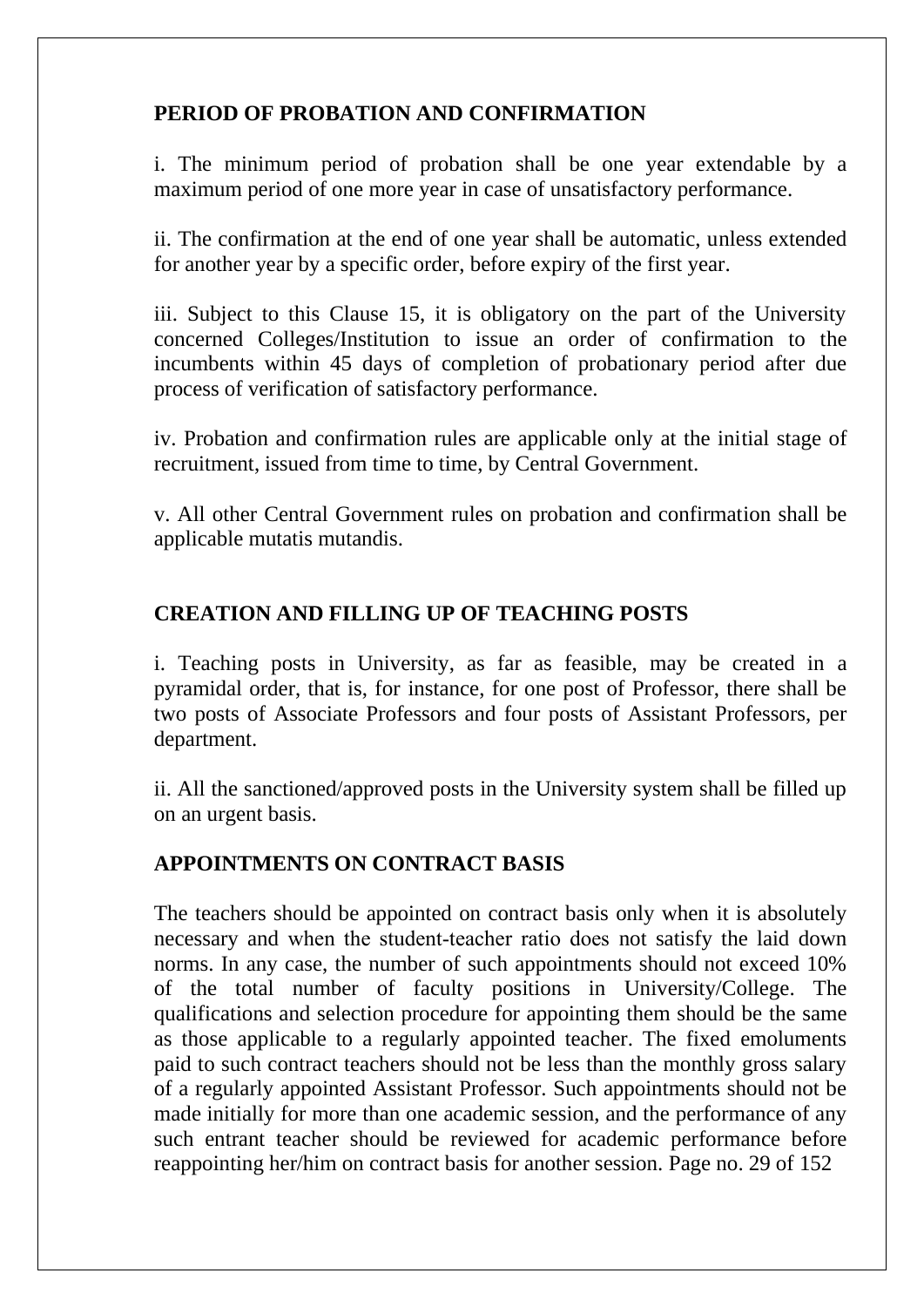#### **TEACHING DAYS**

1. The University / Colleges must adopt at least 180 working days, i.e. there should be a minimum of 30 weeks of actual teaching in a 6 day week of the remaining period, 12 week may be devoted to admission and examination activities and non-instructional days for co-curricular, sports ,college day etc., 8 weeks for vacations and 2 weeks may be attributed to various public holidays. If the University adopts a 5 days' week pattern, then the number of weeks should be increased correspondingly to ensure equivalent of 30 weeks of actual teaching with a 6 days week. The above is summarized as follows:

Number of weeks: 6 days a week pattern

Number of weeks: 5 days a week pattern

Categorization University College University College Teaching and Learning Process 30 (180 days) weeks 30 (180 days) weeks 36 (180 days) weeks (180 days) weeks Admissions /Examinations preparation for Examination 12 10 8 8

Vacation 8 10 6 6 Public Holidays (to increase and adjust teaching days accordingly) 2 2 2 2 Total 52 52 52 52

2. In lieu of curtailment of vacation by 2 weeks, the University teachers may be credited with $1/3^{rd}$  of the period of earned leave. However, colleges may have an option of a total vacation of 10weeks in a year and no earned leave except when required to work during the vacations for which, as in the case of University teachers, 1/3rd of the period will be credited as Earned Leave.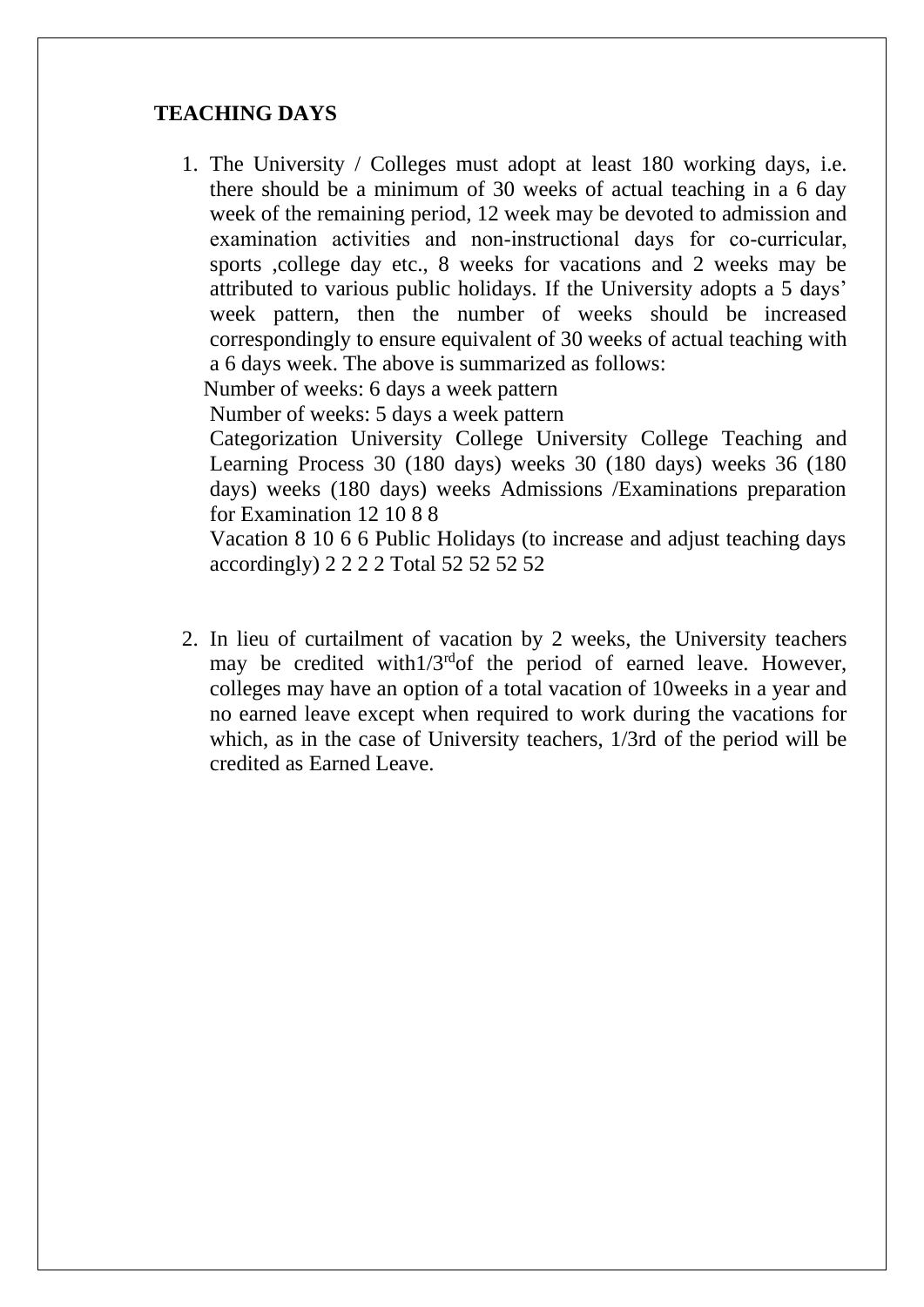#### **WORKLOAD**

- 1. The workload of the teachers in full employment should not be less than 40 hours a week for 30working weeks (180 teaching days) in an academic year. It should be necessary for the teacher to be available for at least 5 hours daily in the University / College for which necessary space and infrastructure should be provided by the University / College. Direct teaching learning process hours should be as follows. Assistant Professor 16 hours Associate Professor and Professor 14 hours
- 2. A relaxation of two hours in the workload may, however, be given to Professors who are actively involved in extension activities and administration. A minimum of 6 hours per week may have to be allocated for research activities of a teacher.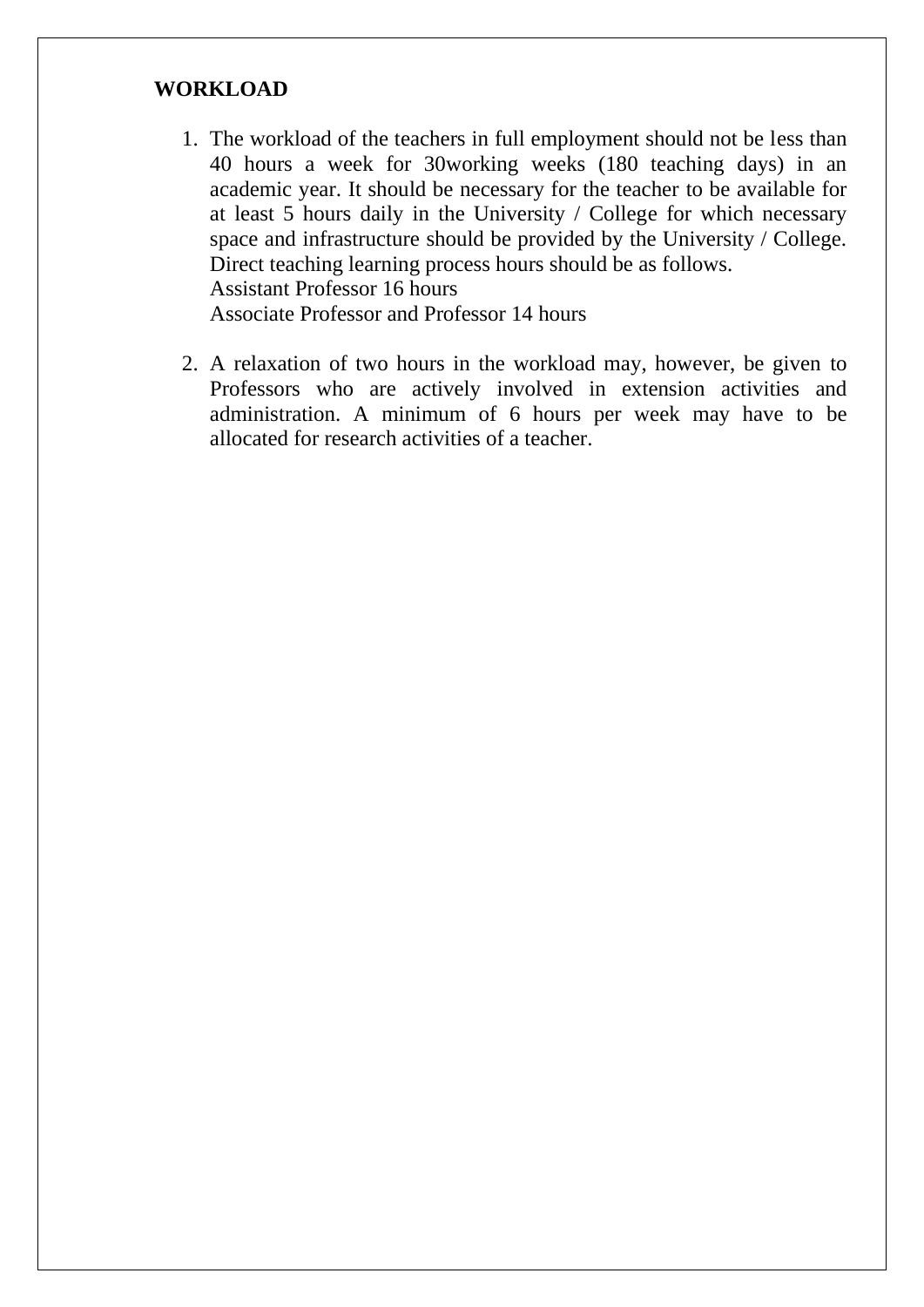## **CODE OF PROFESSIONAL ETHICS**

## **I. TEACHERS AND THEIR RESPONSIBILITIES:**

Whoever adopts teaching as a profession assumes the obligation to conduct himself / herself in accordance with the ideal of the profession. A teacher constantly under the scrutiny of his students and the society at large. Therefore, every teacher should see that there is no incompatibility between his precepts and practice. The national ideals of education which have already been set forth and which he / she should seek to inculcate among students must be his / her own ideals. The profession further requires that the teachers should be calm, patient and communicative by temperament and amiable in disposition.

#### **Teachers should:**

(i) Adhere to a responsible pattern of conduct and demeanour expected of them by the community.

(ii) Manage their private affairs in a manner consistent with the dignity of the profession.

(iii) Seek to make professional growth continuous through study and research.

(iv) Express free and frank opinion by participation at professional meetings, seminars, conferences etc. towards the contribution of knowledge.

(v) Maintain active membership of professional organizations and strive to improve education and profession through them.

(vi) Perform their duties in the form of teaching, tutorial, practical, seminar and research work conscientiously and with dedication.

(vii) Co‐operate and assist in carrying out functions relating to the educational responsibilities of the college and the University such as: assisting in appraising applications for admission, advising and counselling students as well as assisting the conduct of University and college examinations, including supervision, invigilation and evaluation; and

(viii) Participate in extension, co‐curricular and extra‐curricular activities including community service.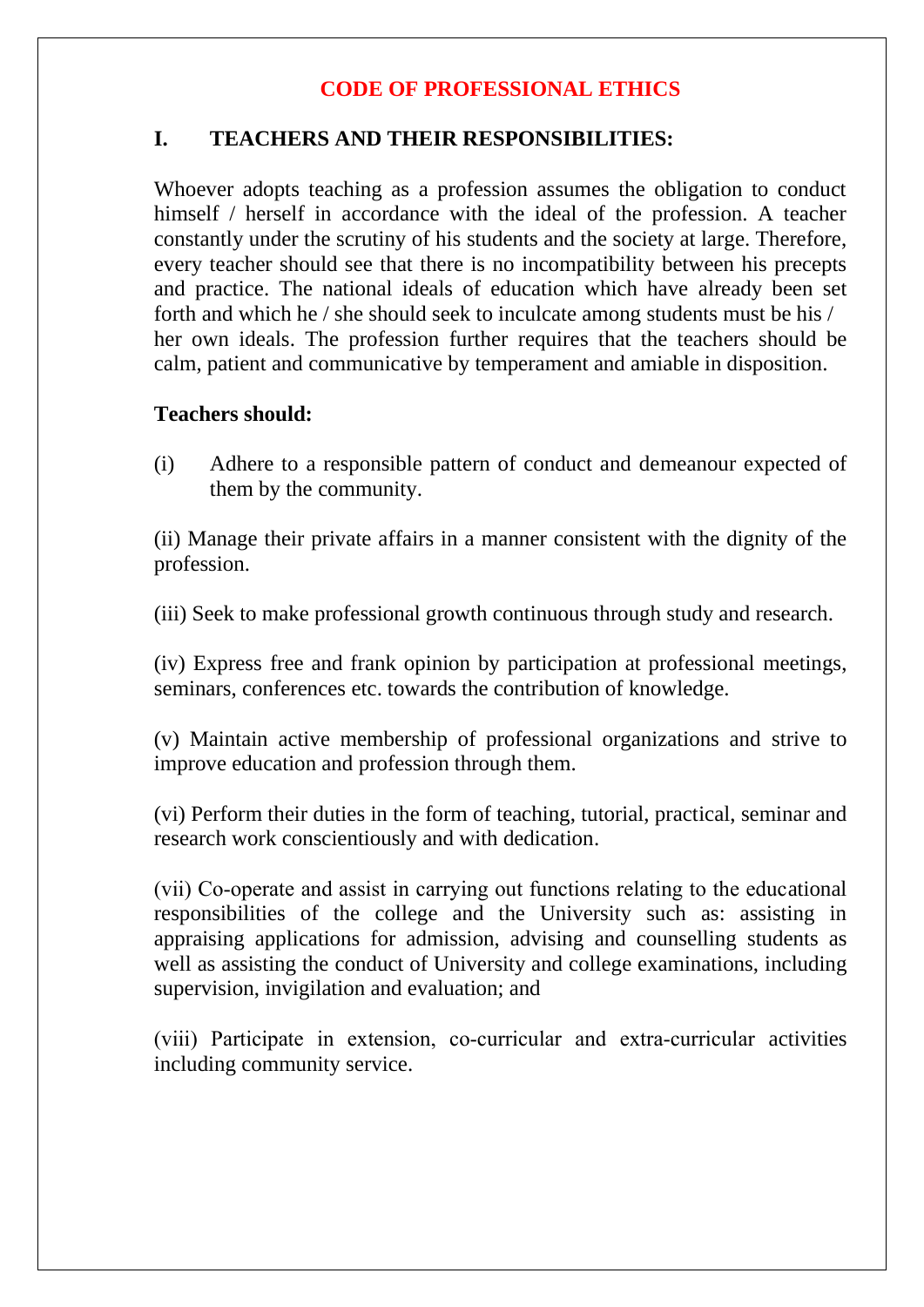## **II. TEACHERS AND THE STUDENTS**

#### **Teachers should:**

(i) Respect the right and dignity of the students in expressing his / her opinion.

(ii) Deal justly and impartially with students regardless of their religion, caste, political, economic, social and physical characteristics;

(iii) Recognize the difference in aptitude and capabilities among students and strive to meet their individual needs;

(iv) Encourage students to improve their attainments, develop their personalities and at the same time contribute to community welfare.

(v) Inculcate among student's scientific outlook and respect for physical labour and ideals of democracy, patriotism and peace. Page no. 31 of 152

(vi) Be affectionate to the students and not behave in a vindictive manner towards any of them for any reason.

(vii) Pay attention to only the attainment of the student in the assessment of merit.

(viii)Make themselves available to the students even beyond their class hours and help and guide students without any remuneration or reward.

(ix) Aid students to develop and understanding of our national heritage and national goals and

(x) Refrain from inciting students against other students, colleagues or administration.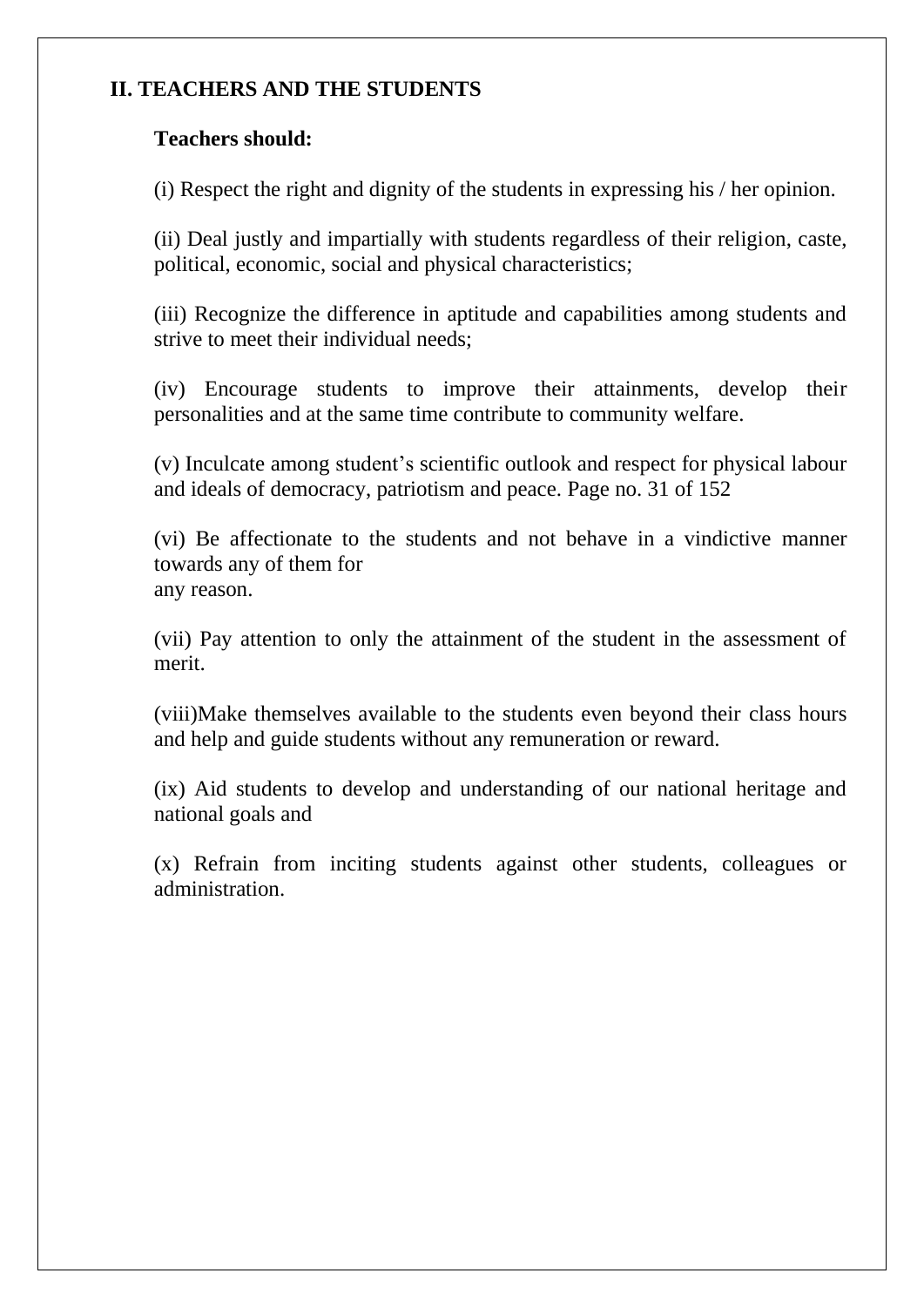## **III. TEACHERS AND COLLEAGUES**

#### **Teachers should**

(i) Treat other members of the profession in the same manner as they themselves wish to be treated.

(ii) Speak respectfully of other teachers and render assistance for professional betterment.

(iii) Refrain from lodging unsubstantiated allegations against colleagues to higher authorities; and

(iv) Refrain from allowing considerations of caste, creed, religion, race or sex in their professional endeavour.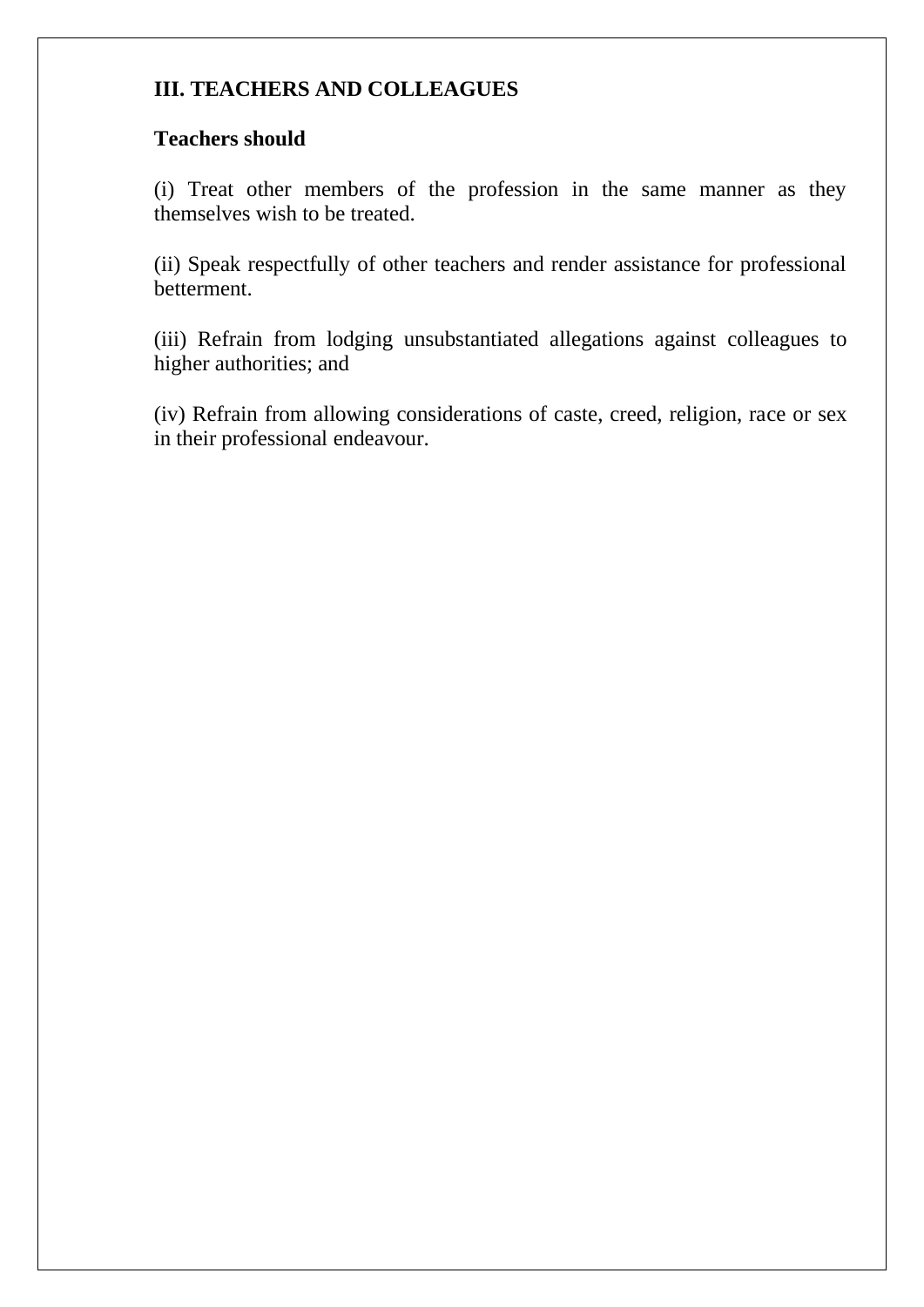## **IV. TEACHERS AND AUTHORITIES:**

#### **Teachers should:**

(i) Discharge their professional responsibilities according to the existing rules and adhere to procedures and methods consistent with their profession in initiating steps through their own institutional bodies and / or professional organizations for change of any such rule detrimental to the professional interest.

(ii) Refrain from undertaking any other employment and commitment including private tuitions and coaching classes which are likely to interfere with their professional responsibilities.

(iii) Co‐operate in the formulation of policies of the institution by accepting various offices and discharge responsibilities which such offices may demand.

(iv) Co‐operate through their organizations in the formulation of policies of the other institutions and accept offices.

(v) Co‐operate with the authorities for the betterment of the institutions keeping in view the interest and in conformity with dignity of the profession.

(vi) Should adhere to the conditions of contract.

(vii) Give and expect due notice before a change of position is made and

(viii) Refrain from availing themselves of leave except on unavoidable ground and a far as practicable with prior intimation, keeping in view their particular responsibility for completion of academic schedule.

## **V. TEACHERS AND NON‐TEACHING STAFF:**

(i) Teachers should treat the non‐teaching staff as colleagues and equal partners in a co-operative undertaking within every educational institution and

(ii) Teachers should help in the function of joint staff‐councils covering both teachers and the nonteaching staff.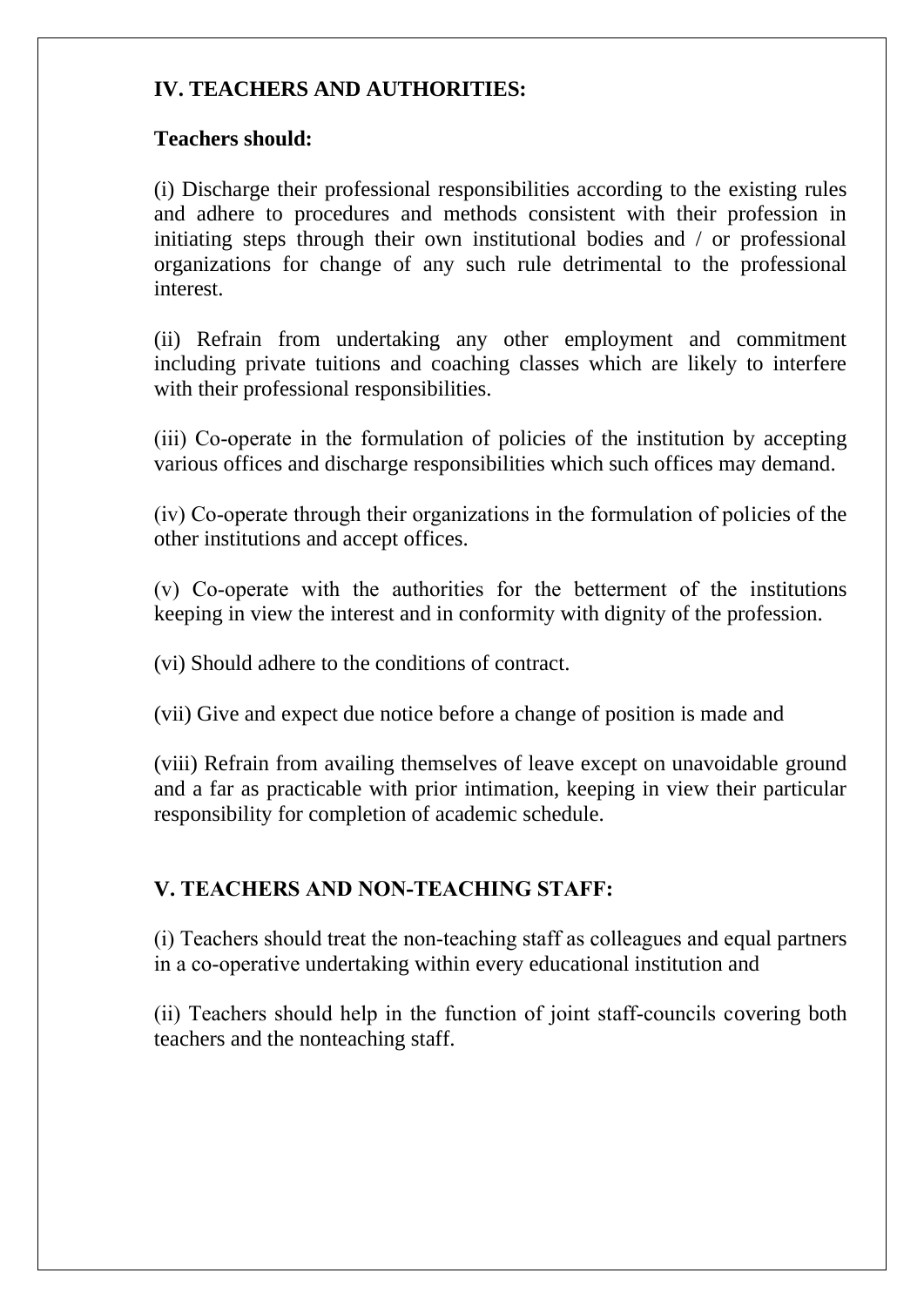## **VI. TEACHERS AND GUARDIANS:**

#### **Teachers should:**

**(i)** Try to see through teacher's bodies and organizations that institutions maintain contact with the guardians, their students, send reports of their performance to the guardians whenever necessary and meet the guardians in meetings convened for the purpose for mutual exchange of ideas and for the benefit of the institution. Page no. 32 of 152

## **VII. TEACHERS AND SOCIETY**

#### **Teachers should:**

(i) Recognize that education is a public service and strive to keep the public informed of the educational programmes which are being provided.

(ii) Work to improve education in the community and strengthen the community's moral and intellectual life.

(iii) Be aware of social problems and take part in such activities as would be conducive to the progress of society and hence the country as a whole.

(iv) Perform the duties of citizenship, participate in community activities and shoulder responsibilities of public offices.

(v) Refrain from taking part in or subscribing to or assisting in any way activities which tend to promote feeling of hatred or enmity among different communities, religions or linguistic groups but actively work for National Integration.

#### **ALLOWANCES & LEAVES: ‐**

Allowances & leaves are admissible as per Government of Maharashtra GR No. NGC 2009/ (243/09) ‐UNI‐1, dated 12th August 2009.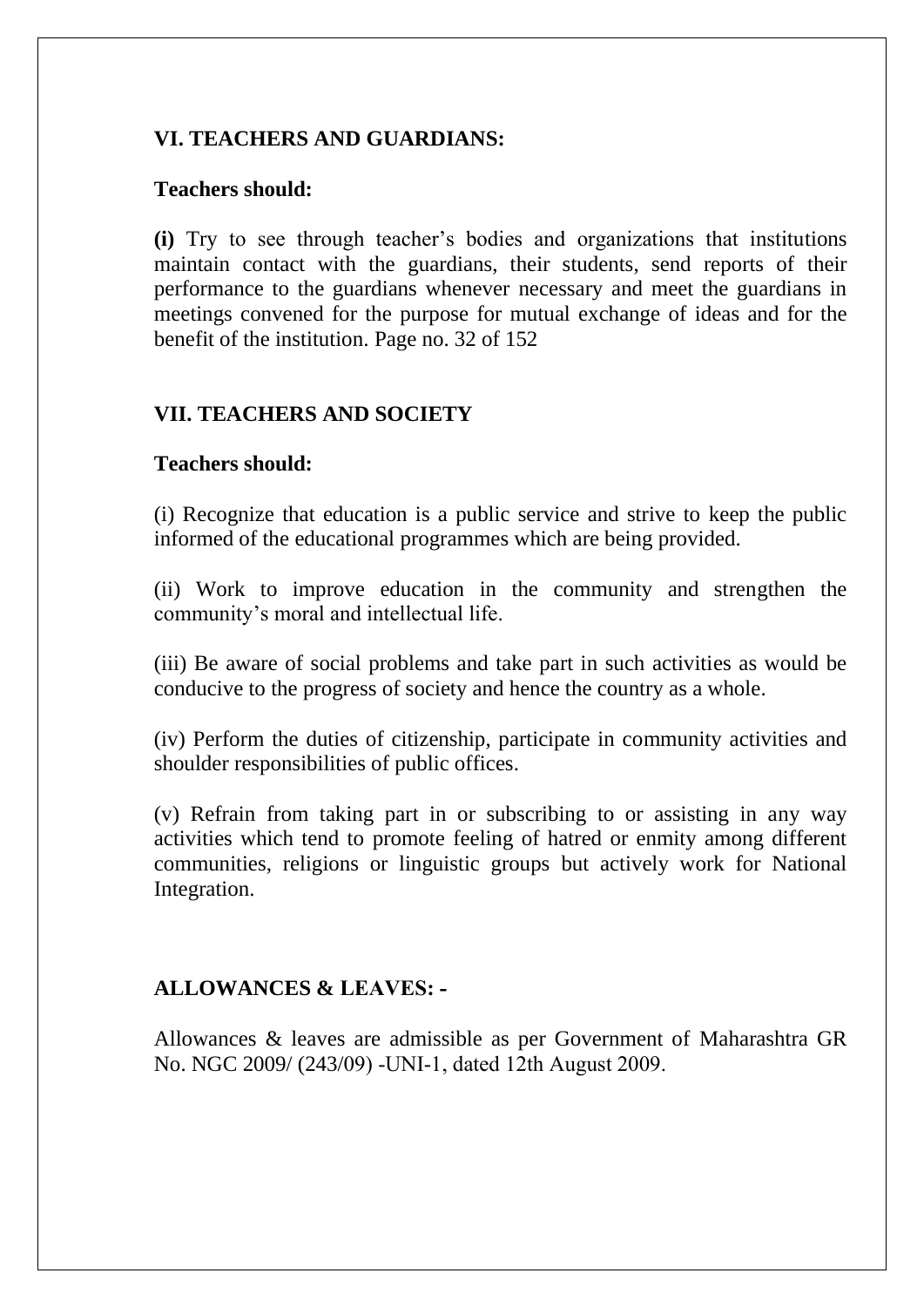## **CODE OF CONDUCT FOR NON- TEACHING**

#### **Head Clerk**

- 1. To receive and to initial and date each receipt in token of his having seen it and to record therein instructions wherever necessary for the guidance of the staff working under him.
- 2. To deal with letters which he himself can dispose of without the assistance of the officers and those letters which in his opinion are important enough to be seen by the higher officers at the initial stage or on which he desires their instruction.
- 3. To mark and to distribute the letters in the name of dealing assistants.
- 4. To exercise check and follow up of letters received from the Government of India/Chancellor/State Government/U.G.C./Officer of the Director of Education/Universities etc.
- 5. To draft notes and independently deal with cases which are of routine in nature, draft notes essentially with reference to relevant rules, regulations, precedence and implications etc. on special cases and submit to higher officers, and given interim replies.
- 6. To point out mistakes or misstatements, if any, and draw attention wherever necessary, to the statutory or customary practice and point out rules where they are concerned. To maintain the muster roll of the members of the staff working under him and inform the Assistant Registrar about late attendance, absentees etc.
- 7. To attend meetings, issue notice of meetings, prepare agenda, prepare draft minutes of the meetings and take follow up actions.
- 8. To supervise the work of subordinate staff in the form of periodic check of the work carried out by the staff.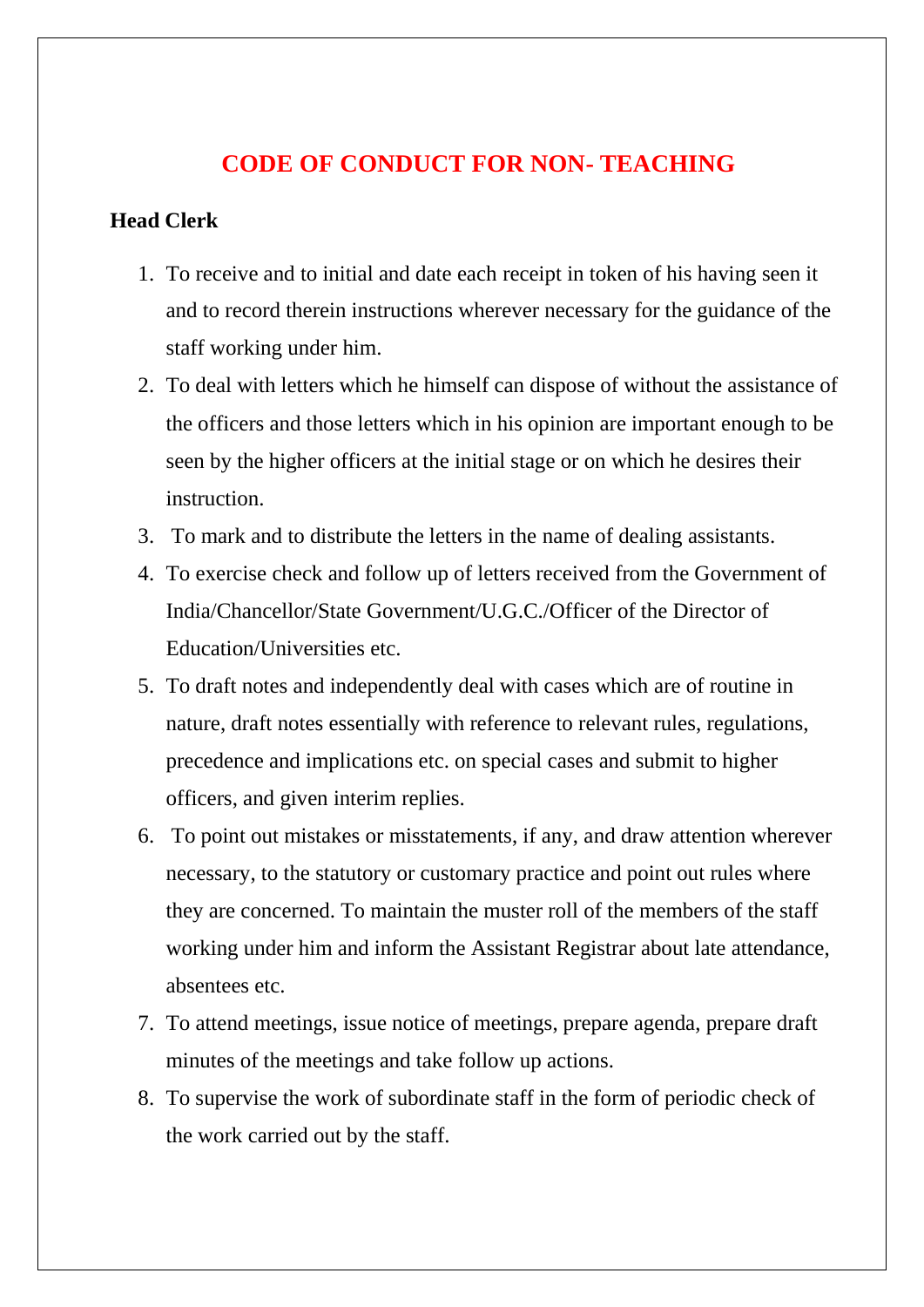- 9. To inspect the racks and tables of assistants/and/or/ senior assistants working under him and satisfy himself that no papers of files have been overlooked and that there are no odd receipts or bills lying undisposed off.
- 10.To give instructions regarding destruction of old records according to the directives of Branch Officers/Section Head.
- 11.To attend to such other work as may be given to him with the approval of the Registrar/Head of the Department.
- 12.To point out mistake or misstatements, if any, and draw attention wherever necessary, to the statutory or customary practice and point out rules wherever they are concerned.
- 13. To scrutinize notes/cases submitted by the lower staff, put his own remarks/suggestions, if any, and submit the same to the Superintendent/Assistant Registrar, as the case may be.
- 14.To ensure the prompt dispatch of letters.
- 15.To arrange filing of the papers and arrange files in order, year-wise and subject-wise.
- 16. To maintain calendar of periodical returns for incoming and outgoing, separately.
- 17. To attend to such other work that may be assigned to him with the approval of the concerned Deputy Registrar.
- 18.To write various books of accounts such as ledger salary register, income tax register.
- 19.To ensure filing of vouchers and papers.
- 20. To prepare bills for payment.
- 21. To get the various returns prepare by CA.
- 22.To attend to such other work as may be assigned to him with the approval of the Assistant Registrar (Finance and Accounts)/Accountant, from time to time.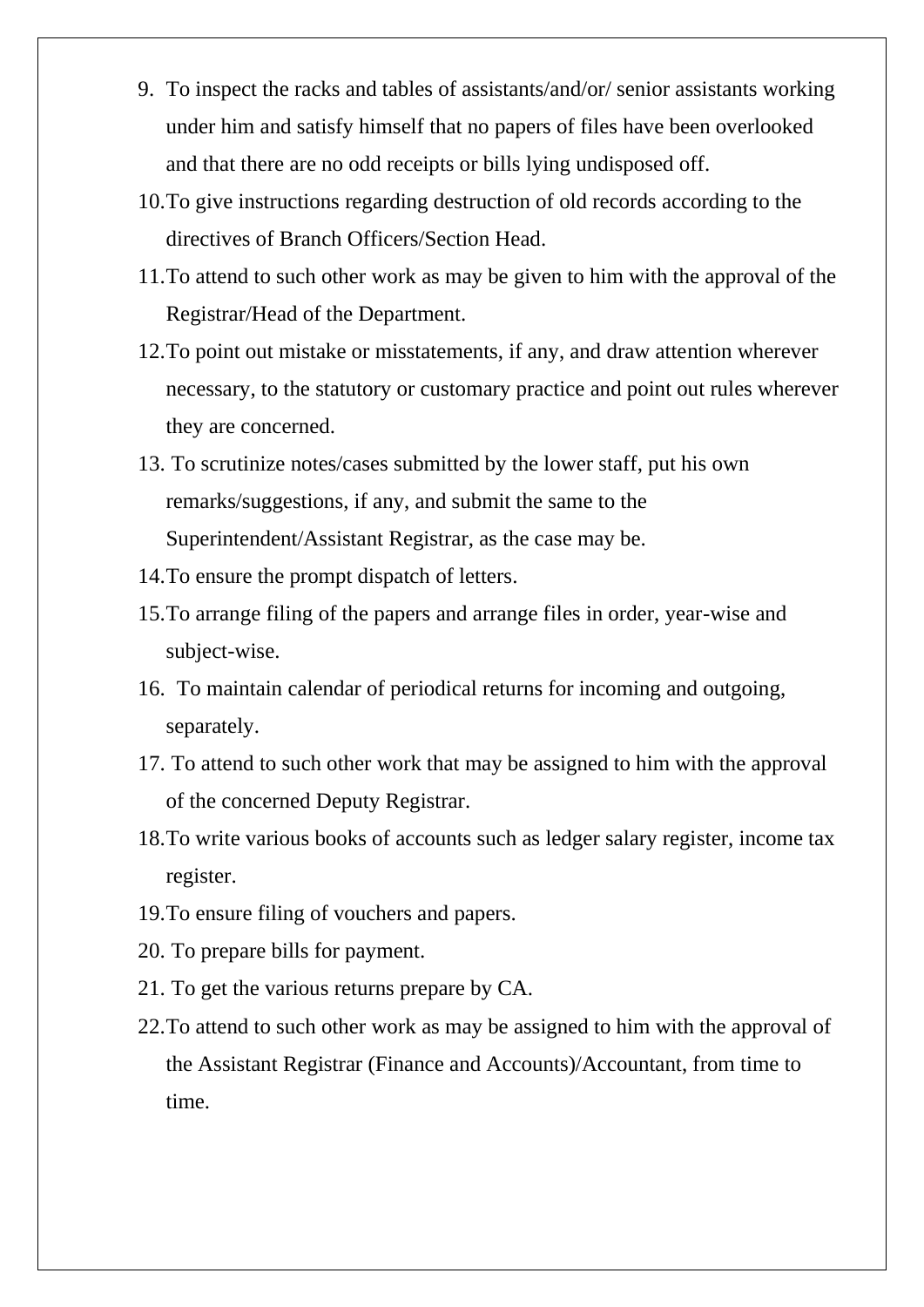- 23.Confidential report of the department should be part of personal file of that employee and should be kept confidential by staff members working with this Department.
- 24.Staff should take additional responsibilities if required as assigned by Principal.

## **Senior Clerk**

1. To prepare bank reconciliation statement, budget and final account of funds entrusted to him.

2. To prepare periodic accounts of funds entrusted to him and to assist the Head Clerk in furnishing of figures of expenditure to higher authorities.

3. To maintain books of accounts, payment register and funds entrusted to him.

4. To attend to all the matters pertaining to deduction of Income Tax, Professional Tax and L. I. C. Premium from the salary of individual employee.

5. To attend to routine correspondence with Banks and other Departments.

6. To attend to such other work as may be assigned to him with the approval of the Head Clerk (Finance and Accounts), from time to time.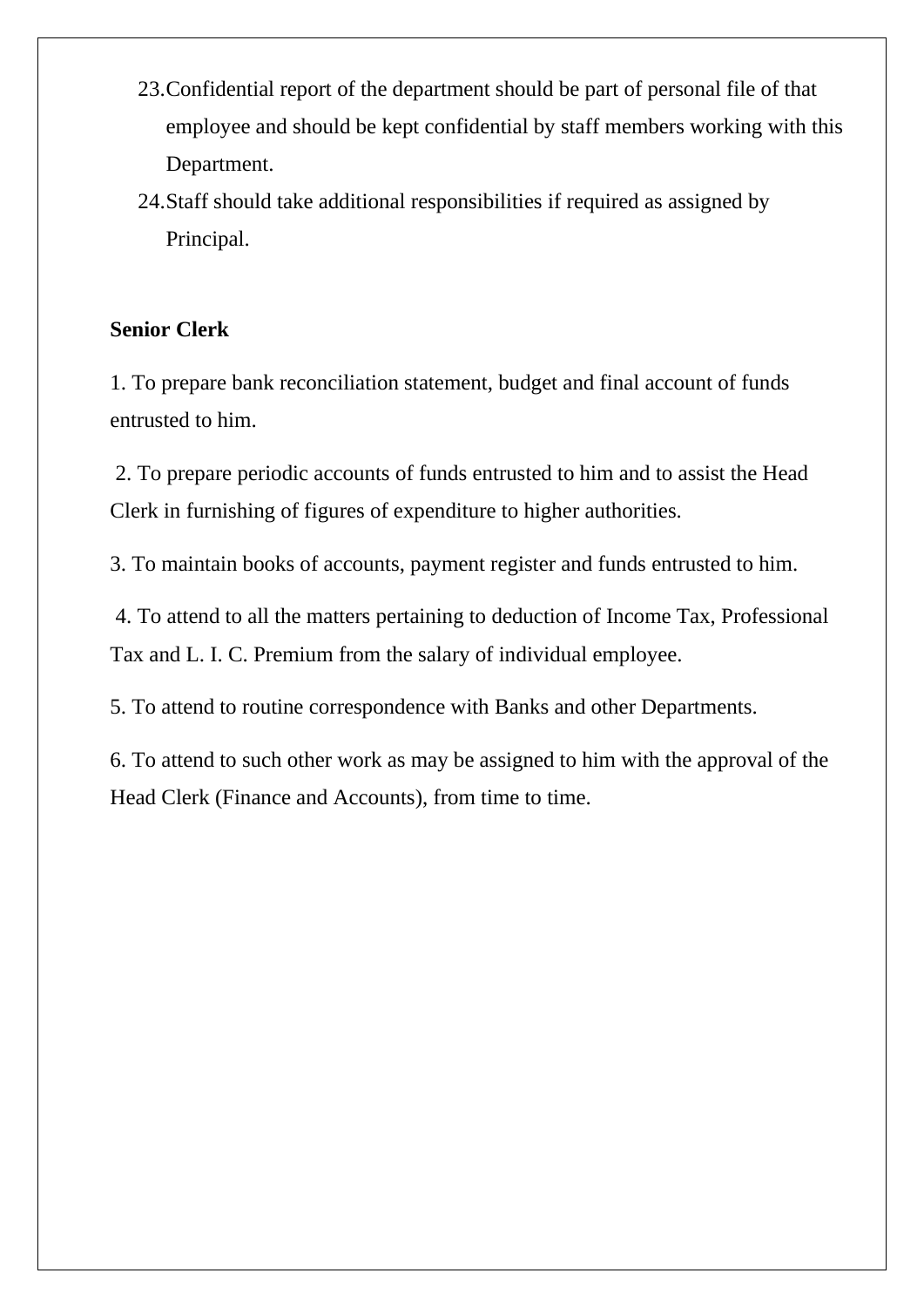#### **Junior Clerk**

1. To enter the mail and letters and interdepartmental correspondence/files etc. letters, documents etc. addressed to the officers by name will be received by the officers themselves or through Head Clerk and Senior Clerk.

2. To acknowledge letters received.

3. To submit Dak to the Principal and Head Clerk daily, dispatch and watch every entry in the register bearing the initials of the recipients of the letter/documents etc.

4. To prepare list of letters issued during a fortnight to which replies have not been received and for which reminders are required to be sent.

5. To send relevant extracts or any part of a receipt, through to the Principal and Head Clerk, branch concerned for remarks and/or necessary action.

6. To open and maintain service book/new file(s)-note-book(s), do copying work/rubber stamping and to attend to all types of administrative/clerical work.

7. To maintain different registers, forms etc.

8. To keep a notebook to watch timely disposal of urgent papers.

9. To collect the relevant material required for taking action on a receipt viz. file on the subject, if one already exists, other papers/files, if any, refer to any receipt and any other relevant material etc.

10.To supply other relevant facts and figures and also papers pertaining to previous decisions of policy.

11.To prepare routine letters/replies for approval where noting is not required issue reminders.

12.To maintain daily work sheet, and to submit weekly arrears report to the Section Officers and/or Assistant Section Officers. 13.To prepare monthly arrears report and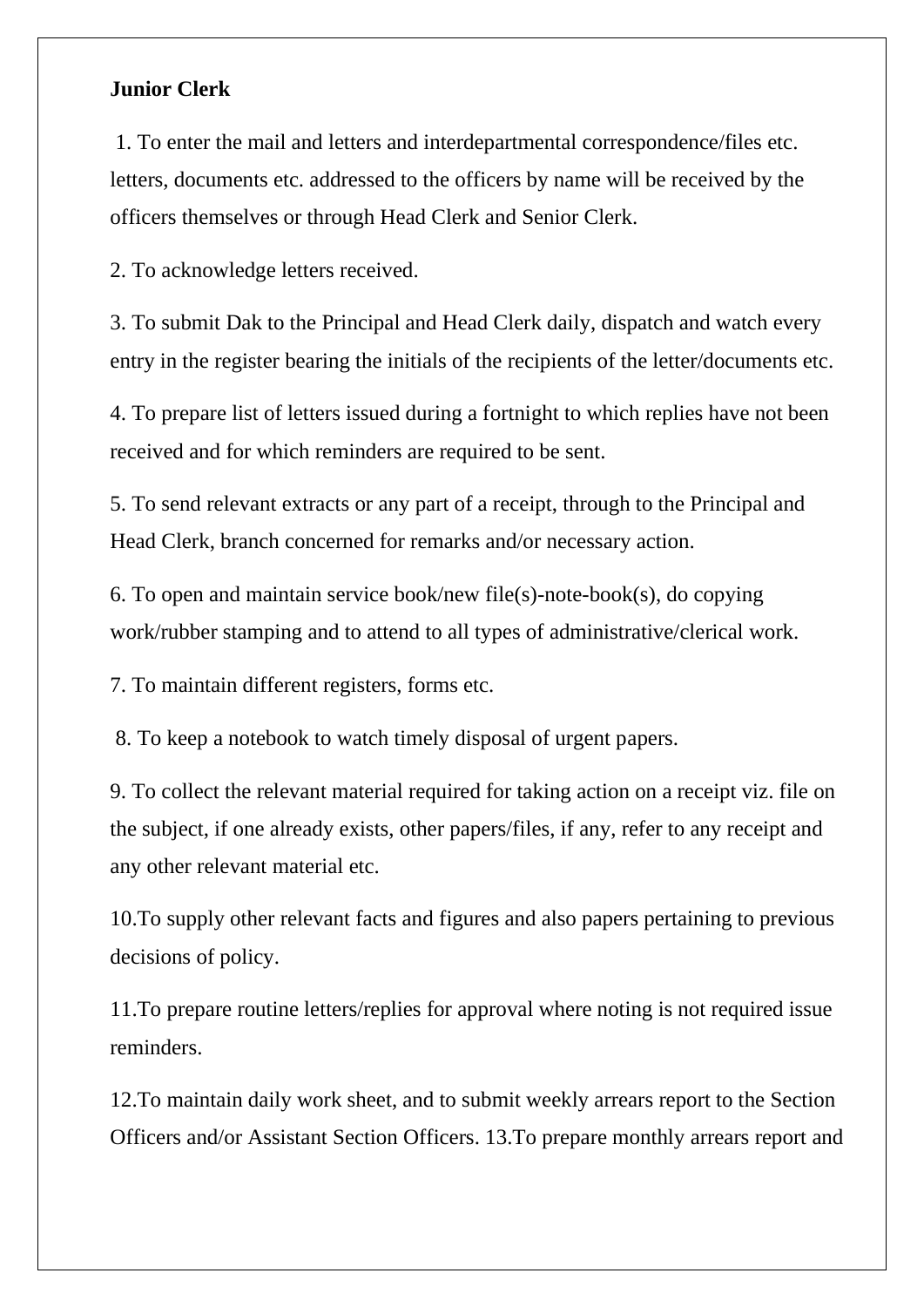submit it to the Assistant Section Officers and/or Section Officers for perusal and guidance/instructions.

14.Any other work assigned from time to time, with the approval of the Assistant Registrar.

## **PEON**

Peon should report the college half an hour before the college time. Peon should maintain cleanliness of laboratories, class and staff rooms. Peon should do all the work assign by the Head of the department and other staff members. Peon should not leave the office until and unless the higher authority permits

## **LAB ASSISTANT**

- 1. Lab assistant should help the lab in-charge to carry out the lab related work.
- 2. Lab assistant should maintain attendance register
- 3. Lab assistant should keep the setup ready before conduct of the practical.
- 4. Lab assistant should ensure the cleanliness of laboratory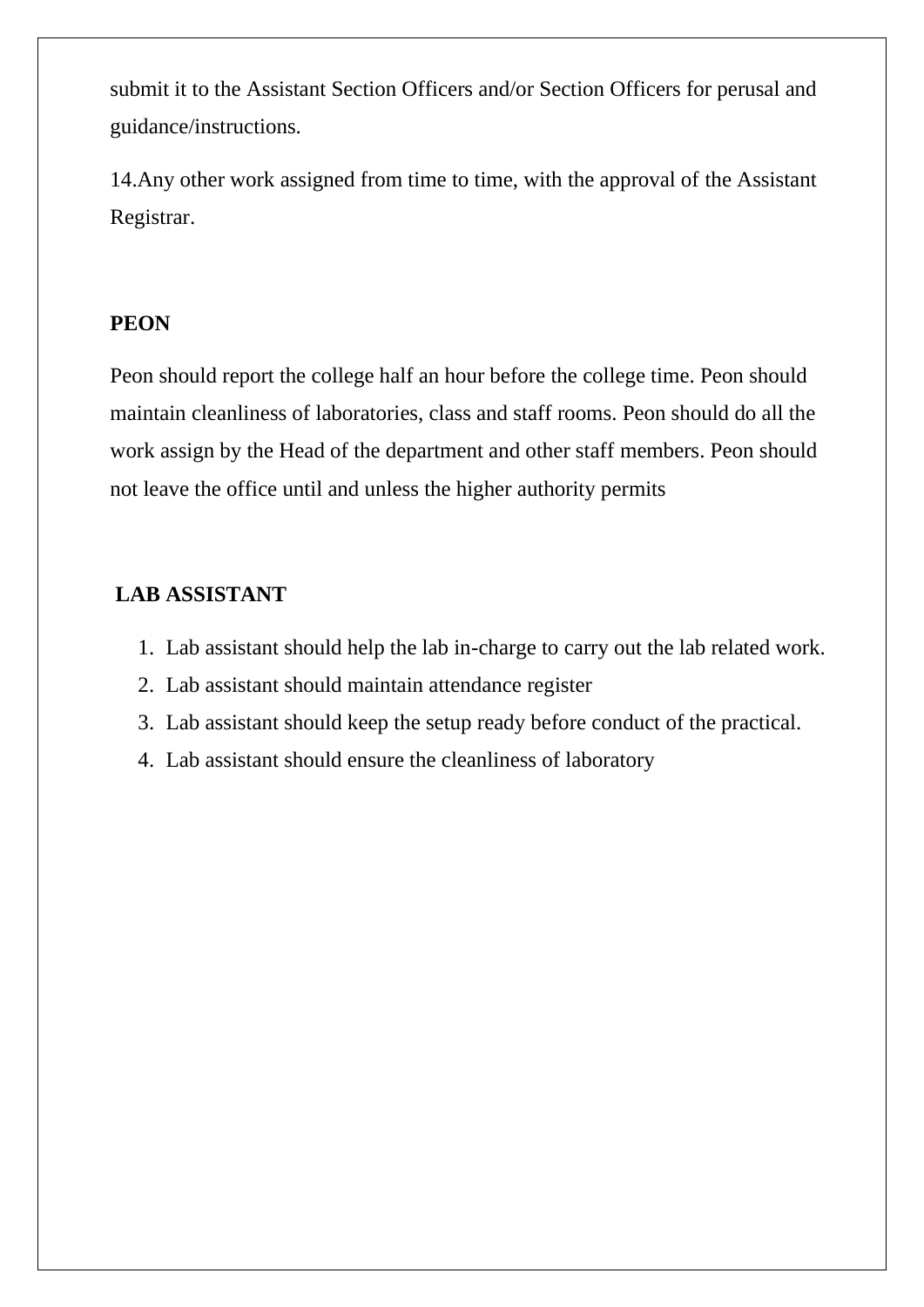## **CODE OF CONDUCT FOR COLLEGE STUDENT PARENT**

This Code provides parents and guardians with guidelines for developing positive relationships within the College community and assists in promoting our core values, underpinning our mission, vision and ethos.

#### **Purpose**

The College aims to provide an open, welcoming and safe environment for all. We believe that all community members play a valuable role in the life of the College. This Code provides guidelines to promote desirable and appropriate behaviour to ensure that all interaction with students, staff, parents and guardians is respectful, honest, courteous, sensitive, tactful and considerate. This Code outlines the consequences for any member of the college Community who does not comply with these standards of behaviour

## **General Conduct Parents and Guardians agree to:**

• Show an active but non-invasive interest in their child's school work and progress;

- Work with the teaching staff to deal promptly with areas of concern;
- Treat all members of the College community with respect and courtesy;

• Ensure that their child is appropriately dressed and prepared for school on a daily basis;  $2 \mid P$  a g e Current as at  $4/05/2018$ 

- Promptly report to the College their child's absence or late arrival;
- Work with the College in dealing with disciplinary issues involving their child;

• Observe confidentiality in respect of all information gained through participation in College activities - all information held by schools should be handled with care and individuals should not discuss nor disclose personal information about other students, staff or students' parents/guardians; and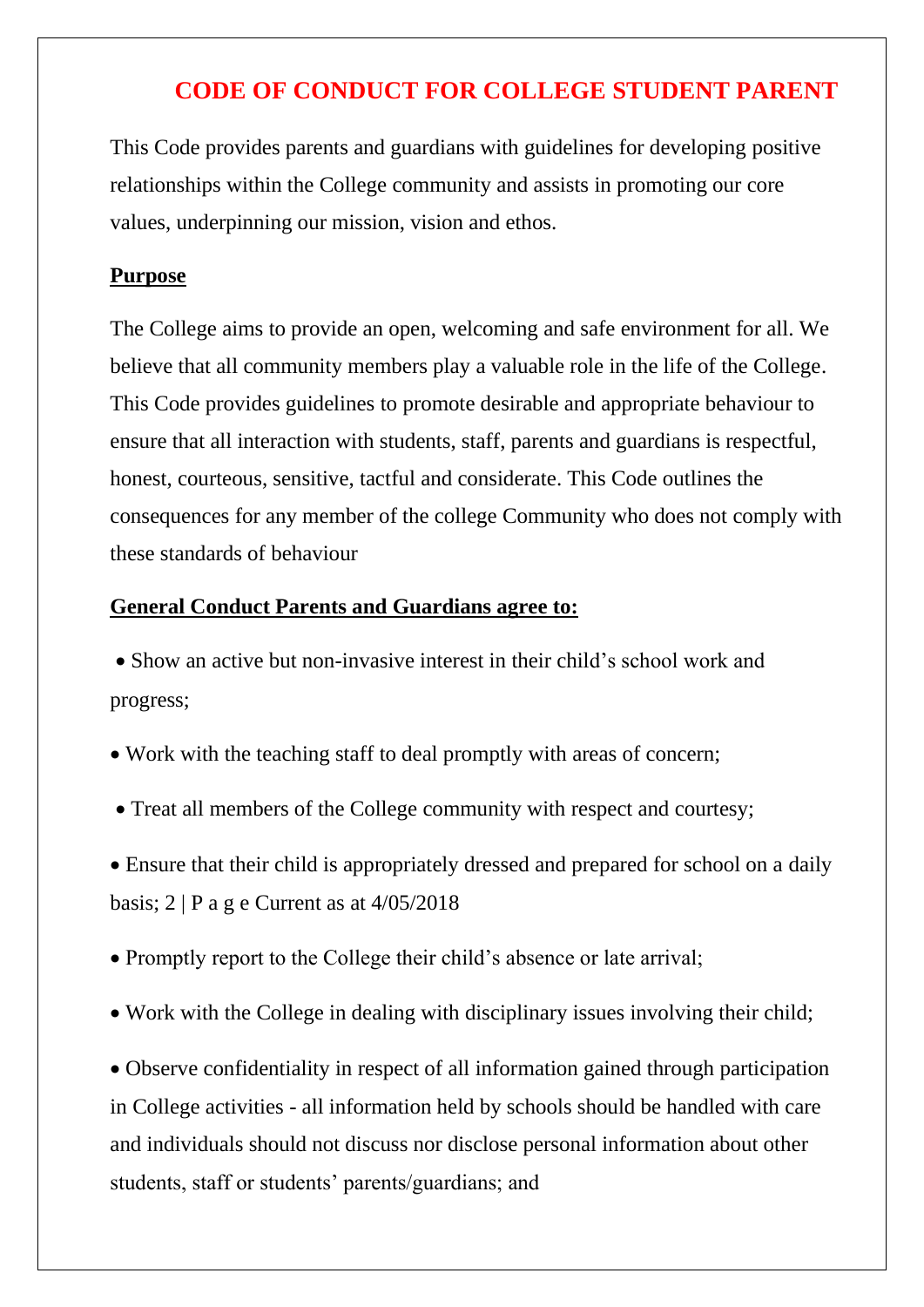• Not behave in ways that a reasonable person would consider to be offensive, intimidating, humiliating, aggressive, threatening or abusive. Any parent or guardian who invites a relative, friend, supporter, carer or other person (adult or child) to be present at any College related function or activity at any location must be responsible for that person and must ensure that they act at all times in a manner consistent with this Code.

## **Complaints and Feedback**

Our College has developed a complaints policy to ensure that all concerns are dealt with by the College in the appropriate manner. Should a parent or guardian be unable to resolve an issue informally, they may lodge a complaint with the College. We commit to dealing with this complaint according to our Complaints Handling Policy.

## **Student Protection Concerns**

Parents and guardians are encouraged to discuss any concerns about the health, safety and wellbeing of our students with the Principal.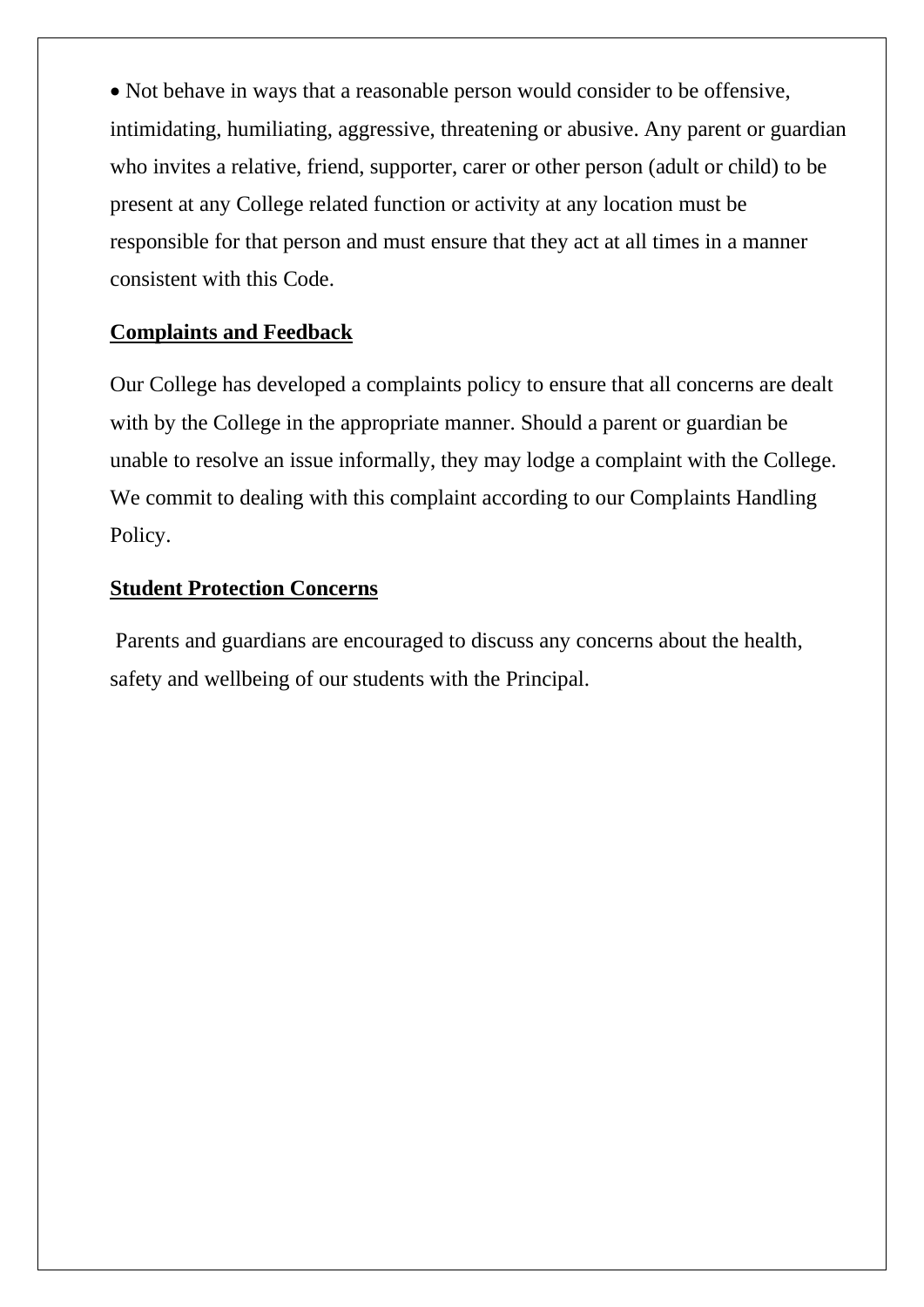## **BREACH OF CODE OF CONDUCT**

The consequences for breaching this Code of Conduct will be determined by the Principal in consultation with the Board Chair, which may include:

• A first and final warning meeting and subsequent letter being issued to inform the relevant person/s of the outcome and that another breach of the Code of Conduct will not be tolerated.

• A banning from being on College grounds or attending any College related activity.

• A direction, in the case of a parent/guardian, that he/she may only communicate with members of staff through a specified College representative.

• A restraining order being sought against the relevant person through the legal system.

• The College may take such other steps as it may in its reasonable discretion, determined appropriate, according to the nature of the breach.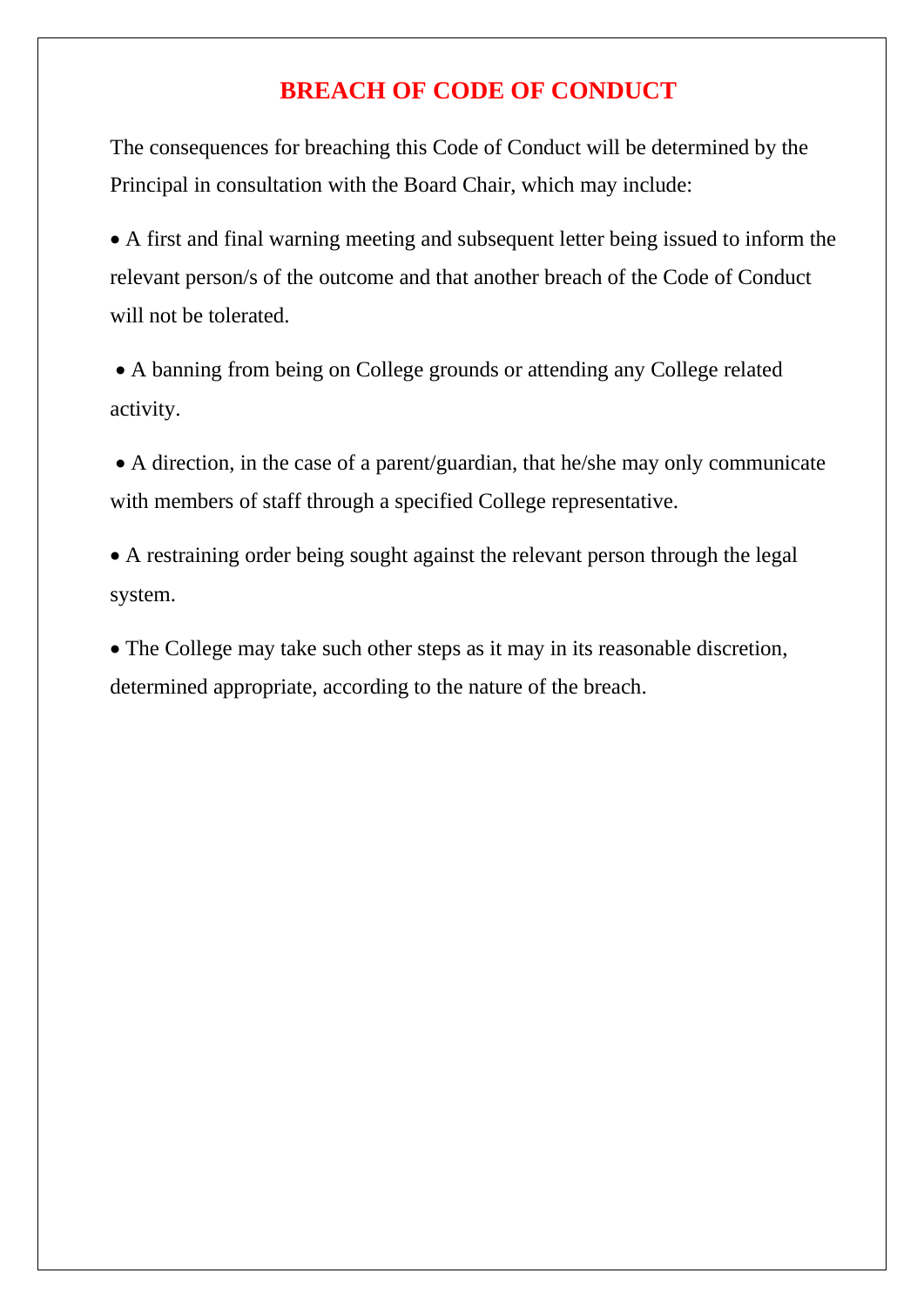#### **General Guidelines**

#### **Communication**

• Parents and guardians are expected to deal with our teaching and non-teaching staff in a way that is courteous and respectful at all times.

- Use courteous and acceptable language in written and verbal communication.
- Give encouraging and constructive feedback rather than negative criticism.

• Responses to emails and telephone calls are not expected to be instantaneous or out of normal working hours, unless of an urgent nature. The College endeavours to respond within 24 hours.

• Parents and guardians are not to create social media pages that can be associated with the College in any way, without the express permission of the Principal. Your actions should not bring the College's name, image and/or reputation into disrepute.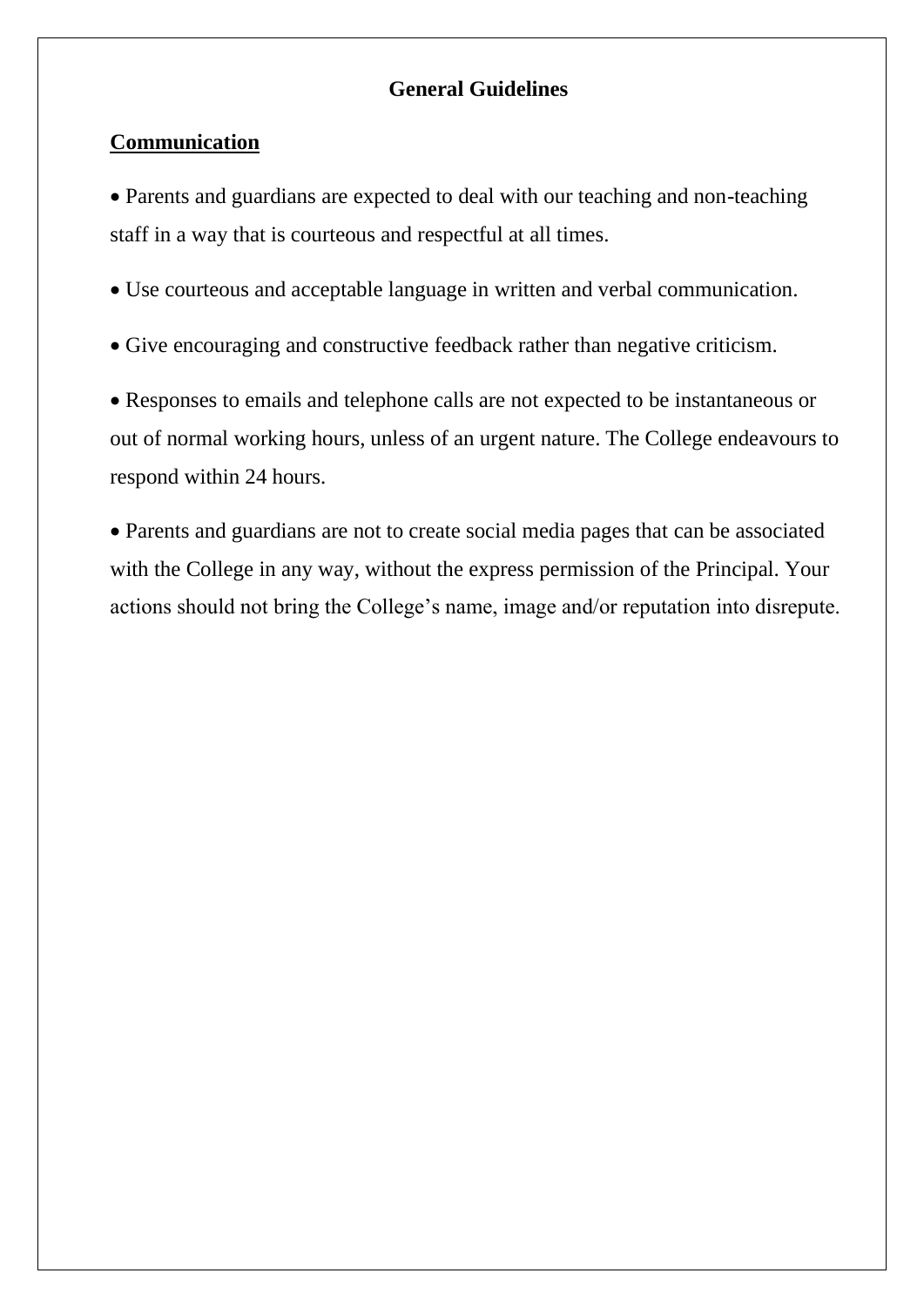## **CAMPUS CODE OF CONDUCT (Anti-Ragging)**

• Be scrupulously honest in all academic activities and with all the stakeholders of the institute.

• Be attentive, fair and cooperative to your teachers and peers on various academic and non academic activities.

• Believe in loving, sharing and caring.

**RAGGING ACTION TO BE TAKEN AGAINST STUDENTS INDULGING AND ABETTING IN Ragging as per the Directions of Hon'ble Supreme court of India. MAHARASHTRA ACT NO. XXXIII OF 1999, THE MAHARASHTRA PROHIBITION OF RAGGING ACT, 1999. (As modified up to the 29th August 2012)**

• Cancellation of admission and also debarred from taking admission in any institution in India.

- Suspension from attending classes.
- Withholding/Withdrawing scholarship / fellowship and other benefits.
- Debarring from appearing in any test/examination or other evaluation process.

• Withholding results.

- Debarred from representing the institution in any regional, national or international meet, tournament, youth festival etc.
- Suspension / expulsion from the institution.

• Collective punishment if larger number of students are involved in the act of ragging.

• An FIR to be filed, if required, with local police station.

#### **GENERAL**

• Loud/impolite talk/use of abusive language which offends the listener would be dealt with serious action.

• Expected to spend their free time in the Library/Reading Room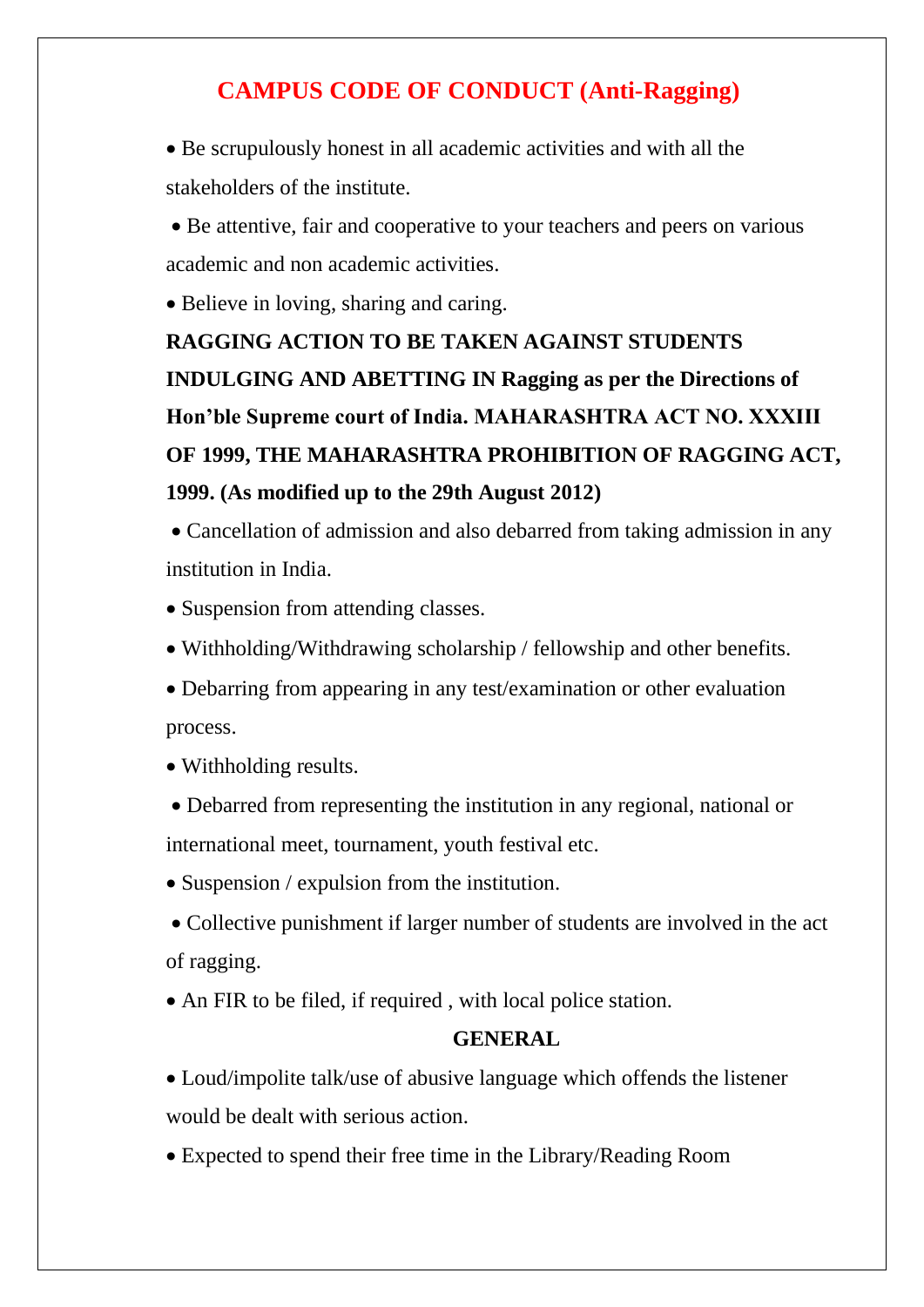## **CODE OF CONDUCT FOR HEAD OF DEPARTMENT**

•The work load (teaching and departmental) of all the staff should be fixed by the Head of the department.

•The Head of the department should ensure that the work load of the teacher should not be less than 40 hours a week, of which teaching-contact hours should be at least as follows:

- Head of Department/ Professor 8 hours / week
- Associate Professor 12 hours / week
- Assistant Profe7ssor 16 hours/week.

• The Head of the Department should be responsible for academic planning and academic audit of the department and implementation of academic policies approved by the Principal.

• The teaching load should be allotted by the HOD after taking into account of the Faculty Member's interests/choices.

• The Head of the Department should arrange the weekly meetings of the staff to appraise the progress of academic and administrative work.

• The Head of the Department should encourage Faculty Members to update their knowledge by attending seminars/workshops/conference.

• The Head of the Department should encourage Faculty Members to author text books and publish research papers in reputed International / Indian Journals / Conferences.

• The Head of the Department should arrange for feedback responses from the students, and the parents on quality-related department processes.

• The Head of the Department should write confidential report for all staff members of his/her department and submit it to the Principal.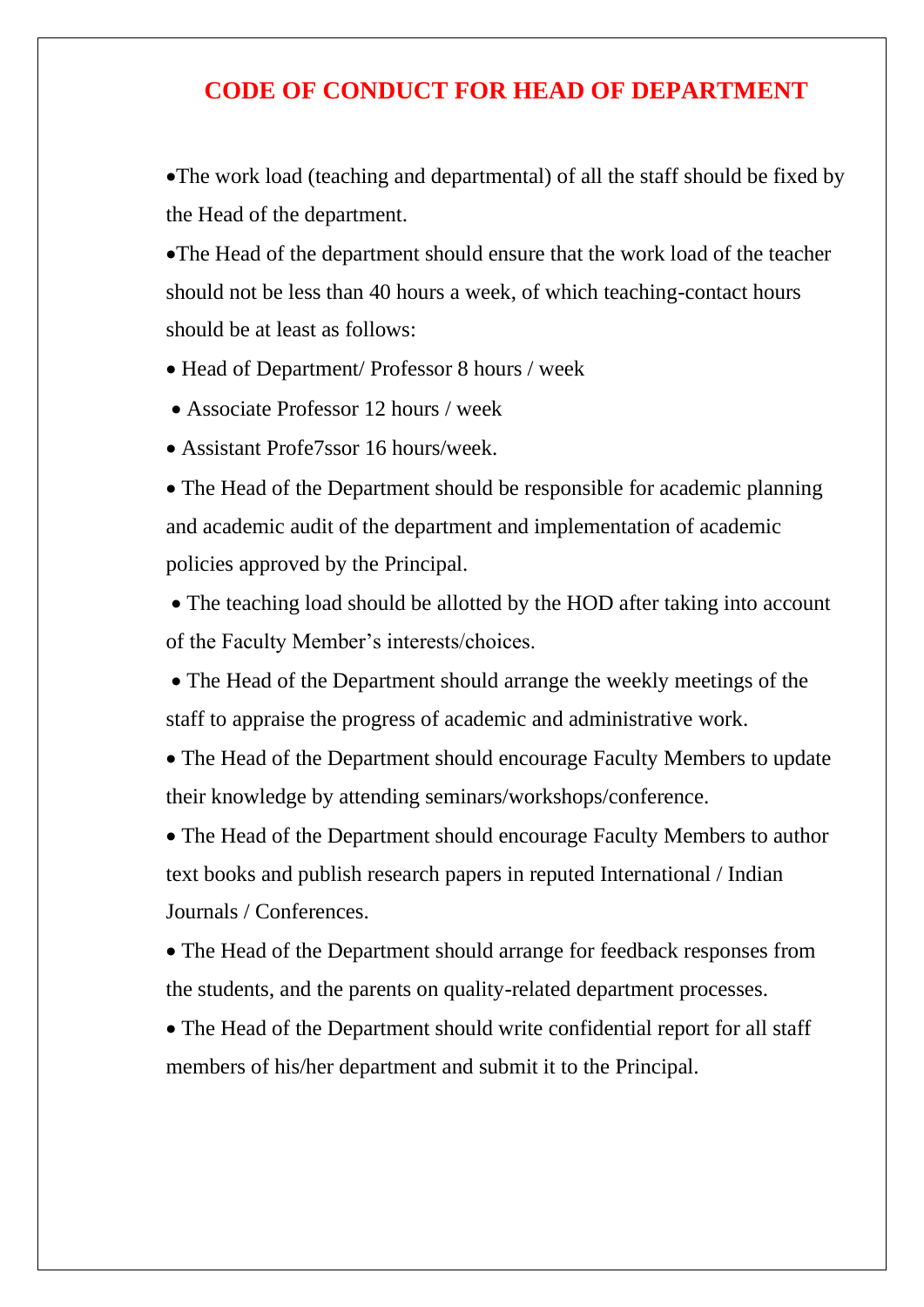#### **CODE OF CONDUCT FOR PRINCIPAL**

• The Principal should oversee and monitor the administration of the academic programmes and general administration of the Institute to ensure efficiency and effectiveness in the overall administrative tasks and assignments.

• The Principal should plan the budgetary provisions and go through the financial audited statements of the Institute.

• The Principal has authority to take all the necessary actions as and when required to maintain discipline in the Institute.

• The Principal should form various college level committees which are necessary for the development of the Institute.

• The Principal should encourage Faculty Members to update their knowledge by attending seminars /workshops / conference.

• The Principal should encourage Faculty Members to author text books and publish research papers in reputed International / Indian Journals/Magazines and Periodicals.

• The Principal should provide leadership, direction and co-ordination within the Institute.

• The Principal should periodically review this Code of Conduct.

As it deems necessary to ensure that this Code of Conduct conforms to applicable Laws

o Meets or exceeds Institute standards and any weaknesses o Any of our other policies revealed through monitoring, auditing, and reporting systems are eliminated or corrected.

• The Principal is responsible for the development of academic programmes of the Institute.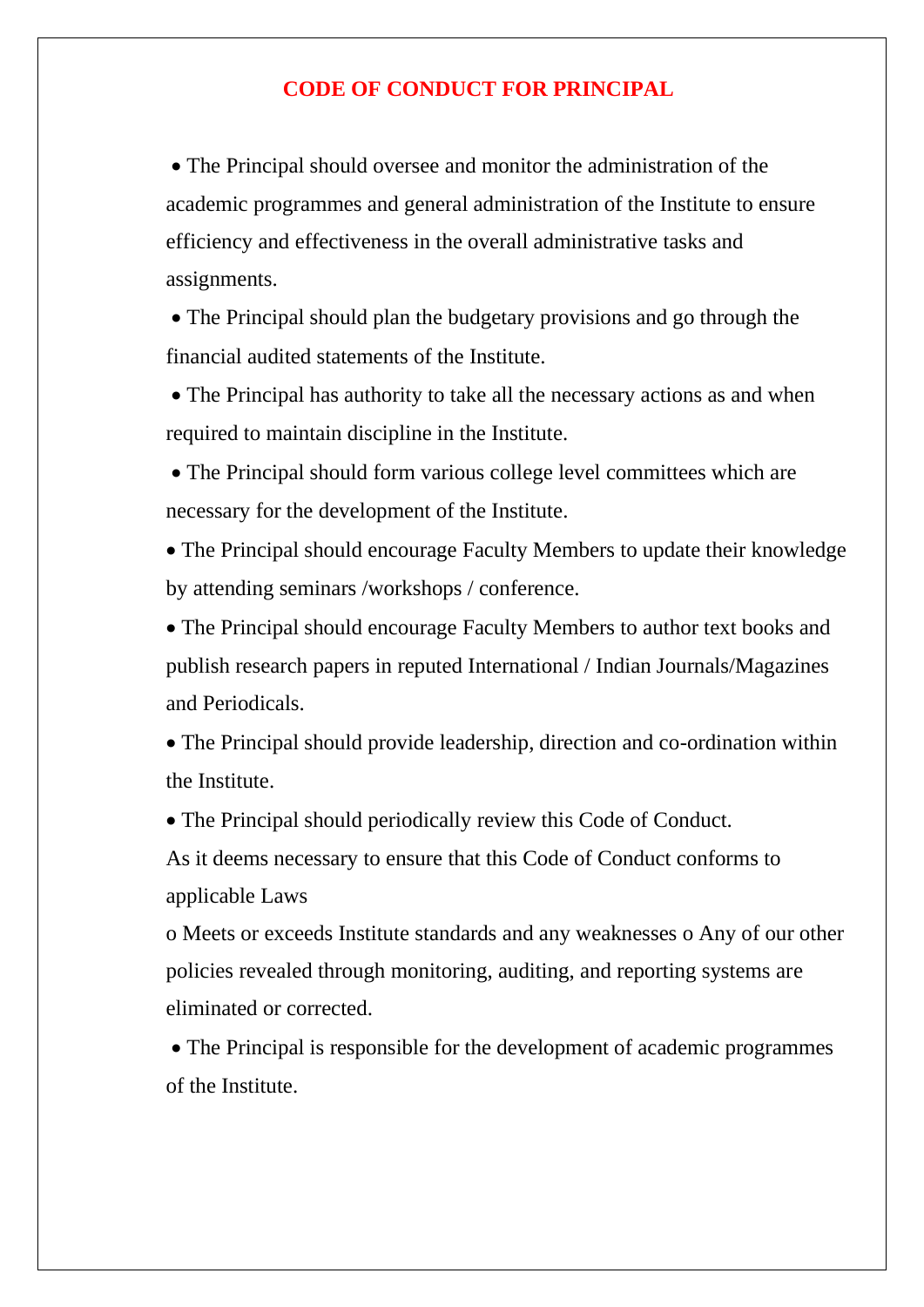• The Principal should convene meetings of any of the authorities, bodies or committees, as and when required.

• The Principal should ensure that directions issued by the management are strictly complied with or, as the case may be, implemented.

• The Principal should ensure that quality in education and academic services is maintained for continuous improvement and turn the students into better individuals and responsible citizens of the country.

• The Principal should ensure that the long-term and short-term development plans of the Institute in their academic programmes are duly processed and implemented through relevant authorities, bodies, committees and its members.

• The Principal should forward confidential report of all staff members of the Institute and submit it to the Management.

• The Principal shall be responsible for submission of an annual report on the progress achieved in different developmental and collaborative programmes to the various committees and Management.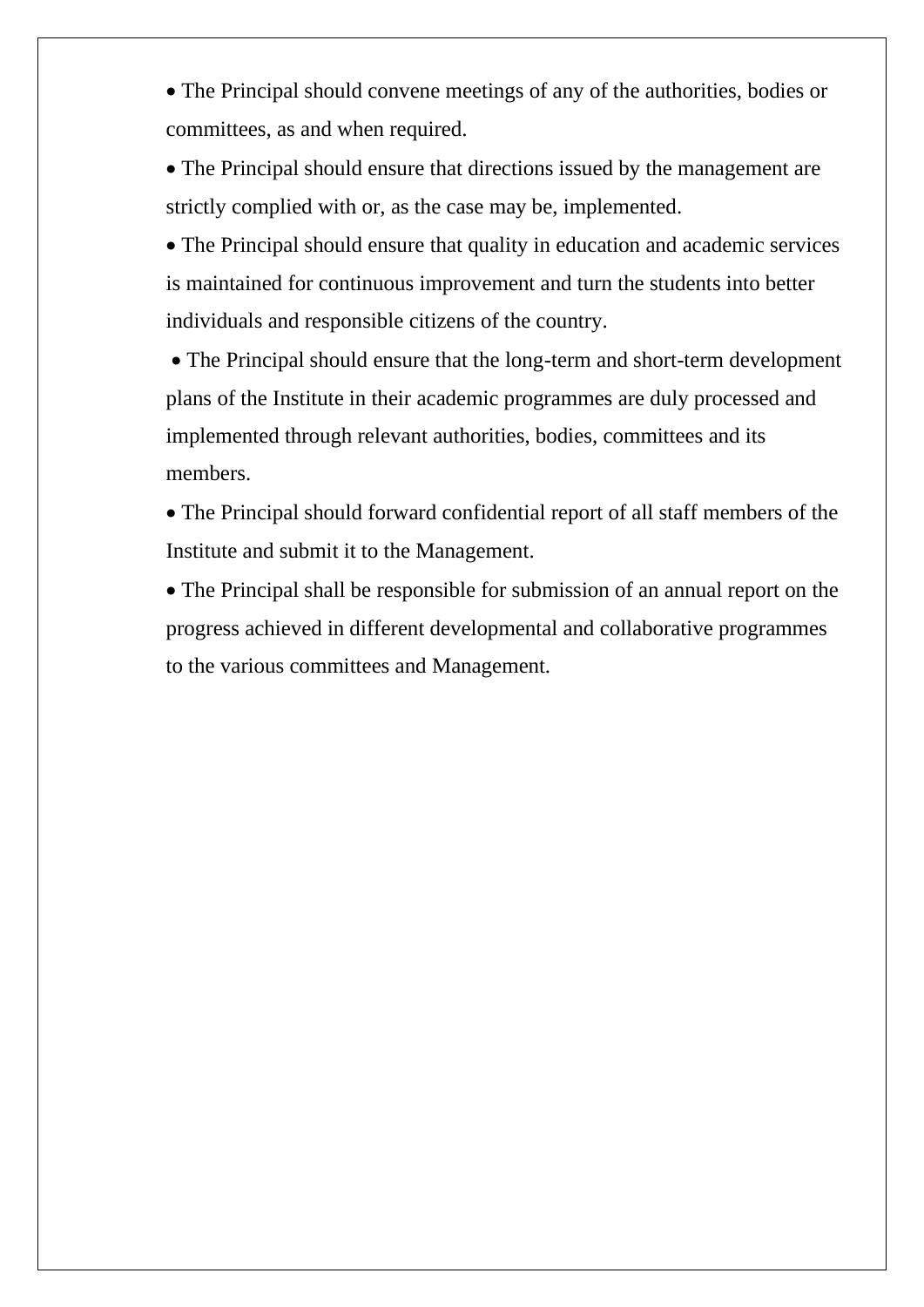# **CODE OF CONDUCT FOR COLLEGE DEVELOPMENT COMMITTEE**

• There shall be a separate College Development Committee comprising of the following members, namely:- o Chairperson of the management or his nominee

o Secretary of the management or his nominee

o One Head of department, to be nominated by the Principal

oThree teachers in the college, elected by the full-time amongst themselves out of whom at least one shall be a woman

o One non-teaching employee, elected by regular non-teaching staff from amongst themselves

o Four local members, nominated by the management in consultation with the Principal, from the fields of education, industry, research and social service of whom at least one shall be alumnus

o Coordinator, Internal Quality Assurance Committee of the college o President and Secretary of the College Students' Council o Principal of the college - Member - Secretary.

• The College Development Committee shall meet at least four times in a year.

• Elected and Nominated members shall have a term of five years from the date of election or nomination. If any vacancy occurs in the office of such member, the vacancy shall be filled within three months by the Principal and the member so appointed shall hold office for the residual term for which the earlier member shall have held the office if the vacancy had not occurred.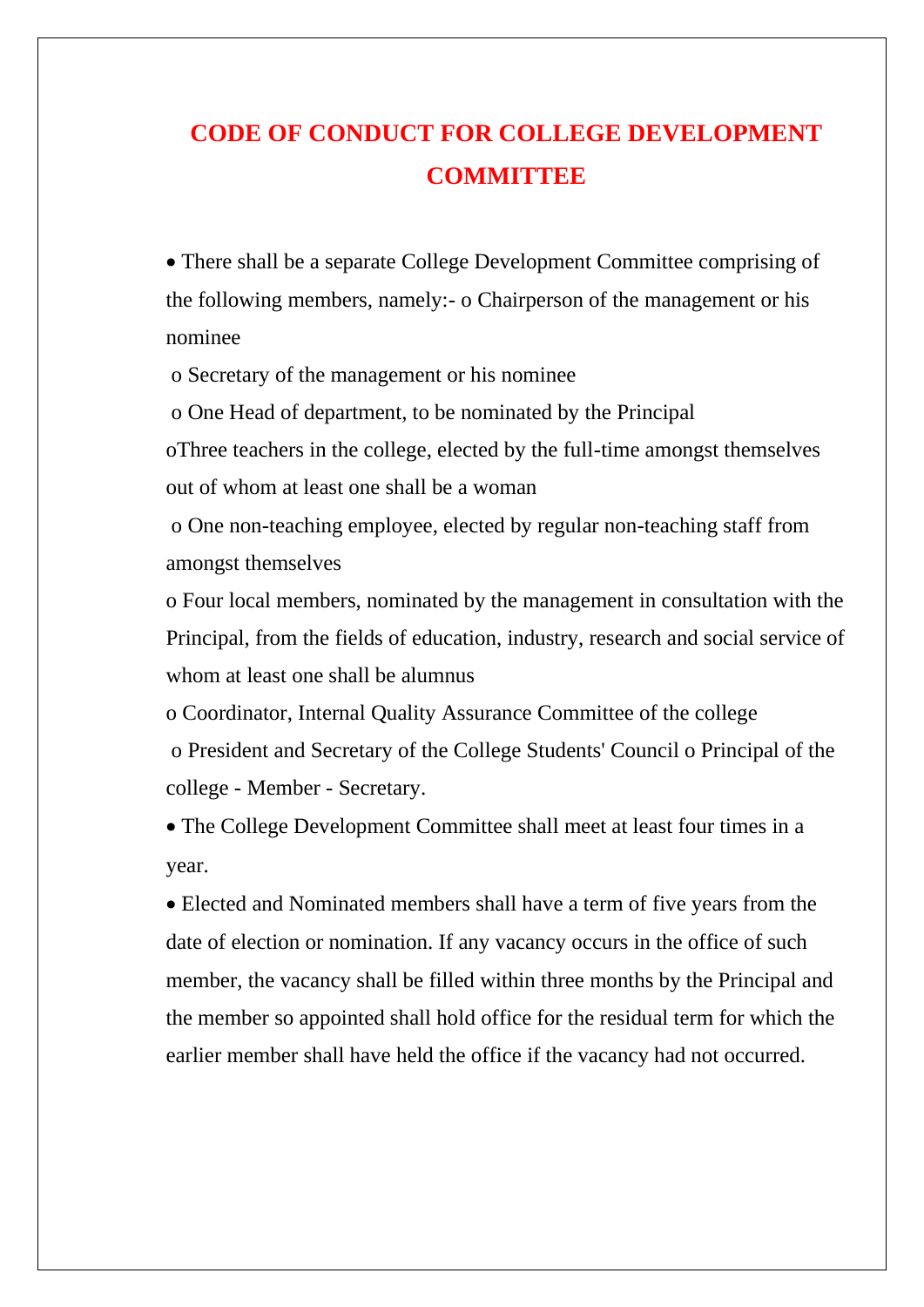#### • **Duties of College Development Committee**

- 1. To prepare an overall comprehensive development plan of the college regarding academic, administrative and infrastructural growth, which enable college to foster excellence in curricular, co-curricular and extra-curricular activities
- 2. To decide about the overall teaching programmes or academic calendar of the college
- 3. To recommend to the management about introducing new academic courses and the creation of additional teaching and administrative posts
- 4. To take review of the self-financing courses in the college, if any, and make recommendations for their improvement
- 5. To make specific recommendations to the management to encourage and strengthen research culture, consultancy and extension activities in the college
- 6. To make specific recommendations to the management to foster academic collaborations to strengthen teaching and research
- 7. To make specific recommendations to the management to encourage the use of information and communication technology in teaching and learning process
- 8. To make specific recommendations regarding the improvement in teaching and suitable training programmes for the employees of the college
- 9. To Prepare the annual financial estimates (budget) and financial statements of the college or institution and recommend the same to the management for approval
- 10.To Formulate proposals of new expenditure not provided for in the annual financial estimates (budget)
- 11.To Make recommendations regarding the students' and employees' welfare activities in the college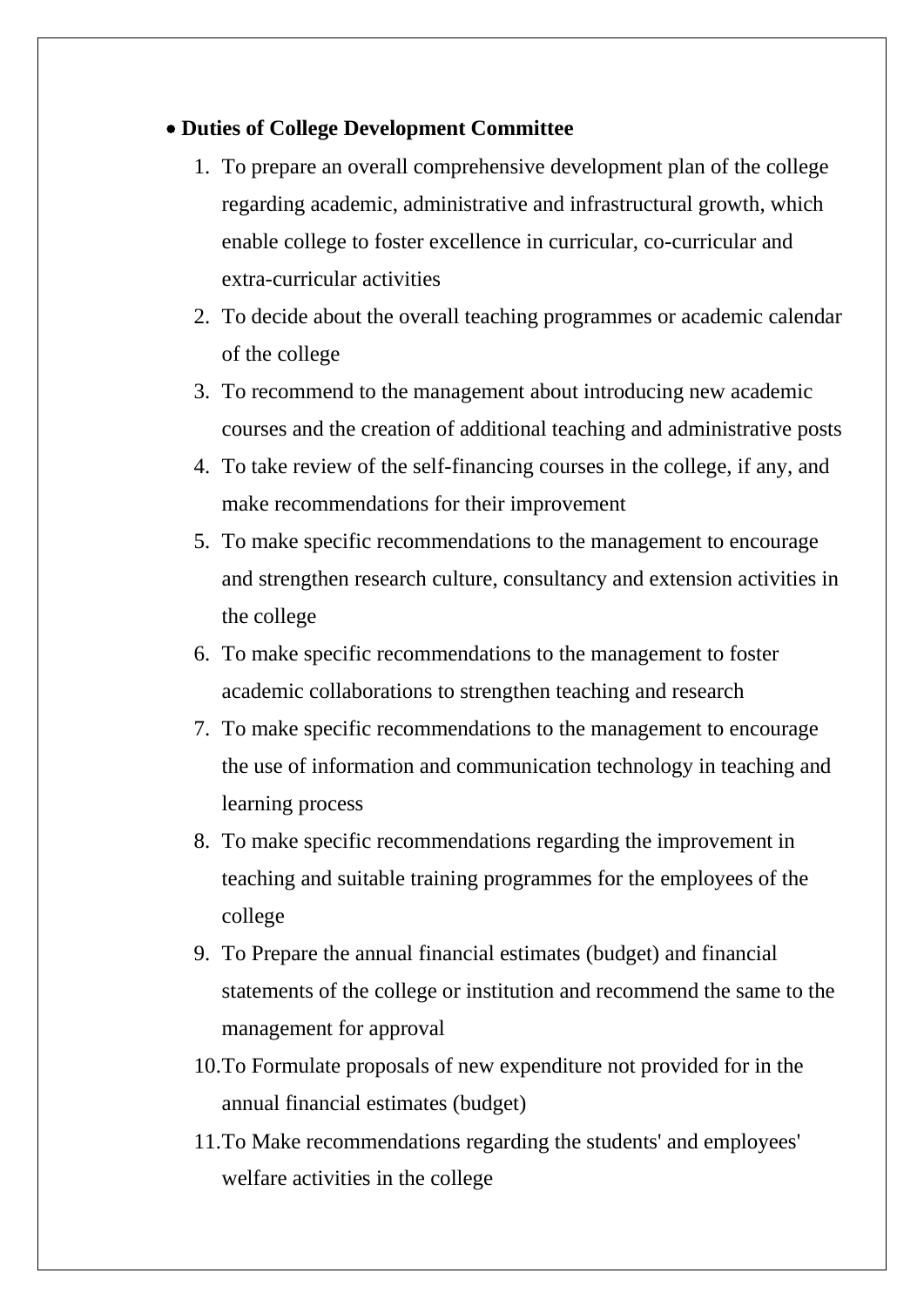- 12.To Discuss the reports of the Internal Quality Assurance Committee and make suitable recommendations
- 13.To Frame suitable admissions procedure for different programmes by following the statutory norms
- 14.To Plan major annual events in the college, such as annual day, sports events, cultural events, etc.
- 15.To Recommend the administration about appropriate steps to be taken regarding the discipline, safety and security issues of the college
- 16.To Consider and make appropriate recommendations on inspection reports, local inquiry reports, audit report, report of National Assessment and Accreditation Council, etc.
- 17.To recommend the distribution of different prizes, medals and awards to the students.
- 18.To Prepare the annual report on the work done by committee for the year ending on the 30th June and submit the same to the management of such college and the university
- 19.To perform such other duties and exercise such other powers as may be entrusted by the management and the university.